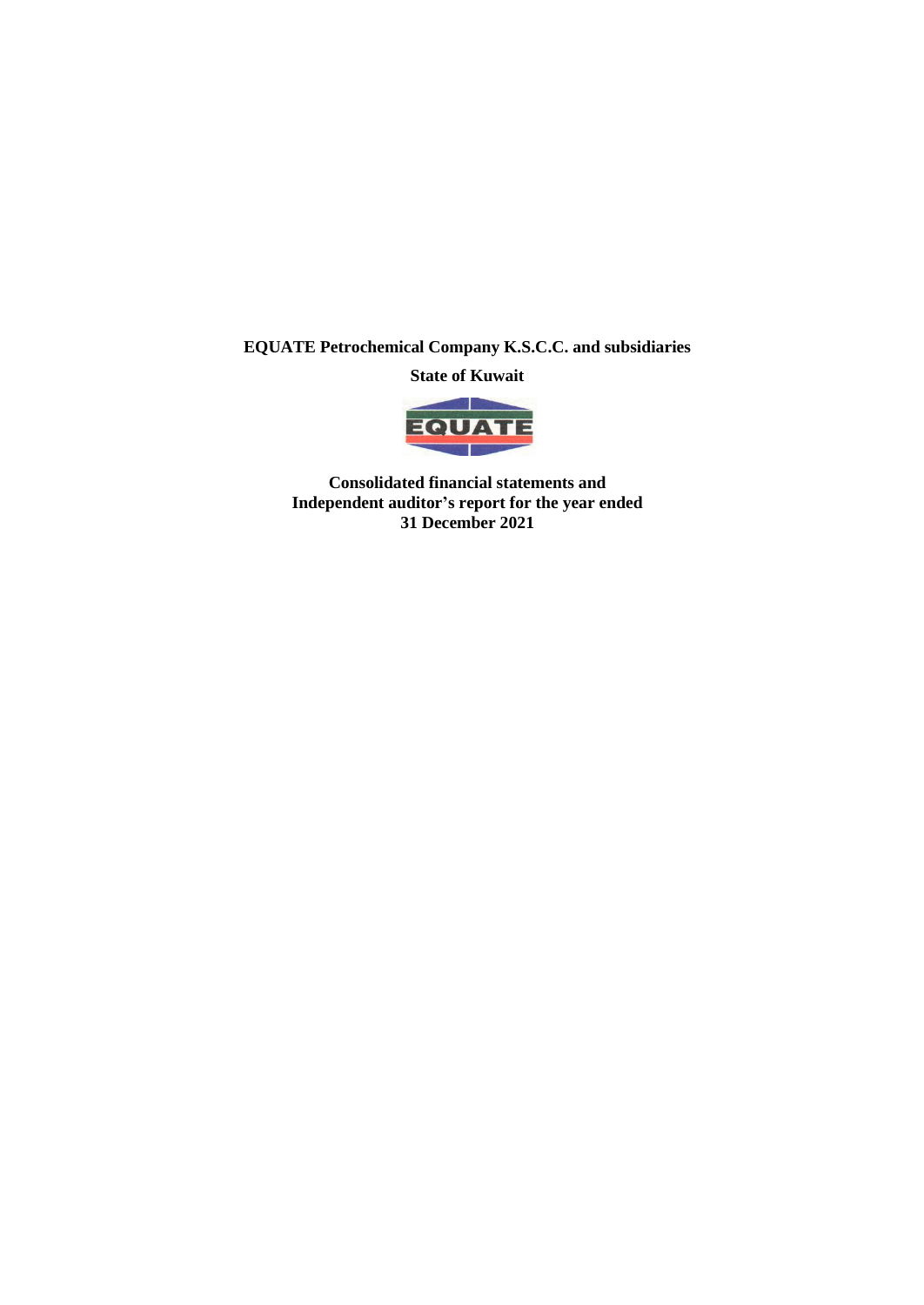

## **Contents Page** Independent auditor's report  $1 - 4$ Consolidated statement of financial position 5 Consolidated statement of profit or loss and other comprehensive income 6 Consolidated statement of changes in equity 7 Consolidated statement of cash flows  $8 - 9$ Notes to the consolidated financial statements  $10-58$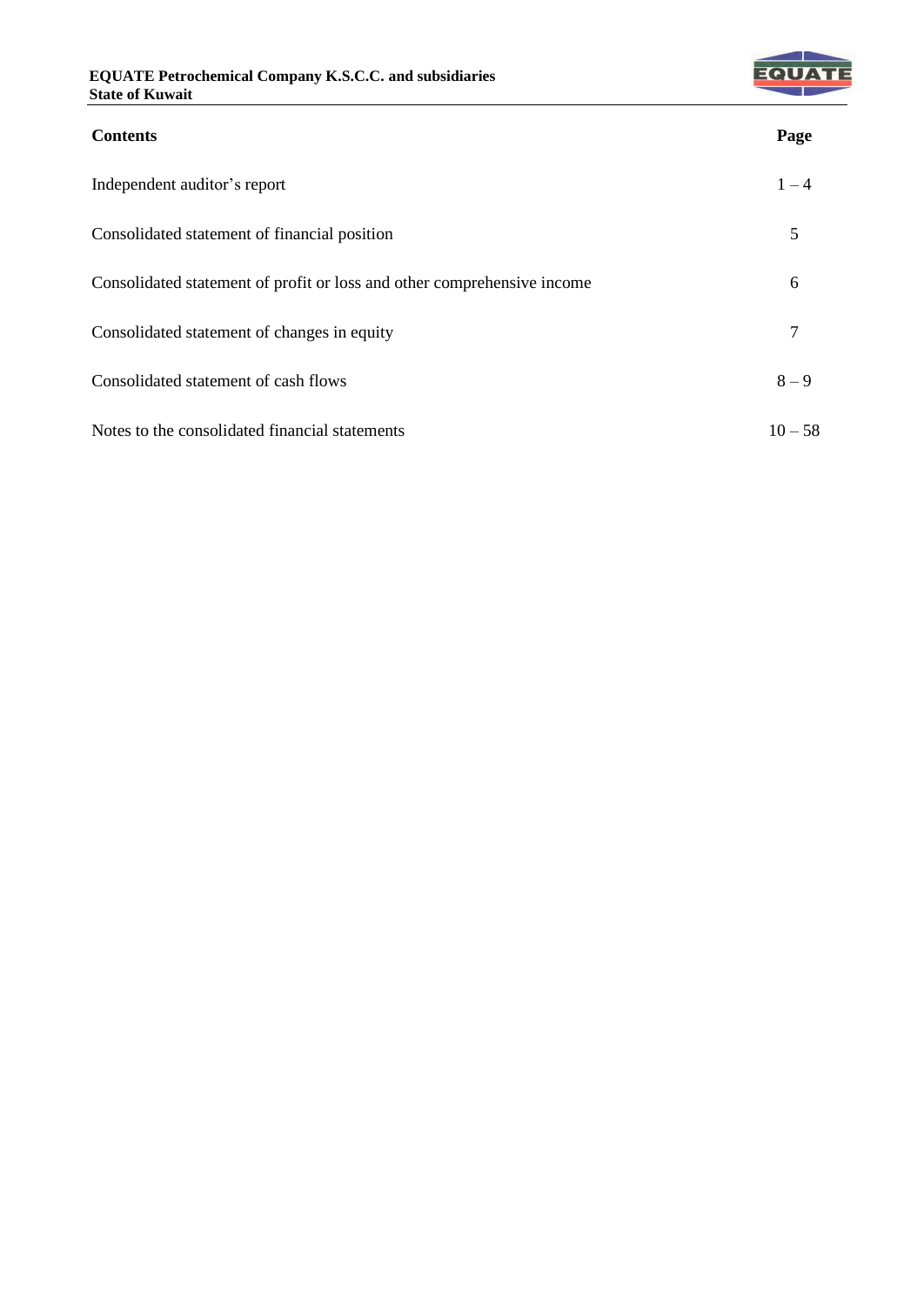

KPMG Safi Al-Mutawa & Partners Al Hamra Tower, 25th Floor Abdulaziz Al Saqr Street P.O. Box 24, Safat 13001 State of Kuwait Tel: +965 2228 7000 Fax: +965 2228 7444

## Independent auditor's report

The Shareholders Equate Petrochemical Company K.S.C.C. State of Kuwait

## Opinion

We have audited the consolidated financial statements of Equate Petrochemical Company K.S.C.C. ("the Company") and its subsidiaries (together "the Group"), which comprise the consolidated statement of financial position as at 31 December 2021, the consolidated statements of profit or loss and other comprehensive income, changes in equity and cash flows for the year then ended, and notes, comprising significant accounting policies and other explanatory information.

In our opinion, the accompanying consolidated financial statements present fairly, in all material respects, the consolidated financial position of the Group as at 31 December 2021, and its consolidated financial performance and its consolidated cash flows for the year then ended in accordance with International Financial Reporting Standards (IFRS).

#### Basis for Opinion

We conducted our audit in accordance with International Standards on Auditing (ISAs). Our responsibilities under those standards are further described in the *Auditor's Responsibilities for the Audit of the Consolidated Financial Statements* section of our report. We are independent of the Group in accordance with International Ethics Standards Board for Accountants International Code of Ethics for Professional Accountants (including International Independence Standards) (IESBA Code) and we have fulfilled our other ethical responsibilities in accordance with the IESBA Code. We believe that the audit evidence we have obtained is sufficient and appropriate to provide a basis for our opinion.

#### Key Audit Matters

Key audit matters are those matters that, in our professional judgment, were of most significance in our audit of the consolidated financial statements of the current period. These matters were addressed in the context of our audit of the consolidated financial statements as a whole, and in forming our opinion thereon, and we do not provide a separate opinion on these matters.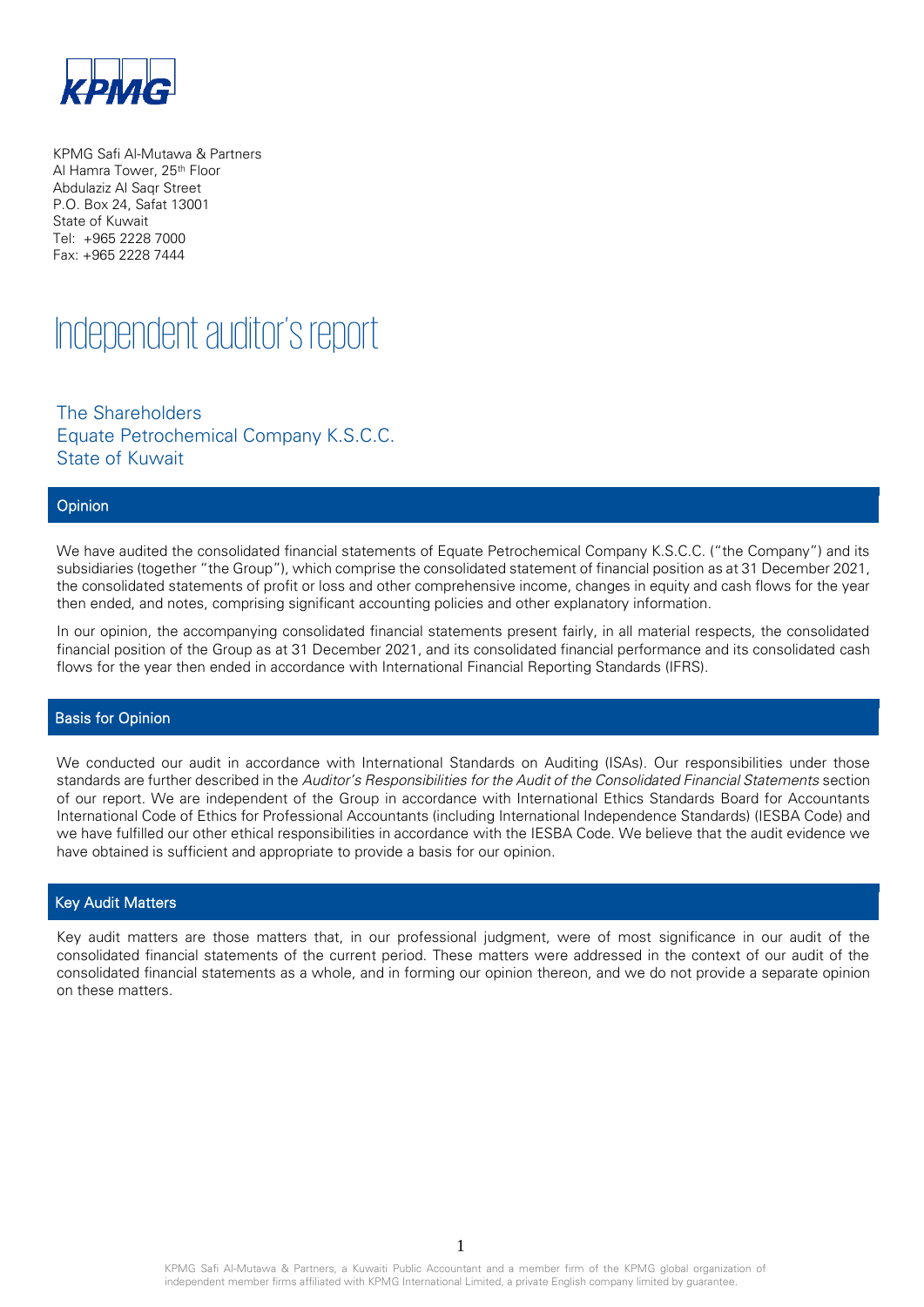

## Impairment testing of goodwill

See Note 5 to the consolidated financial statements.

| The key audit matter                                                                                                                                                                                                                                                                                                                                                                                                                                                                                                                                                                                                                                                                                                                                                                                          | How the matter was addressed in our audit                                                                                                                                                                                                                                                                                                                                                                                                                                                                                                                                                                                                                                                                                                                                                                                                                                                                                                                                                                                                                                                                                                                                                                                                                                                                                                                                                                                                                                                     |
|---------------------------------------------------------------------------------------------------------------------------------------------------------------------------------------------------------------------------------------------------------------------------------------------------------------------------------------------------------------------------------------------------------------------------------------------------------------------------------------------------------------------------------------------------------------------------------------------------------------------------------------------------------------------------------------------------------------------------------------------------------------------------------------------------------------|-----------------------------------------------------------------------------------------------------------------------------------------------------------------------------------------------------------------------------------------------------------------------------------------------------------------------------------------------------------------------------------------------------------------------------------------------------------------------------------------------------------------------------------------------------------------------------------------------------------------------------------------------------------------------------------------------------------------------------------------------------------------------------------------------------------------------------------------------------------------------------------------------------------------------------------------------------------------------------------------------------------------------------------------------------------------------------------------------------------------------------------------------------------------------------------------------------------------------------------------------------------------------------------------------------------------------------------------------------------------------------------------------------------------------------------------------------------------------------------------------|
| At 31 December 2021, the Group carries a goodwill balance of<br>USD1,689 million relating to Ethylene Glycol business of its<br>significant subsidiaries. The Group tested its goodwill at the<br>reporting date to determine if they are recoverable, which<br>involves significant management judgments about future<br>market conditions, assumptions on sales, cost of sales, gross<br>margins, economic growth rate and discount rate. Due to the<br>significance of goodwill balance and the inherent uncertainty<br>involved in forecasting and discounting future cash flows,<br>which are the basis of the assessment of recoverability, this is<br>one of the key judgmental areas that our audit is concentrated<br>on.                                                                            | As part of our audit we assessed the methods used by the<br>management of the Company to determine the recoverable<br>amount of the cash generating units and the key<br>assumptions used in annual impairment analysis. We<br>performed audit procedures over the significant forecast<br>assumptions for 2022, including volume, capacity, sales<br>price and cost. Cash flows for the years 2023 and beyond<br>were reviewed based on the base forecast for 2022 and<br>market data for the EG business. Additionally, we validated<br>that the result and the cash flow projection in the impairment<br>analysis are consistent with the long range plan approved by<br>the Board of Directors.                                                                                                                                                                                                                                                                                                                                                                                                                                                                                                                                                                                                                                                                                                                                                                                           |
| Revenue recognition                                                                                                                                                                                                                                                                                                                                                                                                                                                                                                                                                                                                                                                                                                                                                                                           |                                                                                                                                                                                                                                                                                                                                                                                                                                                                                                                                                                                                                                                                                                                                                                                                                                                                                                                                                                                                                                                                                                                                                                                                                                                                                                                                                                                                                                                                                               |
| See Note 3(I) to the consolidated financial statements.                                                                                                                                                                                                                                                                                                                                                                                                                                                                                                                                                                                                                                                                                                                                                       |                                                                                                                                                                                                                                                                                                                                                                                                                                                                                                                                                                                                                                                                                                                                                                                                                                                                                                                                                                                                                                                                                                                                                                                                                                                                                                                                                                                                                                                                                               |
| The key audit matter                                                                                                                                                                                                                                                                                                                                                                                                                                                                                                                                                                                                                                                                                                                                                                                          | How the matter was addressed in our audit                                                                                                                                                                                                                                                                                                                                                                                                                                                                                                                                                                                                                                                                                                                                                                                                                                                                                                                                                                                                                                                                                                                                                                                                                                                                                                                                                                                                                                                     |
| The revenue from customers is recognised either at a point in<br>time or over the period of time depending on the delivery of<br>performance obligation, such as delivery of goods and<br>rendering of shipping and handling services etc. The<br>recognition of revenue now depends on the analysis of<br>customer contracts and may involve significant judgement.<br>Majority of the Group's sales are export sales. The terms and<br>conditions of transferring the control and the lead time<br>between shipment and delivery differ per country of<br>destination and are complex, which increases the level of<br>sensitivity to errors.<br>As a result, the Group could overstate revenue through<br>improper cut-off or manual adjustments to revenue resulting in<br>incorrect revenue recognition. | Our audit procedures included, amongst others, assessing<br>the appropriateness of the Group's revenue recognition<br>accounting policies in the light of revenue recognition<br>standards.<br>We tested the design and implementation and the operating<br>effectiveness of controls around sales process starting from<br>contracts approval and sign-off, customer order's approval,<br>recording of sales, to reconciliations with cash receipts and<br>customers' records.<br>We performed testing of revenue recorded using sampling<br>techniques, by examining the relevant supporting<br>documents including customer orders, invoices, shipping<br>documents and / or bills of lading and requisite approvals.<br>Tested the sales reversals and credit memos for price<br>adjustments subsequent to the balance sheet date to verify<br>whether revenue for the period is to be adjusted.<br>We conducted procedures over sales transactions before<br>and after the year end to ensure that revenue was<br>recognised in the correct period, by examining the relevant<br>supporting documents including customer orders, invoices,<br>shipping documents and / or bills of lading and requisite<br>approvals.<br>We inspected whether there are any manual journal entries<br>passed relating to revenue accounts, and the underlying<br>documents and rationale for the same.<br>In addition, we confirmed certain customers' receivable<br>balances at the balance sheet date. |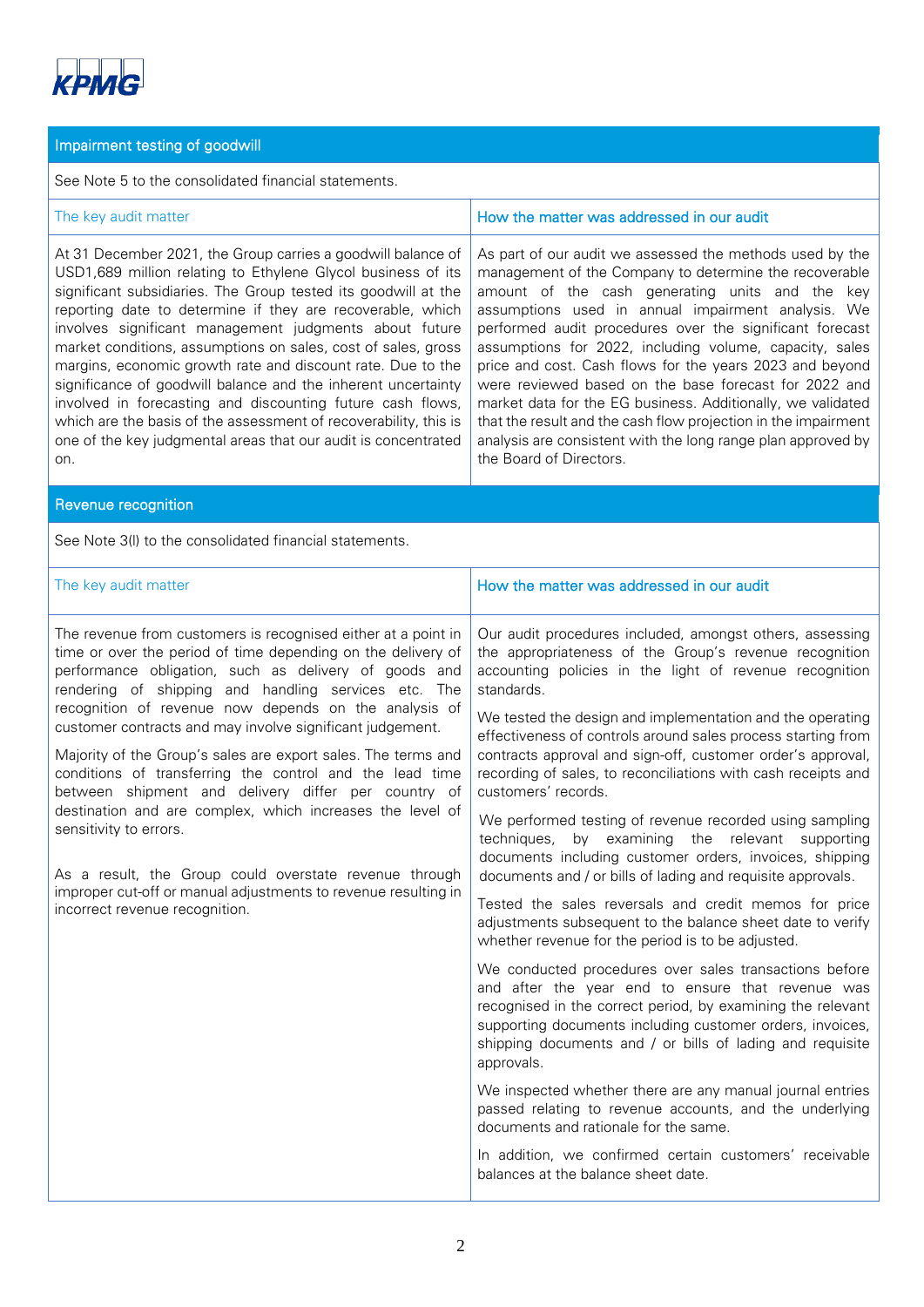

## Other Information

Management is responsible for the other information. The other information comprises the information included in the Group's annual report, other than the consolidated financial statements and our auditor's report thereon. Prior to the date of this auditor's report, we obtained the Board of Directors report which forms part of the annual report and the remaining sections of the annual report are expected to be made available to us after that date.

Our opinion on the consolidated financial statements does not cover the other information and we do not and will not express any form of assurance conclusion thereon.

In connection with our audit of the consolidated financial statements, our responsibility is to read the other information identified above and, in doing so, consider whether the other information is materially inconsistent with the consolidated financial statements or our knowledge obtained in the audit, or otherwise appears to be materially misstated.

If, based on the work we have performed on the other information that we have obtained prior to the date of this auditor's report, we conclude that there is a material misstatement of this other information, we are required to report that fact. We have nothing to report in this regard.

#### Responsibilities of Management and Those Charged with Governance for the Consolidated Financial Statements

Management is responsible for the preparation and fair presentation of the consolidated financial statements in accordance with IFRS, and for such internal control as management determines is necessary to enable the preparation of consolidated financial statements that are free from material misstatement, whether due to fraud or error.

In preparing the consolidated financial statements, management is responsible for assessing the Group's ability to continue as a going concern, disclosing, as applicable, matters related to going concern and using the going concern basis of accounting unless management either intends to liquidate the Group or to cease operations, or has no realistic alternative but to do so.

Those charged with governance are responsible for overseeing the Group's financial reporting process.

#### Auditor's Responsibilities for the Audit of the Consolidated Financial Statements

Our objectives are to obtain reasonable assurance about whether the consolidated financial statements as a whole are free from material misstatement, whether due to fraud or error, and to issue an auditor's report that includes our opinion. Reasonable assurance is a high level of assurance, but is not a guarantee that an audit conducted in accordance with ISAs will always detect a material misstatement when it exists. Misstatements can arise from fraud or error and are considered material if, individually or in the aggregate, they could reasonably be expected to influence the economic decisions of users taken on the basis of these consolidated financial statements.

As part of an audit in accordance with ISAs, we exercise professional judgment and maintain professional skepticism throughout the audit. We also:

- Identify and assess the risks of material misstatement of the consolidated financial statements, whether due to fraud or error, design and perform audit procedures responsive to those risks, and obtain audit evidence that is sufficient and appropriate to provide a basis for our opinion. The risk of not detecting a material misstatement resulting from fraud is higher than for one resulting from error, as fraud may involve collusion, forgery, intentional omissions, misrepresentations, or the override of internal control.
- Obtain an understanding of internal control relevant to the audit in order to design audit procedures that are appropriate in the circumstances, but not for the purpose of expressing an opinion on the effectiveness of the Group's internal control.
- Evaluate the appropriateness of accounting policies used and the reasonableness of accounting estimates and related disclosures made by management.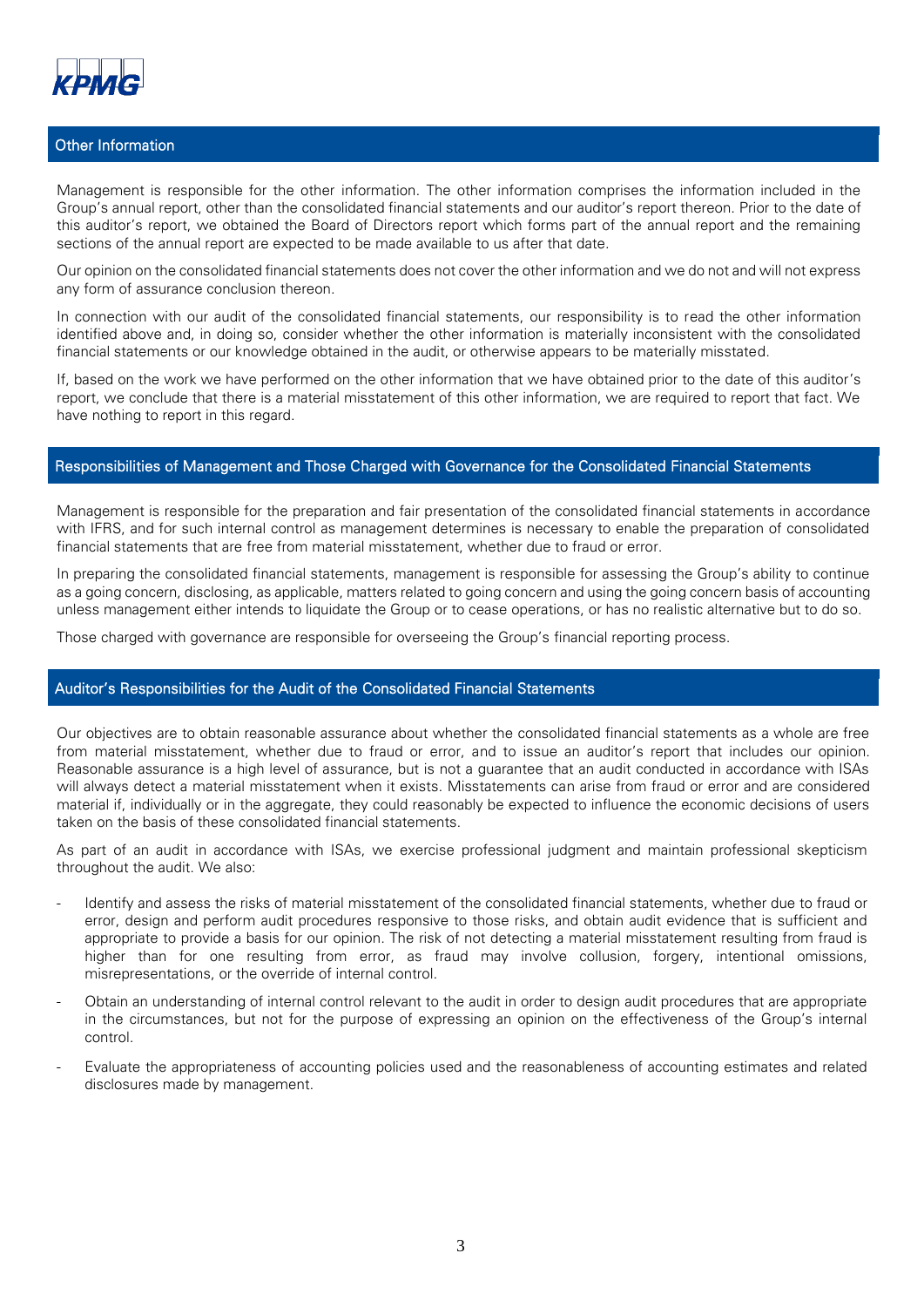

- Conclude on the appropriateness of management's use of the going concern basis of accounting and, based on the audit evidence obtained, whether a material uncertainty exists related to events or conditions that may cast significant doubt on the Group's ability to continue as a going concern. If we conclude that a material uncertainty exists, we are required to draw attention in our auditor's report to the related disclosures in the consolidated financial statements or, if such disclosures are inadequate, to modify our opinion. Our conclusions are based on the audit evidence obtained up to the date of our auditor's report. However, future events or conditions may cause the Group to cease to continue as a going concern.
- Evaluate the overall presentation, structure and content of the consolidated financial statements, including the disclosures, and whether the consolidated financial statements represent the underlying transactions and events in a manner that achieves fair presentation.
- Obtain sufficient appropriate audit evidence regarding the consolidated financial information of the entities or business activities within the Group to express an opinion on the consolidated financial statements. We are responsible for the direction, supervision and performance of the group audit. We remain solely responsible for our audit opinion.

We communicate with those charged with governance regarding, among other matters, the planned scope and timing of the audit and significant audit findings, including any significant deficiencies in internal control that we identify during our audit.

We also provide those charged with governance with a statement that we have complied with relevant ethical requirements regarding independence, and communicate with them all relationships and other matters that may reasonably be thought to bear on our independence, and where applicable, actions taken to eliminate threats or safeguards applied.

From the matters communicated with those charged with governance, we determine those matters that were of most significance in the audit of the consolidated financial statements of the current period and are therefore the key audit matters. We describe these matters in our auditor's report unless law or regulation precludes public disclosure about the matter or when, in extremely rare circumstances, we determine that a matter should not be communicated in our report because the adverse consequences of doing so would reasonably be expected to outweigh the public interest benefits of such communication.

## Report on Other Legal and Regulatory Requirements

We further report that we have obtained the information and explanations that we required for the purpose of our audit and the consolidated financial statements include the information required by the Companies Law No. 1 of 2016, as amended, and its Executive Regulations and the Company's Memorandum and Articles of Association. In our opinion, proper books of account have been kept by the Company, an inventory count was carried out in accordance with recognized procedures and the accounting information given in the Board of Directors' report agrees with the books of accounts of the Company. We have not become aware of any violations of the provisions of the Companies Law No. 1 of 2016, as amended, and its Executive Regulations, or of the Company's Memorandum and Articles of Association during the year ended 31 December 2021 that might have had a material effect on the business of the Group or on its consolidated financial position.

Safi A. Al-Mutawa License No 138 "A" of KPMG Safi Al-Mutawa & Partners Member firm of KPMG International Number of Allen States and Allen Kuwait: 17 February 2022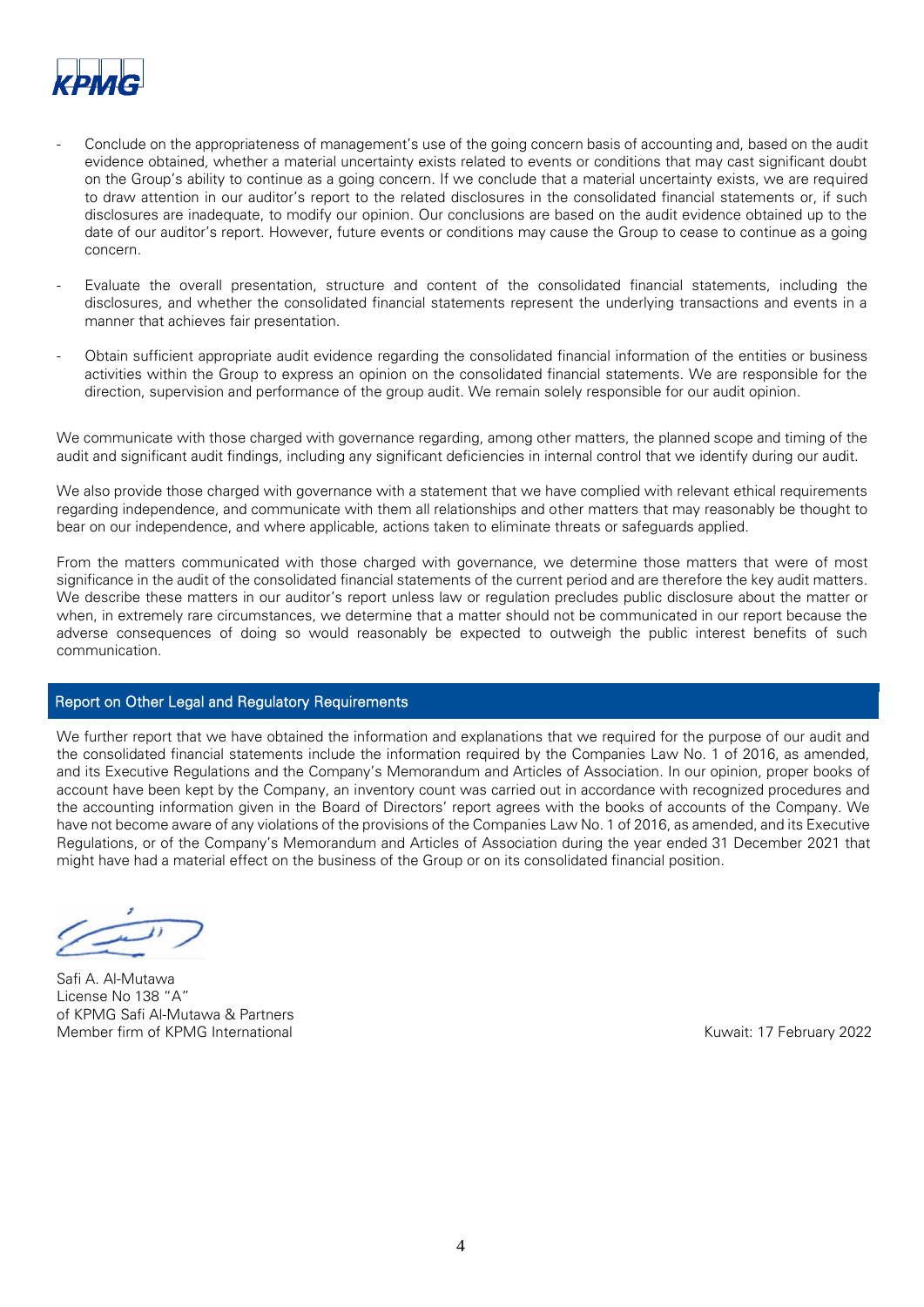

### Consolidated statement of financial position

as at 31 December 2021

|                                                |                | <b>USS million</b> |       |  |
|------------------------------------------------|----------------|--------------------|-------|--|
|                                                | <b>Notes</b>   | 2021               | 2020  |  |
| <b>Assets</b>                                  |                |                    |       |  |
| Property, plant and equipment                  | 4              | 2,406              | 2,510 |  |
| Goodwill                                       | 5              | 1,689              | 1,689 |  |
| Intangible assets                              | 6              | 238                | 273   |  |
| Right-of-use assets                            | 7              | 340                | 364   |  |
| Deferred tax assets                            | 8              | 68                 | 74    |  |
| Deferred charges and other assets              | 9              | 897                | 889   |  |
| <b>Non-current assets</b>                      |                | 5,638              | 5,799 |  |
| Inventories                                    | $_{II}$        | 222                | 192   |  |
| Notes receivables from a related party         | 10             |                    | 67    |  |
| Due from related parties                       | 10             | 52                 | 142   |  |
| Trade and other receivables                    | 12             | 988                | 523   |  |
| Deferred charges and other assets              | 9              | 49                 | 42    |  |
| Cash and bank balances                         | 13             | 1,276              | 733   |  |
| <b>Current assets</b>                          |                | 2,587              | 1,699 |  |
| <b>Total assets</b>                            |                | 8,225              | 7,498 |  |
| <b>Equity</b>                                  |                |                    |       |  |
| Share capital                                  | 14             | 700                | 700   |  |
| <b>Treasury shares</b>                         | 14             | (450)              | (450) |  |
| Statutory reserve                              | 14             | 350                | 350   |  |
| Retained earnings                              |                | 743                | 185   |  |
| Remeasurement of retirement benefit obligation |                | (13)               | (41)  |  |
| Foreign currency translation reserve           |                | 23                 | 34    |  |
| Hedge reserve                                  |                |                    |       |  |
| <b>Total equity</b>                            |                | 1,354              | 778   |  |
| <b>Liabilities</b>                             |                |                    |       |  |
| Loans and borrowings                           | 15             | 4,326              | 4,621 |  |
| Deferred income                                | 16             | 304                | 335   |  |
| Lease liabilities                              | 7              | 284                | 305   |  |
| Deferred tax liabilities                       | 8              | 168                | 168   |  |
| Retirement benefit obligation                  | 17             | 413                | 436   |  |
| Long term incentives                           |                | 3                  | 3     |  |
| <b>Non-current liabilities</b>                 |                | 5,498              | 5,868 |  |
| Long term incentives                           |                | 4                  | 4     |  |
| Loans and borrowings                           | 15             | 427                |       |  |
| Lease liabilities                              | $\overline{7}$ | 63                 | 63    |  |
| Deferred income                                | 16             | 38                 | 37    |  |
| Due to related parties                         | 10             | 162                | 282   |  |
| Notes payables to a related party              | 10             | 107                |       |  |
| Trade and other payables                       | 18             | 572                | 466   |  |
| <b>Current liabilities</b>                     |                | 1,373              | 852   |  |
| <b>Total liabilities</b>                       |                | 6,871              | 6,720 |  |
| <b>Total equity and liabilities</b>            |                | 8,225              | 7,498 |  |
|                                                |                |                    |       |  |

The attached notes on pages 10 to 58 form an integral part of these consolidated financial statements.

Nedio Auttein

Nadia Al-Hajji Chairperson

Naser Aldousari President & Chief Executive Officer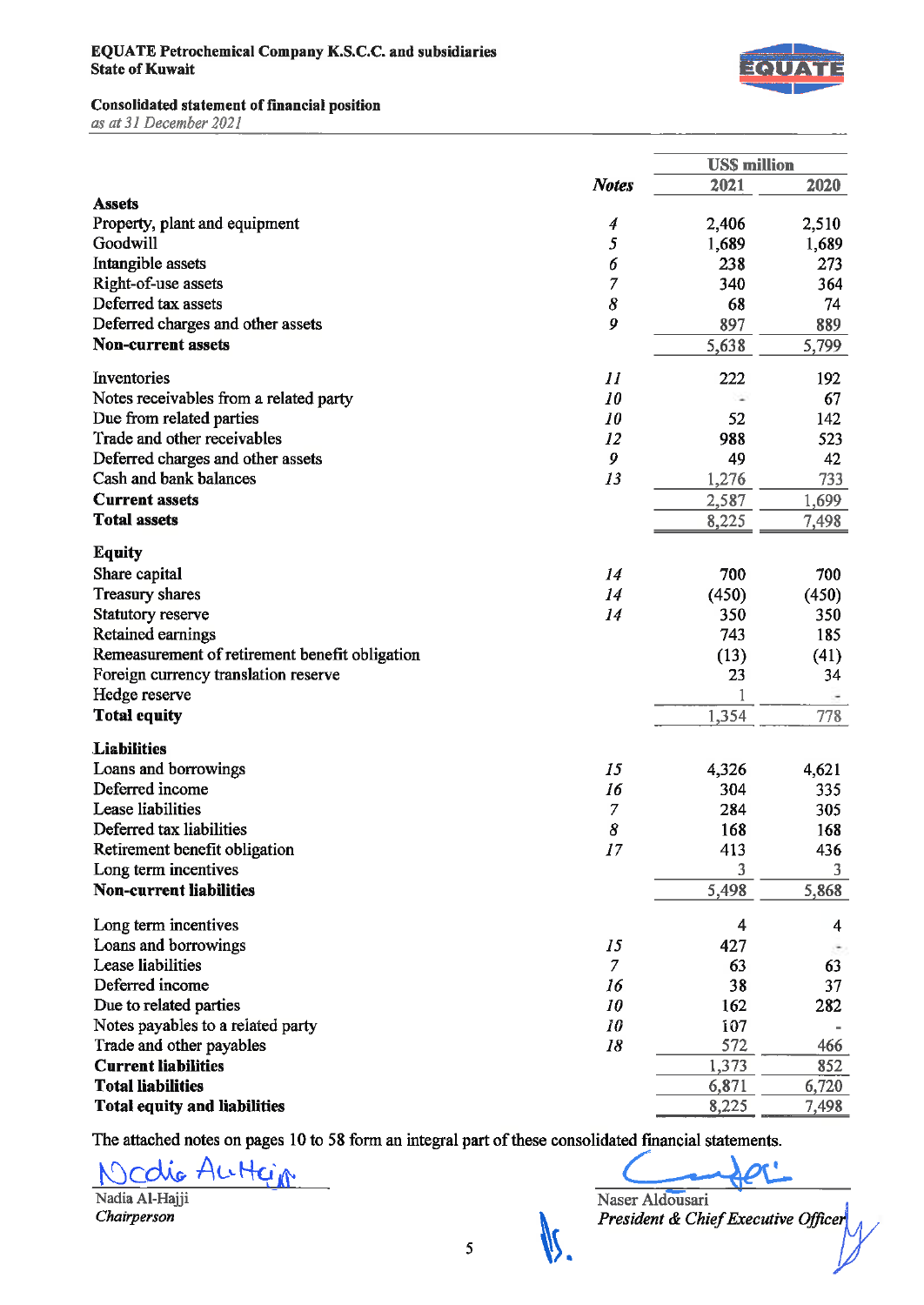#### **EQUATE Petrochemical Company K.S.C.C. and subsidiaries State of Kuwait**



## **Consolidated statement of profit or loss and other comprehensive income**

*for the year ended 31 December 2021*

|                                                                      |              |         | <b>US\$</b> million |  |
|----------------------------------------------------------------------|--------------|---------|---------------------|--|
|                                                                      | <b>Notes</b> | 2021    | 2020                |  |
| <b>Sales</b>                                                         | 24           | 4,235   | 2,986               |  |
| Cost of sales                                                        | 19           | (3,205) | (2,573)             |  |
| <b>Gross profit</b>                                                  |              | 1,030   | 413                 |  |
| Management fees                                                      | 10           | 8       | 8                   |  |
| Reservation right fees                                               | 16           | 37      | 32                  |  |
| General, administrative and selling expenses                         | 20           | (74)    | (56)                |  |
| Other (expenses) / income                                            |              | (1)     | 2                   |  |
| Foreign exchange (gain) / loss                                       |              | 6       | (6)                 |  |
| <b>Profit from operation</b>                                         |              | 1,006   | 393                 |  |
| Finance income                                                       |              | 5       | 6                   |  |
| Finance costs                                                        |              | (240)   | (227)               |  |
| Profit before contribution to Kuwait Foundation for the              |              |         |                     |  |
| Advancement of Sciences ("KFAS"), Zakat, tax on subsidiaries         |              |         |                     |  |
| and Board of Directors' remuneration                                 |              | 771     | 172                 |  |
| <b>Contribution to KFAS</b>                                          | 21           | (8)     | (2)                 |  |
| Contribution to Zakat                                                | 22           | (6)     | (2)                 |  |
| Tax on subsidiaries                                                  | 8            | (14)    | 17                  |  |
| Board of Directors' remuneration                                     | 23           | (0)     | (0)                 |  |
| Net profit for the year                                              |              | 743     | 185                 |  |
| Other comprehensive income                                           |              |         |                     |  |
| Items that will not be reclassified subsequently to profit or loss   |              |         |                     |  |
| Remeasurement of retirement benefit obligation                       | 17           | 39      | (9)                 |  |
| Remeasurement of outstanding leave balance obligation and others     |              | (11)    | $\boldsymbol{0}$    |  |
| Items that are or may be reclassified subsequently to profit or loss |              |         |                     |  |
| Exchange differences on translation of foreign operations            |              | (11)    | 14                  |  |
| Change in fair value of cash flow hedge                              |              | 1       |                     |  |
| Other comprehensive income for the year                              |              | 18      | 5                   |  |
| Total comprehensive income for the year                              |              | 761     | 190                 |  |

The attached notes on pages 10 to 58 form an integral part of these consolidated financial statements.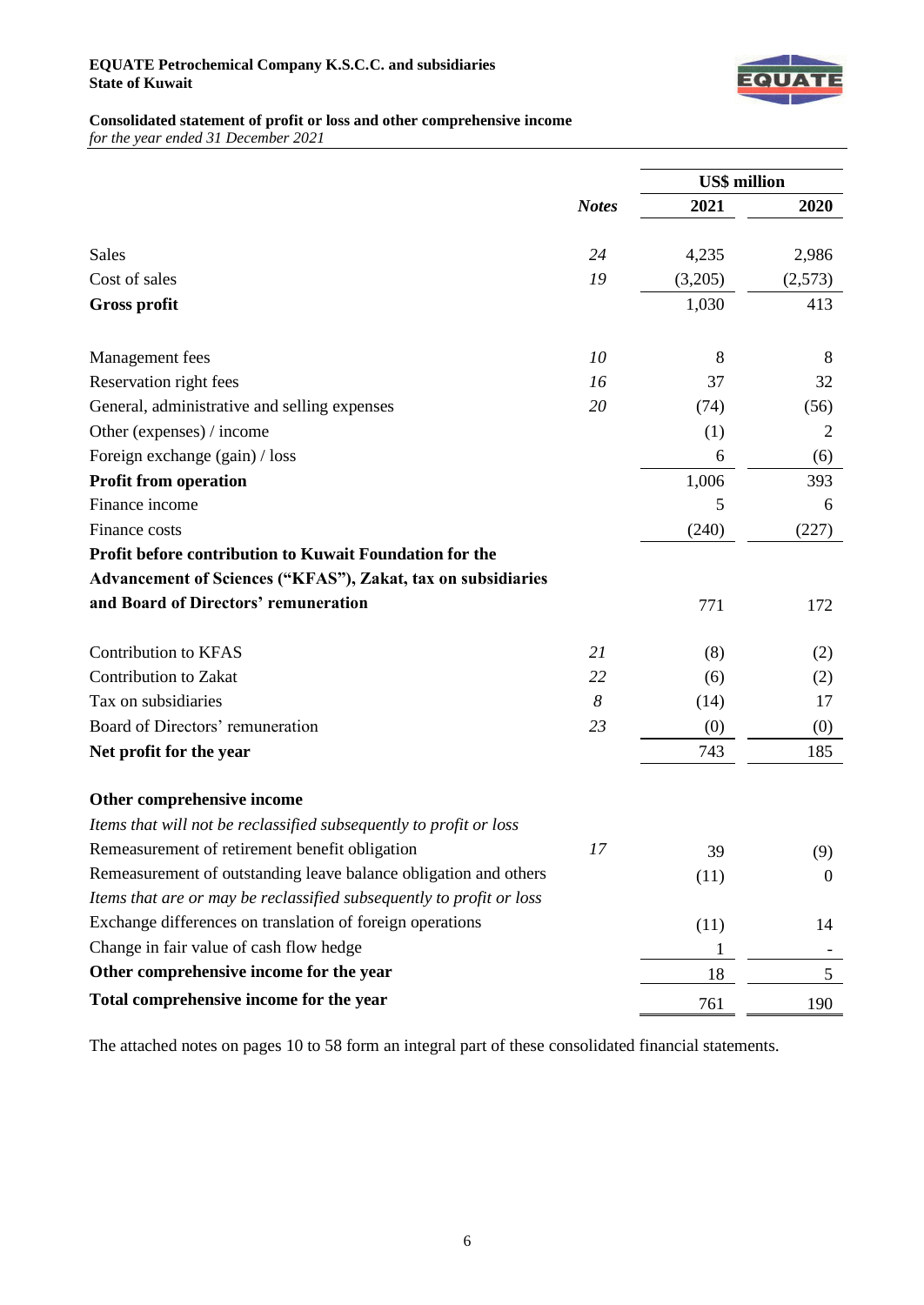

## **Consolidated statement of changes in equity**

*for the year ended 31 December 2021*

|                                       | <b>US\$</b> million     |                           |                             |                             |                                                             |                                               |                      |              |
|---------------------------------------|-------------------------|---------------------------|-----------------------------|-----------------------------|-------------------------------------------------------------|-----------------------------------------------|----------------------|--------------|
|                                       | <b>Share</b><br>capital | <b>Treasury</b><br>shares | <b>Statutory</b><br>reserve | <b>Retained</b><br>earnings | <b>Remeasurement</b><br>of retirement<br>benefit obligation | Foreign<br>currency<br>translation<br>reserve | <b>Hedge reserve</b> | <b>Total</b> |
| <b>Balance as at 1 January 2020</b>   | 700                     | (450)                     | 350                         | 368                         | (32)                                                        | 20                                            |                      | 956          |
| Net profit for the year               |                         | $\blacksquare$            | $\sim$                      | 185                         |                                                             | $\overline{\phantom{a}}$                      |                      | 185          |
| Other comprehensive (loss) / income   |                         |                           |                             | $\overline{\phantom{a}}$    | (9)                                                         | 14                                            |                      | 5            |
| <b>Total comprehensive income</b>     |                         |                           |                             | 185                         | (9)                                                         | 14                                            |                      | 190          |
| Dividends paid (Note 14)              |                         |                           |                             | (368)                       |                                                             |                                               |                      | (368)        |
| <b>Balance as at 31 December 2020</b> | 700                     | (450)                     | 350                         | 185                         | (41)                                                        | 34                                            |                      | 778          |
| <b>Balance as at 1 January 2021</b>   | 700                     | (450)                     | 350                         | 185                         | (41)                                                        | 34                                            |                      | 778          |
| Net profit for the year               |                         |                           |                             | 743                         |                                                             |                                               |                      | 743          |
| Other comprehensive income / (loss)   |                         |                           |                             |                             | 28                                                          | (11)                                          |                      | 18           |
| <b>Total comprehensive income</b>     |                         |                           | $\sim$                      | 743                         | 28                                                          | (11)                                          |                      | 761          |
| Dividends paid (Note 14)              |                         |                           |                             | (185)                       |                                                             | $\overline{\phantom{a}}$                      |                      | (185)        |
| <b>Balance as at 31 December 2021</b> | 700                     | (450)                     | 350                         | 743                         | (13)                                                        | 23                                            |                      | 1,354        |

The attached notes on pages 10 to 58 form an integral part of these consolidated financial statements.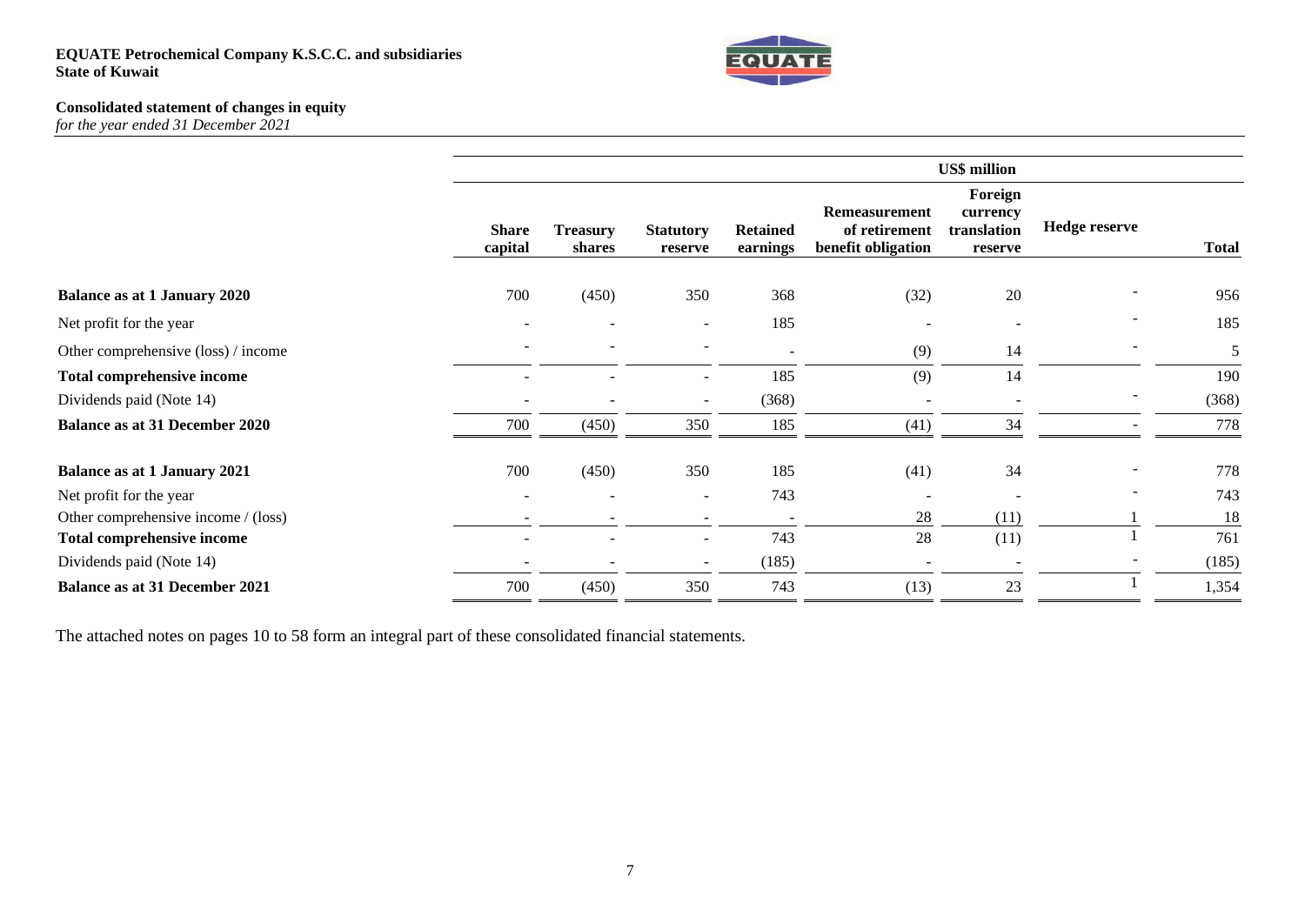

## **Consolidated statement of cash flows**

*for the year ended 31 December 2021*

|                                                         |                | <b>US\$</b> million |                |
|---------------------------------------------------------|----------------|---------------------|----------------|
|                                                         | <b>Notes</b>   | 2021                | 2020           |
| <b>Cash flows from operating activities</b>             |                |                     |                |
| Net profit for the year                                 |                | 743                 | 185            |
| Adjustments for:                                        |                |                     |                |
| Depreciation                                            | 4 & 7          | 237                 | 252            |
| Amortisation of intangible and deferred assets          | 6 & 9          | 80                  | 77             |
| Reservation right fees                                  | 16             | (37)                | (32)           |
| Deferred income tax                                     | 8              | $\overline{2}$      | (25)           |
| Finance costs                                           |                | 240                 | 227            |
| Finance income                                          |                | (5)                 | (6)            |
| Provision for retirement benefit obligation             | 17             | 42                  | 42             |
| Foreign exchange gain on retirement benefit obligations | 17             | 1                   | (2)            |
| Provision for long term incentives                      |                | 3                   | $\overline{c}$ |
|                                                         |                | 1,306               | 720            |
| Changes in:                                             |                |                     |                |
| Inventories                                             |                | (30)                | (18)           |
| Due from related parties                                |                | 90                  | (78)           |
| Trade and other receivables                             |                | (465)               | (21)           |
| Long term incentives paid                               |                | (3)                 | (2)            |
| Due to related parties                                  |                | (120)               | 88             |
| Trade and other payables                                |                | 120                 | 128            |
| Retirement benefit obligation paid                      | 17             | (27)                | (34)           |
| Net cash from operating activities                      |                | 871                 | 783            |
| <b>Cash flows from investing activities</b>             |                |                     |                |
|                                                         |                |                     |                |
| Purchase of property, plant and equipment               | $\overline{4}$ | (103)               | (190)          |
| Investment in staff saving scheme                       |                | (2)                 | (3)            |
| Addition in deferred assets                             | 9              | (60)                |                |
| Long-term loans repaid by related parties               | 10             |                     | 81             |
| Notes receivables                                       | 10             | 67                  | (67)           |
| Finance income received                                 |                | 7                   | 8              |
| Net cash used in investing activities                   |                | (91)                | (171)          |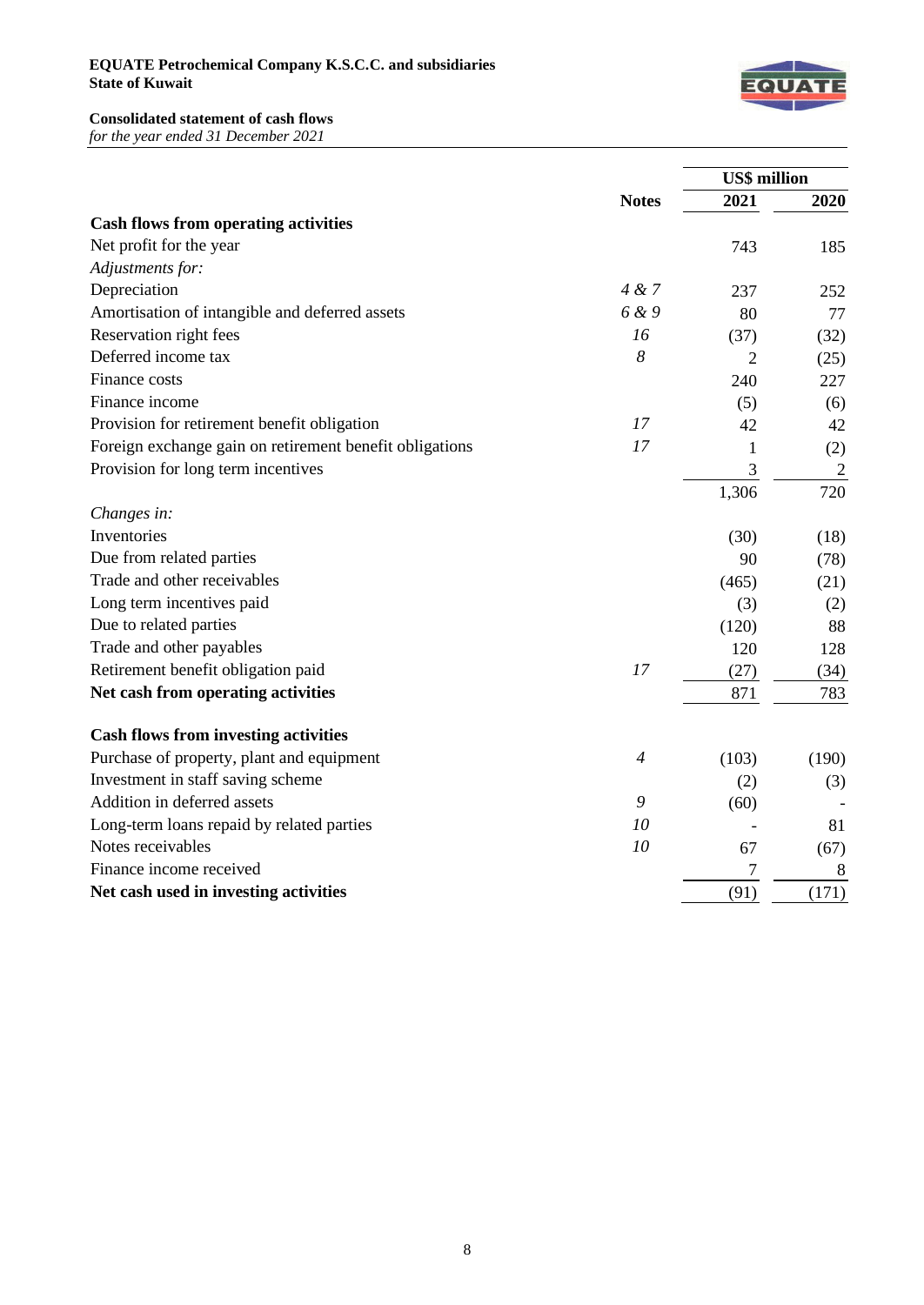

## **Consolidated statement of cash flows**

*for the year ended 31 December 2021*

|                                                    |              | <b>US\$</b> million |         |
|----------------------------------------------------|--------------|---------------------|---------|
|                                                    | <b>Notes</b> | 2021                | 2020    |
| <b>Cash flows from financing activities</b>        |              |                     |         |
| Repayment of long-term loan                        | 15           | (75)                | (1,900) |
| Buy back of bonds                                  | 15           | (572)               |         |
| Proceeds from issue of conventional bond           | 15           | 699                 | 1,600   |
| Proceeds from bilateral loans                      | 15           | 75                  | 300     |
| Loan origination fees paid                         | 15           | (5)                 | (10)    |
| Notes payables                                     | 10           | 107                 | (23)    |
| Finance costs paid                                 |              | (244)               | (218)   |
| Payment of lease liabilities                       | 7            | (39)                | (61)    |
| Dividends paid                                     | 14           | (185)               | (368)   |
| Net cash used in financing activities              |              | (239)               | (680)   |
| Net change in cash and cash equivalents            |              | 541                 | (68)    |
| Cash and cash equivalents at beginning of the year |              | 678                 | 746     |
| Cash and cash equivalents at end of the year       | 13           | 1,219               | 678     |

The attached notes on pages 10 to 58 form an integral part of these consolidated financial statements.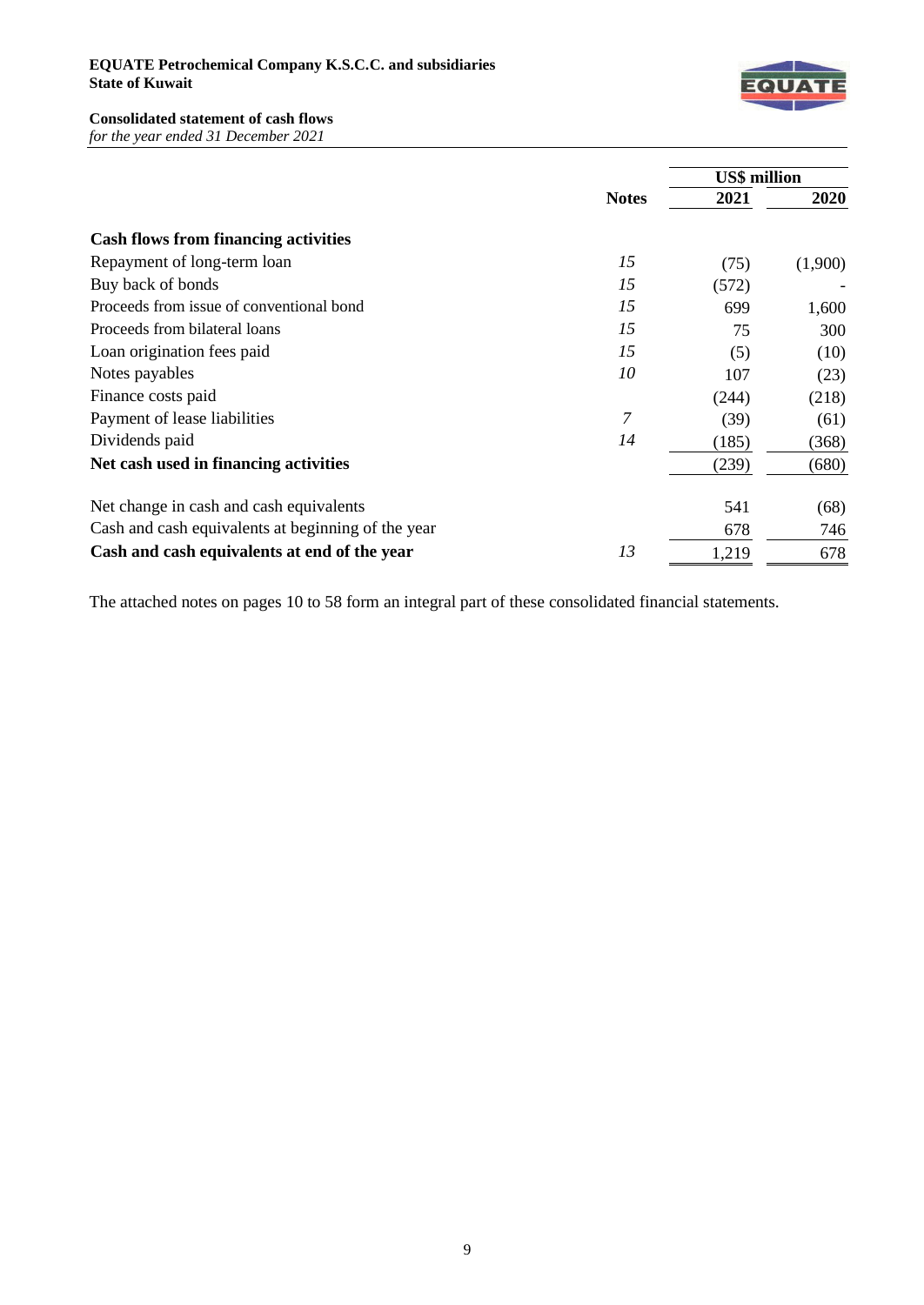

## **1. Reporting entity**

EQUATE Petrochemical Company K.S.C.C. ("the Company") is a Closed Kuwaiti Shareholding Company incorporated in the State of Kuwait on 20 November 1995 with commercial registration number 63392 dated 20 November 1995.

The Company is owned by Dow Europe Holding B.V. ("DEHBV"), Petrochemical Industries Company K.S.C. ("PIC"), Boubyan Petrochemical Company K.S.C. ("BPC") and Al-Qurain Petrochemical Industries Company K.S.C. ("QPIC").

DEHBV is a subsidiary of the Dow Chemical Company ("TDCC").

The objective of the Company is to manufacture all kinds of petrochemical products. The Company may have interests in, or in any way associate itself with entities, which are carrying on activities similar to its own or which may help the Company to realise its objectives, whether in the State of Kuwait or abroad.

The Group is primarily engaged in the manufacture and sale of ethylene glycol ("EG"), polyethylene ("PE") and polyethylene terephthalate ("PET"). The Company also operates and maintains Olefins II, Styrene and Aromatics plants on behalf of related entities in Kuwait.

The address of the Company's registered office is Central Ahmadi, Block 12, Kuwait.

The consolidated financial statements comprise of the Company and its subsidiaries (together referred to as "the Group" and individually "the Group entities").

A list of significant directly and indirectly owned subsidiaries are as follows:

| Name of entity                          | <b>Country of</b><br>incorporation<br><b>Principal business</b> |                                  | <b>Percentage of holdings</b> |                     |  |
|-----------------------------------------|-----------------------------------------------------------------|----------------------------------|-------------------------------|---------------------|--|
|                                         |                                                                 |                                  | 31 December<br>2021           | 31 December<br>2020 |  |
| Equate Petrochemical B.V. ("EQUATE BV") | Netherlands                                                     | <b>Holding Company</b>           | 100%                          | 100%                |  |
| MEGlobal Canada ULC ("MEGC")            | Canada                                                          | Manufacturing and sales of EG    | 100%                          | 100%                |  |
| <b>EQUATE Sukuk SPC Limited</b>         | <b>UAE</b>                                                      | Special Purpose Company          | 100%                          | 100%                |  |
| MEGlobal International FZE              | <b>UAE</b>                                                      | Marketing and distribution of EG | 100%                          | 100%                |  |
| <b>Held through EQUATE BV</b>           |                                                                 |                                  |                               |                     |  |
| MEGlobal B.V ("MEG B.V")                | Netherlands                                                     | <b>Holding Company</b>           | 100%                          | 100%                |  |
| <b>MEGlobal Americas Inc</b>            | <b>USA</b>                                                      | Marketing and distribution of EG | 100%                          | 100%                |  |
| <b>MEGlobal Asia Limited</b>            | China                                                           | Marketing and distribution of EG | 100%                          | 100%                |  |
| MEGlobal Mexico S.A. de C.V.            | Mexico                                                          | Marketing and distribution of EG | 100%                          | 100%                |  |
| <b>MEGlobal Trading Group</b>           | China                                                           | Marketing and distribution of EG | 100%                          | 100%                |  |
| MEGlobal Europe GmbH                    | Switzerland                                                     | Marketing and distribution of EG |                               | 100%                |  |
| MEGlobal Comercio Do Brasil Ltda        | <b>Brazil</b>                                                   | Marketing and distribution of EG | 100%                          | 100%                |  |
| MEGlobal EG Singapore Pte. Ltd.         | Singapore                                                       | Marketing and distribution of EG | 100%                          | 100%                |  |
| Equipolymers GmbH                       | Germany                                                         | Manufacturing and sales of PET   | 100%                          | 100%                |  |
| Equipolymers Srl                        | Italy                                                           | Marketing of PET                 | 100%                          | 100%                |  |
| <b>Held through MEGC</b>                |                                                                 |                                  |                               |                     |  |
| Alberta & Orient Glycol Company ULC     | Canada                                                          | Manufacturing and sales of EG    | 100%                          | 100%                |  |

These consolidated financial statements were authorised for issue by the Board of Directors on 8 February 2022 and are subject to approval of shareholders at the forth-coming Annual General Meeting.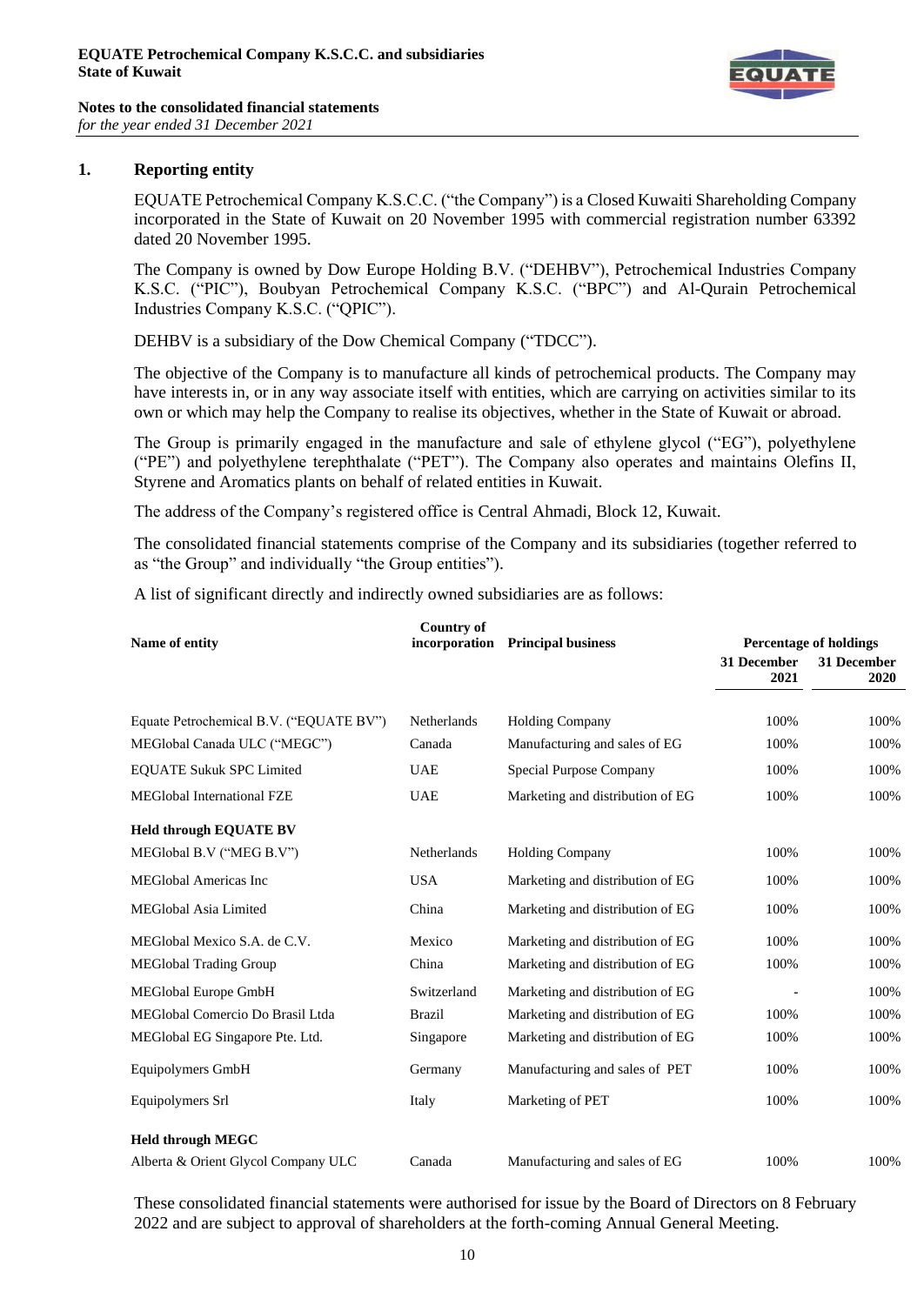

## **2. Base of preparation**

## a) Statement of compliance

These consolidated financial statements have been prepared in accordance with International Financial Reporting Standards ("IFRS"), the requirements of the Companies Law No. 1 of 2016, as amended and its Executive Regulations, the Company's Memorandum and Articles of Association and Ministerial order No.18 of 1990.

## b) Basis of measurement

The consolidated financial statements have been prepared on the historical cost or amortized cost basis, except for the derivative financial instruments which are measured at fair value.

#### c) Functional and presentation currency

The consolidated financial statements are presented in United States Dollars ("US\$") which is the functional currency of the Company. The Company's functional currency is not the currency of the country in which it is domiciled as majority of the transactions of the company are denominated in US\$. All financial information presented in US\$ has been rounded to the nearest million. A separate set of financial statements is presented in Kuwaiti Dinar ("KD") for purpose of submission to the Ministry of Commerce and Industry, State of Kuwait.

#### d) Use of estimates and judgments

The preparation of financial statements in conformity with IFRSs require management to make judgments, estimates and assumptions that affect the application of accounting policies and reported amounts of assets, liabilities, income and expenses. Actual results may differ from these estimates.

Estimates and underlying assumptions are based on historical experience and various other factors that are believed to be reasonable under the circumstances, the results of which form the basis of making the judgments about the carrying value of assets and liabilities that are not readily apparent from other sources.

Estimates and underlying assumptions are reviewed on an ongoing basis. Revisions to accounting estimates are recognized in the period in which the estimate is revised if the revision affects only that period or in the period of the revision and future periods if the revision affects both current and future periods.

e) Changes in accounting policies

The below amendment to standards and interpretations became effective on 1 January 2021, but it does not have material effect on the Group's financial statements:

## Interest Rate Benchmark Reform - Phase 2 Amendments to IFRS 9, IAS 39, IFRS 7, IFRS 4 and IFRS 16

The amendments provide temporary reliefs which address the financial reporting effects when an interbank offered rate ("IBOR") is replaced with an alternative nearly risk-free interest rate ("RFR").

The amendments include the following practical expedients:

- A practical expedient to require contractual changes, or changes to cash flows that are directly required by the reform, to be treated as changes to a floating interest rate, equivalent to a movement in a market rate of interest;
- Permit changes required by IBOR reform to be made to hedge designations and hedge documentation without the hedging relationship being discontinued; and
- Provide temporary relief to entities from having to meet the separately identifiable requirement when an RFR instrument is designated as a hedge of a risk component.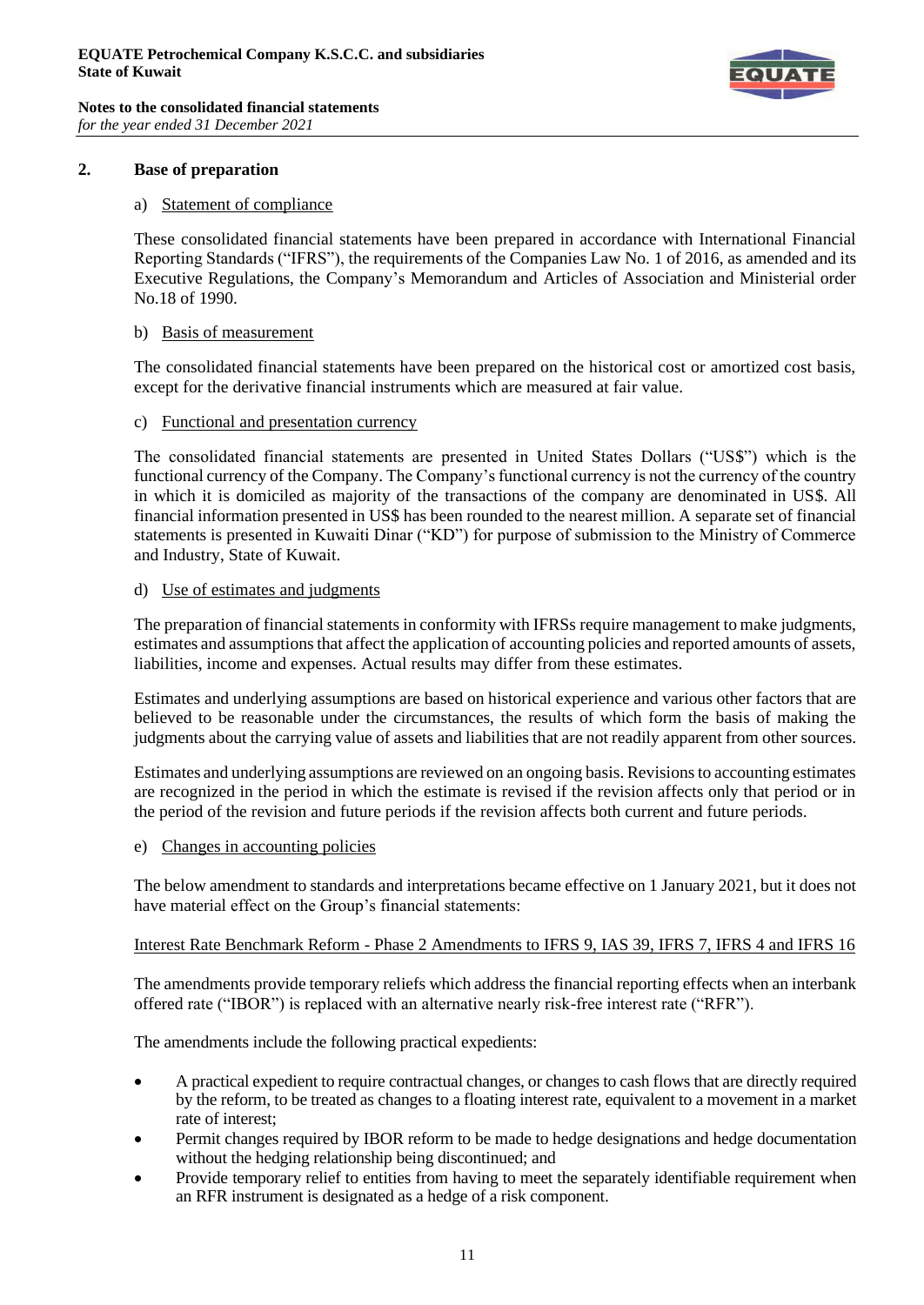

## **3. Significant accounting policies**

The accounting policies set out below have been applied consistently to all periods presented in these consolidated financial statements except as disclosed in note 2(e).

## a) Basis of consolidation

The consolidated financial statements comprise the financial statements of the Company as at the reporting date and its subsidiaries (investees which are controlled by the Group). Control is achieved when the Group is exposed, or has rights, to variable returns from its involvement with the investee and has the ability to affect those returns through its power over the investee. Specifically, the Group controls an investee if and only if the Group has:

- Power over the investee (i.e. existing rights that give it the current ability to direct the relevant activities of the investee)
- Exposure, or rights, to variable returns from its involvement with the investee, and
- The ability to use its power over the investee to affect its returns

When the Group has less than a majority of the voting or similar rights of an investee, the Group considers all relevant facts and circumstances in assessing whether it has power over an investee, including:

- The contractual arrangement with the other vote holders of the investee
- Rights arising from other contractual arrangements
- The Group's voting rights and potential voting rights

The Group re-assesses whether or not it controls an investee if facts and circumstances indicate that there are changes to one or more of the three elements of control. Consolidation of a subsidiary begins when the Group obtains control over the subsidiary and ceases when the Group loses control of the subsidiary. Assets, liabilities, income and expenses of a subsidiary acquired or disposed of during the year are included in the Group's consolidated financial statements from the date the Group gains control until the date the Group ceases to control the subsidiary.

Profit or loss and each component of the other comprehensive income are attributed to the shareholders of the Parent Company of the Group and to the non-controlling interests, even if this results in the noncontrolling interests having a deficit balance. When necessary, adjustments are made to the financial statements of subsidiaries to bring their accounting policies in line with the Group's accounting policies. All intra-group assets and liabilities, equity, income, expenses and cash flows relating to transactions between members of the Group are eliminated in full on consolidation.

A change in the ownership interest of a subsidiary, without a loss of control, is accounted for as an equity transaction.

If the Group lose control over a subsidiary, it derecognises the related assets (including goodwill and intangible assets), liabilities, non-controlling interest and other components of equity while any resultant gain or loss is recognised in profit or loss. Any investment retained is recognised at fair value.

## *Business combination under common control*

With respect to business combinations arising from transfers of interests in entities that are under the control of the shareholders the Group has chosen to apply IFRS 3 – *Business combinations*. Accordingly, transactions under common control are accounted for using the acquisition method whereby the assets and liabilities acquired are recognized at their fair value.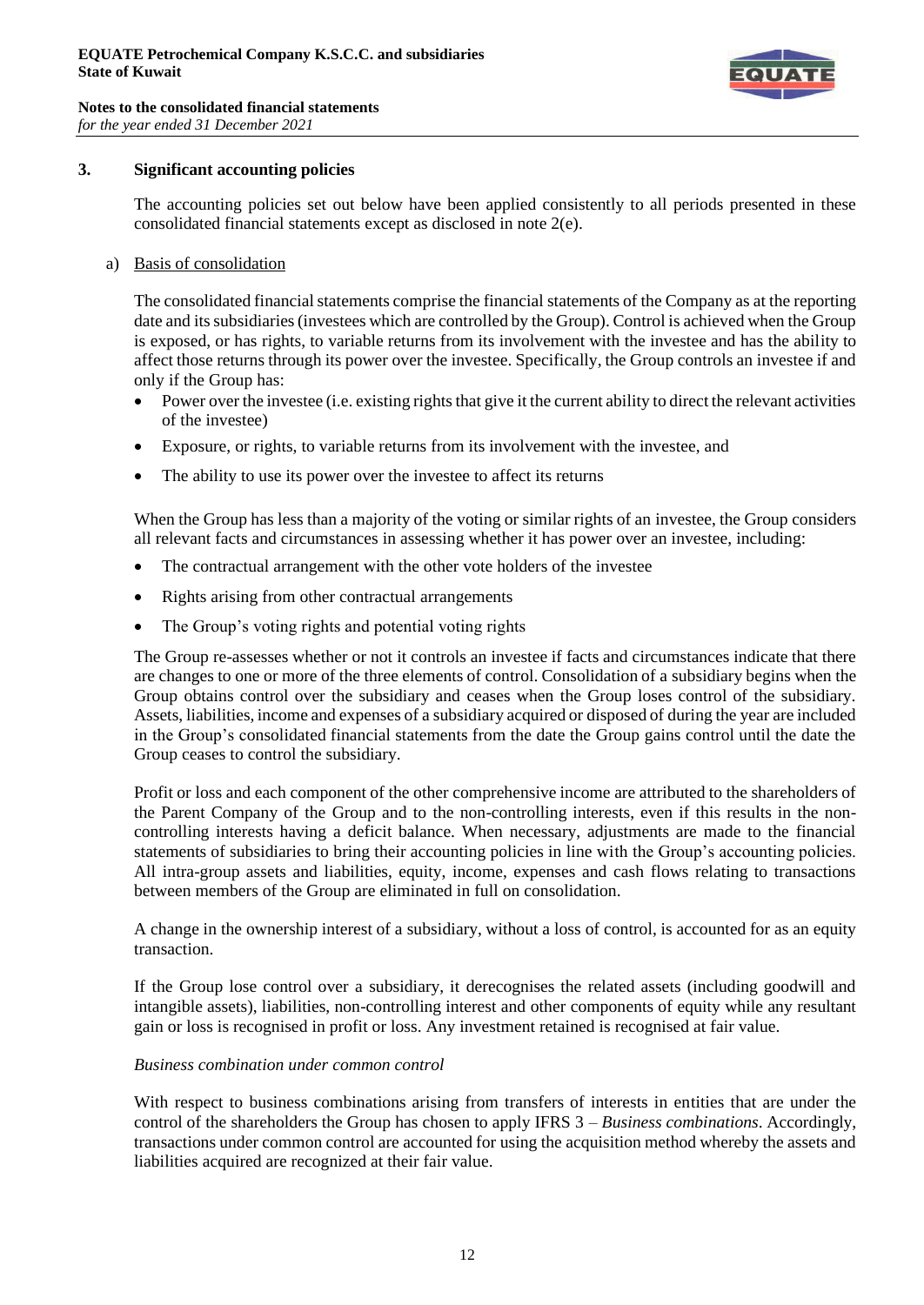

> The cost of an acquisition is measured as the aggregate of the consideration transferred, and the identifiable assets acquired and liabilities assumed in a business combination which are measured at acquisition date fair value, and the amount of any non-controlling interests in the acquire. For each business combination, the Group elects whether to measure the non-controlling interests in the acquiree at fair value or at the proportionate share of the acquiree's identifiable net assets. Acquisition-related costs are recognized as expenses in the periods in which the costs are incurred. When the Group acquires a business, it assesses the financial assets and liabilities assumed for appropriate classification and designation in accordance with the contractual terms, economic circumstances and pertinent conditions as at the acquisition date. Any contingent consideration to be transferred by the acquirer will be recognized at fair value at the acquisition date. Contingent consideration classified as an asset or liability that is a financial instrument and within the scope of IFRS 9 Financial Instruments: Recognition and Measurement, is measured at fair value with the changes in fair value recognised in the consolidated statement of profit and loss.

> If the business combination is achieved in stages, the acquirer's previously held equity interest in the acquiree is re-measured to fair value at the acquisition date and included in cost of acquisition in determination of goodwill. Any resulting gain or loss on re-measurement of previously held equity interest is recognised in consolidated statement of profit and loss. If the initial accounting for the business combination is incomplete by the end of the reporting period in which the combination occurs, the Group reports provisional amounts for the items for which the accounting is incomplete and retrospectively adjusts these amounts during the measurement period of one year from the acquisition date.

> Goodwill is measured as the excess of the aggregate of the fair value of the consideration transferred in the business combination, the amount recognized for non-controlling interest, and the fair value of any previously held equity interest in the acquiree, over the fair value of the acquiree's net identifiable assets acquired and liabilities assumed. If the aggregate consideration transferred, is lower than the fair value of net assets acquired, the difference is recognised as gain on business combination in the consolidated statement of profit and loss on the acquisition date.

## b) Financial Instruments

A financial instrument is any contract that gives rise to a financial asset of one entity and a financial liability or equity instrument of another entity.

i) Financial assets

## *Initial recognition and measurement*

Financial assets are classified, at initial recognition, as subsequently measured at amortised cost, FVOCI or FVTPL.

The classification of financial assets at initial recognition depends on the financial asset's contractual cash flow characteristics and the Group's business model for managing them. With the exception of deposits and due from a related party that do not contain a significant financing component or for which the Group has applied the practical expedient, the Group initially measures a financial asset at its fair value plus, in the case of a financial asset not at FVTPL, transaction costs.

In order for a financial asset to be classified and measured at amortised cost or FVOCI, it needs to give rise to cash flows that are 'solely payments of principal and interest (SPPI)' on the principal amount outstanding. This assessment is referred to as the SPPI test and is performed at an instrument level.

Purchases or sales of financial assets that require delivery of assets within a time frame established by regulation or convention in the market place (regular way trades) are recognised on the trade date, i.e., the date that the Group commits to purchase or sell the asset.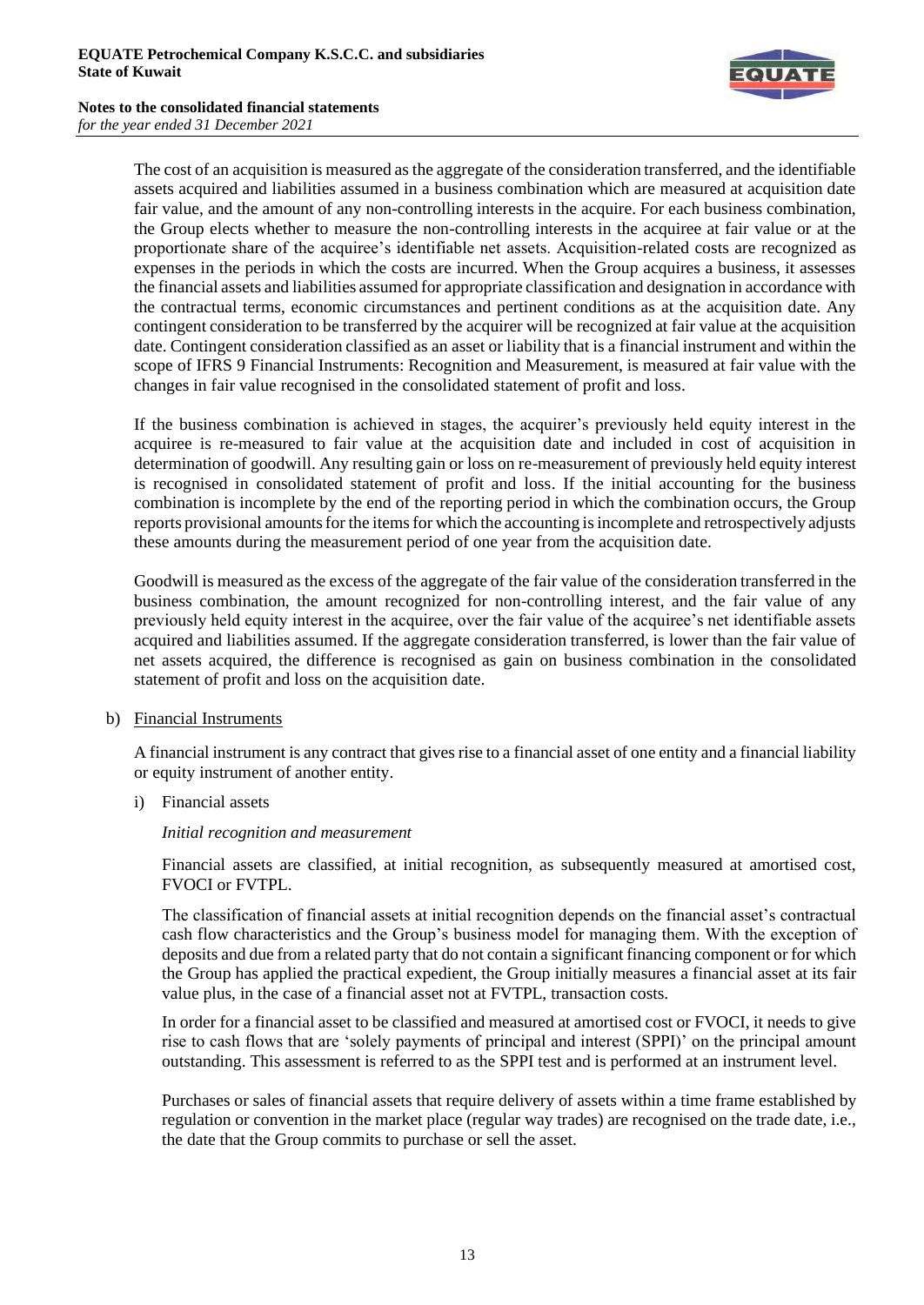

## *Subsequent measurement*

For purposes of subsequent measurement, financial assets are classified in four categories:

- Financial assets at amortised cost (debt instruments),
- Financial assets at FVOCI with recycling of cumulative gains and losses (debt instruments),
- Financial assets designated at FVOCI with no recycling of cumulative gains and losses upon derecognition (equity instruments),
- Financial assets at FVTPL.

## *Financial assets at amortised cost*

The Group measures financial assets at amortised cost if both of the following conditions are met:

- The financial asset is held within a business model with the objective to hold financial assets in order to collect contractual cash flows, and
- The contractual terms of the financial asset give rise on specified dates to cash flows that are solely payments of principal and interest on the principal amount outstanding.

Financial assets at amortised cost are subsequently measured using the effective interest rate (EIR) method and are subject to impairment. Gains and losses are recognised in consolidated statement of profit or loss when the asset is derecognised, modified or impaired. The Group's financial assets at amortised cost includes notes receivables from a related party, due from related parties, trade and other receivables and bank balances.

#### *(a) Business model assessment*

The Group determines its business model at the level that best reflects how it manages groups of financial assets to achieve its business objective. The Group's business model is not assessed on an instrument-by-instrument basis, but at a higher level of aggregated portfolios and is based on observable factors such as:

- How the performance of the business model and the financial assets held within that business model are evaluated and reported to the entity's key management personnel; and
- The risks that affect the performance of the business model (and the financial assets held within that business model) and, in particular, the way those risks are managed;

The business model assessment is based on reasonably expected scenarios without taking 'worst case' or 'stress case' scenarios into account. If cash flows after initial recognition are realised in a way that is different from the Group's original expectations, the Group does not change the classification of the remaining financial assets held in that business model, but incorporates such information when assessing newly originated or newly purchased financial assets going forward.

## *(b) The SPPI test*

As a second step of its classification process, the Group assesses the contractual terms of financial asset to identify whether they meet the SPPI test.

Principal for the purpose of this test is defined as the fair value of the financial asset at initial recognition and may change over the life of the financial asset (for example, if there are repayments of principal or amortisation of the premium/discount).

The most significant elements of interest within a lending arrangement are typically the consideration for the time value of money and credit risk. To make the SPPI assessment, the Group applies judgement and considers relevant factors such as the currency in which the financial asset is denominated, and the period for which the interest rate is set.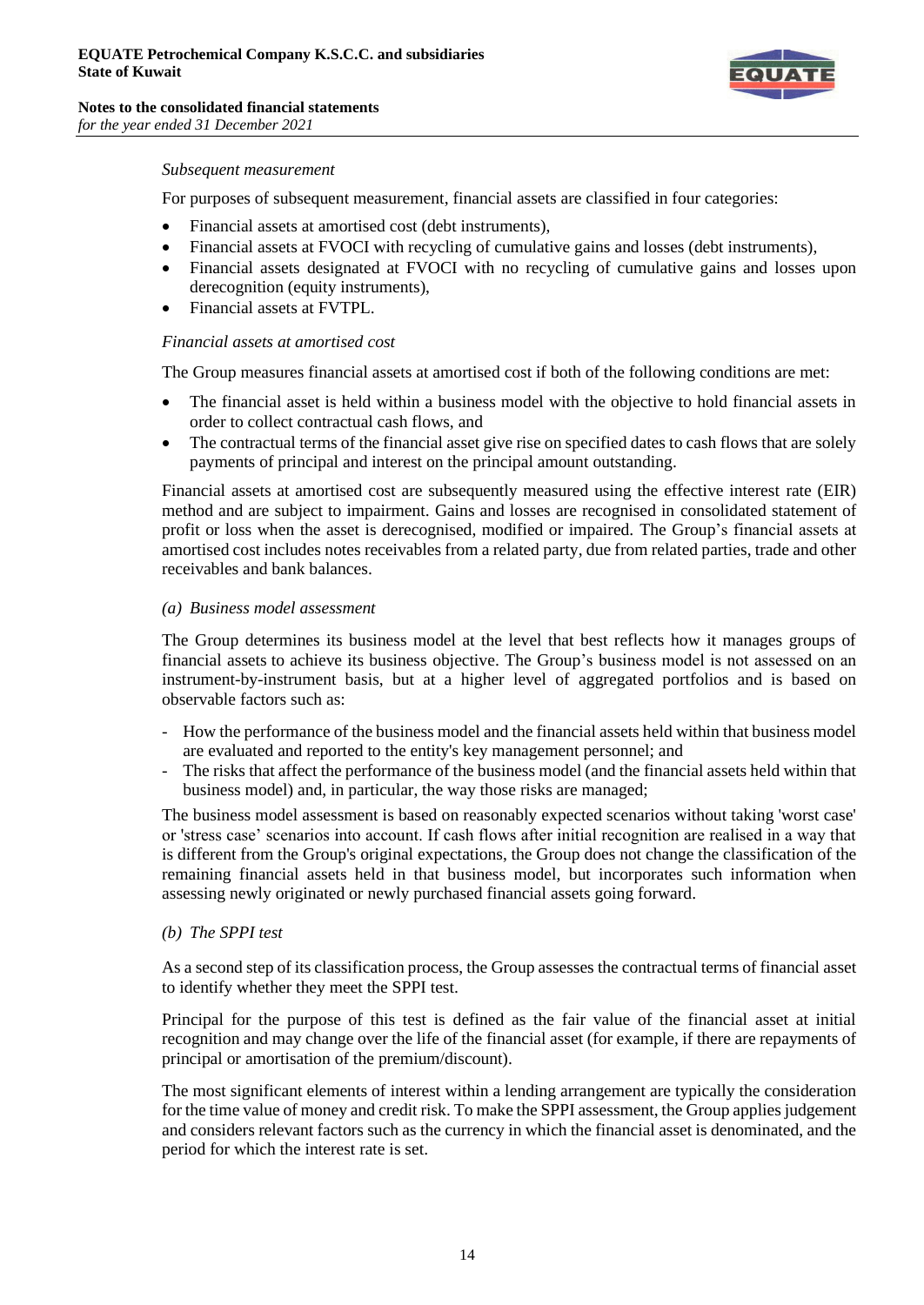

In contrast, contractual terms that introduce a more than de minimum exposure to risks or volatility in the contractual cash flows that are unrelated to a basic lending arrangement do not give rise to contractual cash flows that are solely payments of principal and interest on the amount outstanding. In such cases, the financial asset is required to be measured at FVTPL.

Further, financial assets carried at amortised cost are subsequently measured at amortised cost using the effective interest method. The amortised cost is reduced by impairment losses. Income from loans and advances, foreign exchange gains and losses and impairment are recognised in the consolidated statement of profit and loss. Any gain or loss on derecognition is recognised in the consolidated statement of profit and loss.

## *Financial assets at FVOCI (debt instruments)*

The Group measures debt instruments at FVOCI if both of the following conditions are met:

- The financial asset is held within a business model with the objective of both holding to collect contractual cash flows and selling; and
- The contractual terms of the financial asset give rise on specified dates to cash flows that are solely payments of principal and interest on the principal amount outstanding.

For debt instruments at FVOCI, interest income, foreign exchange revaluation and impairment losses or reversals are recognised in the consolidated statement of profit and loss and computed in the same manner as for financial assets measured at amortised cost. The remaining fair value changes are recognised in OCI. Upon derecognition, the cumulative fair value change recognised in OCI is recycled to profit or loss. The Group does not carry any debt instruments at fair value through OCI.

## *Financial assets designated at FVOCI (equity instruments)*

Upon initial recognition, the Group can elect to classify irrevocably its equity investments as equity instruments designated at FVOCI when they meet the definition of equity under IAS 32 Financial Instruments: Presentation and are not held for trading. The classification is determined on an instrument-by-instrument basis.

Gains and losses on these financial assets are never recycled to profit or loss. Dividends are recognised as other income in the consolidated statement of profit and loss when the right of payment has been established, except when the Group benefits from such proceeds as a recovery of part of the cost of the financial asset, in which case, such gains are recorded in OCI. Equity instruments designated at FVOCI are not subject to impairment assessment. The Group does not carry any equity instrument designated at fair value through OCI.

## *Financial assets at fair value through profit or loss*

Financial assets at fair value through profit or loss include financial assets held for trading, financial assets designated upon initial recognition at fair value through profit or loss, or financial assets mandatorily required to be measured at fair value. Financial assets are classified as held for trading if they are acquired for the purpose of selling or repurchasing in the near term. Derivatives, including separated embedded derivatives, are also classified as held for trading unless they are designated as effective hedging instruments. Financial assets with cash flows that are not solely payments of principal and interest are classified and measured at fair value through profit or loss, irrespective of the business model.

Notwithstanding the criteria for debt instruments to be classified at amortised cost or at FVOCI, as described above, debt instruments may be designated at fair value through profit or loss on initial recognition if doing so eliminates, or significantly reduces, an accounting mismatch.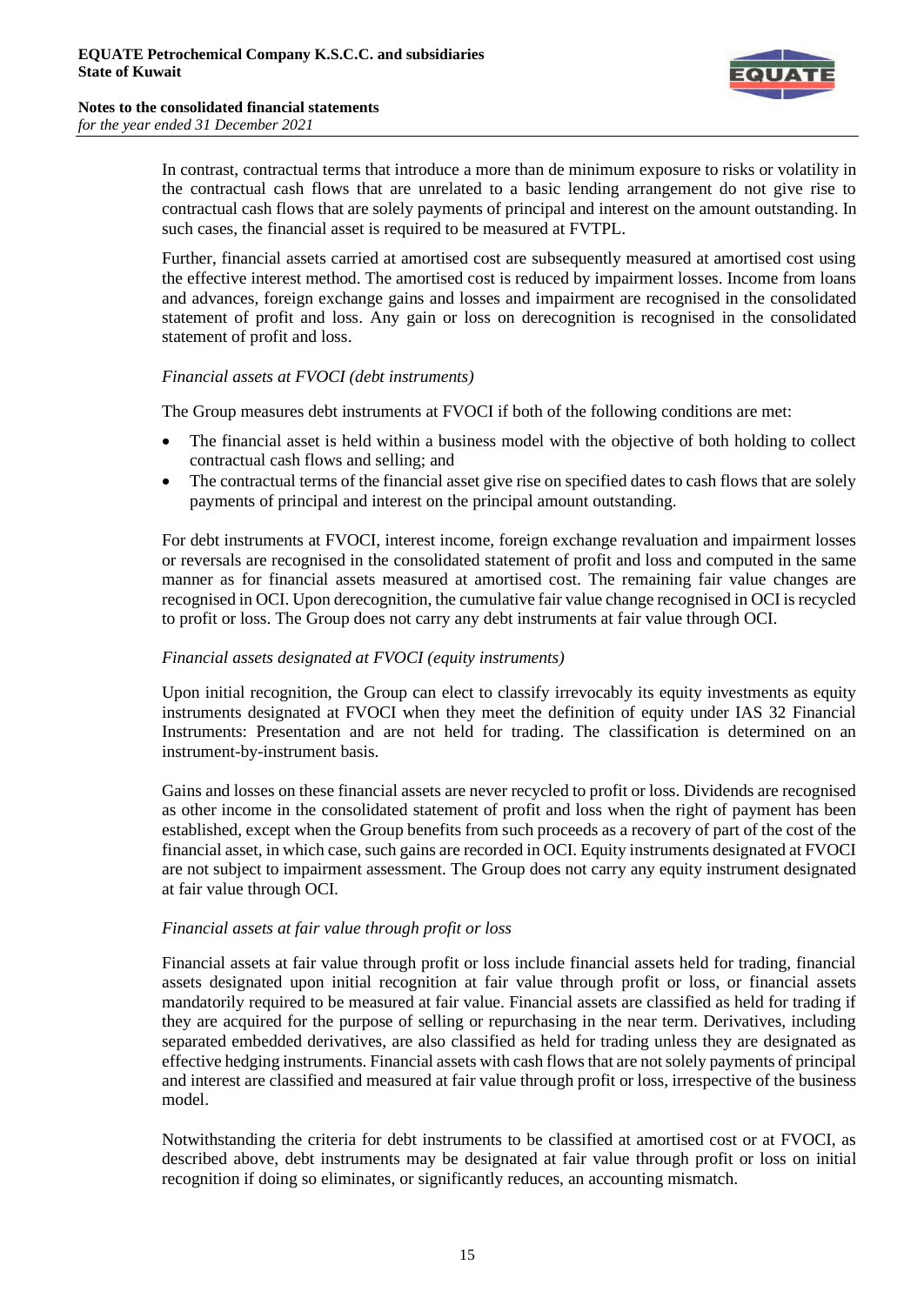

Financial assets at fair value through profit or loss are carried in the consolidated statement of financial position at fair value with net changes in fair value recognised in the consolidated statement of profit or loss. The Group does not carry any financial assets at FVTPL.

## *Derecognition*

A financial asset (or, where applicable, a part of a financial asset or part of a group of similar financial assets) is primarily derecognised (i.e., removed from the Group's consolidated statement of financial position) when:

- The rights to receive cash flows from the asset have expired, or
- The Group has transferred its rights to receive cash flows from the asset or has assumed an obligation to pay the received cash flows in full without material delay to a third party under a 'pass-through' arrangement; and either (a) the Group has transferred substantially all the risks and rewards of the asset, or (b) the Group has neither transferred nor retained substantially all the risks and rewards of the asset, but has transferred control of the asset.

When the Group has transferred its rights to receive cash flows from an asset or has entered into a passthrough arrangement, it evaluates if, and to what extent, it has retained the risks and rewards of ownership. When it has neither transferred nor retained substantially all of the risks and rewards of the asset, nor transferred control of the asset, the Group continues to recognise the transferred asset to the extent of its continuing involvement. In that case, the Group also recognises an associated liability. The transferred asset and the associated liability are measured on a basis that reflects the rights and obligations that the Group has retained.

Continuing involvement that takes the form of a guarantee over the transferred asset is measured at the lower of the original carrying amount of the asset and the maximum amount of consideration that the Company could be required to repay.

#### *Impairment of financial assets*

The Group recognises an allowance for expected credit losses (ECLs) for all debt instruments not held at fair value through profit or loss. ECLs are based on the difference between the contractual cash flows due in accordance with the contract and all the cash flows that the Group expects to receive, discounted at an approximation of the original effective interest rate. The expected cash flows will include cash flows from the sale of collateral held or other credit enhancements that are integral to the contractual terms.

ECLs are recognised in two stages. For credit exposures for which there has not been a significant increase in credit risk since initial recognition, ECLs are provided for credit losses that result from default events that are possible within the next 12-months (a 12-month ECL). For those credit exposures for which there has been a significant increase in credit risk since initial recognition, a loss allowance is required for credit losses expected over the remaining life of the exposure, irrespective of the timing of the default (a lifetime ECL).

The Group has established a policy to perform an assessment at the end of each reporting period of whether credit risk has increased significantly since initial recognition by considering the change in the risk of default occurring over the remaining life of the financial instrument.

Under the lifetime ECL, the Group determines whether the financial asset is in one of the three stages in order to determine the amount of ECL to recognize:

## Stage 1: 12 months ECL

For exposures where there has not been a significant increase in credit risk since initial recognition, the portion of the lifetime ECL associated with the probability of default events occurring within next 12 months is recognised.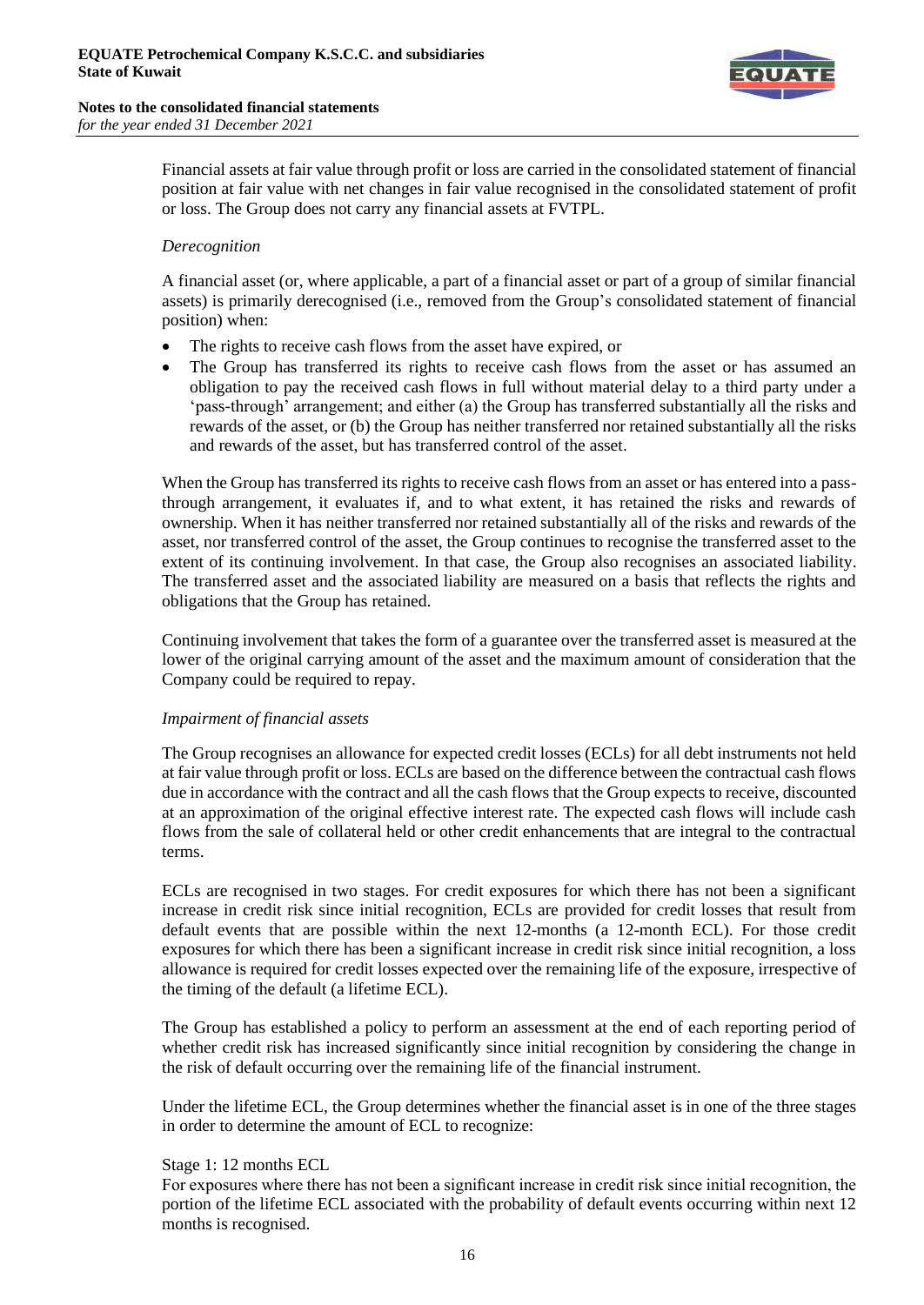



Stage 2: Lifetime ECL – not credit impaired

For credit exposures where there has been a significant increase in credit risk since initial recognition but that are not credit impaired, a lifetime ECL is recognised.

## Stage 3: Lifetime ECL – credit impaired

Financial assets are assessed as credit impaired when one or more events that have a detrimental impact on the estimated future cash flows of that asset have occurred. As this uses the same criteria as under IAS 39, the Group methodology for specific provisions remains largely unchanged.

Lifetime ECL are recorded on financial assets that is credit-impaired. A financial asset is 'creditimpaired' when one or more events that have a detrimental impact on the estimated future cash flows of the financial asset have occurred.

For trade and other receivables, the Group applies a simplified approach in calculating ECLs. Therefore, the Group does not track changes in credit risk, but instead recognises a loss allowance based on lifetime ECLs at each reporting date.

The Group allocates each exposure to a credit risk grade based on the data that is determined to be predictive of the risk of loss (including but not limited to external ratings, audited financial statements, management accounts and cash flow projections and available press information about customers) and applying experienced credit judgement. Credit risk grades are defined using qualitative and quantitative factors that are indicative of the risk of default.

Exposures within each credit risk grade are segmented by geographic region and industry classification and an ECL rate is calculated for each segment based on delinquency status and actual credit loss experience over the past four years. These rates are multiplied by scalar factors to reflect differences between economic conditions during the period over which the historical data has been collected, current conditions and the Group's view of economic conditions over the expected lives of the receivables.

The Group has elected to measure loss allowances at an amount equal to 12 month ECLs for the bank balances, loans to a related party and due from related parties, for which credit risk (i.e. the risk of default occurring over the expected life of the financial instrument) has not increased significantly since initial recognition.

When determining whether the credit risk of a financial asset has increased significantly since initial recognition and when estimating ECLs, the Group considers reasonable and supportable information that is relevant and available without undue cost or effort. The Group has established a provision matrix based on quantitative and qualitative information and analysis, Group's historical credit loss experience, adjusted for forward-looking factors considering the country ratings specific to the receivables and the economic environment.

The Group evaluates the probability of default considering the period of past due receivables. However, in certain cases, the Group may also consider a financial asset to be in default when internal or external information indicates that the Group is unlikely to receive the outstanding contractual amounts in full before taking into account any credit enhancements held by the Group. A financial asset is written off when there is no reasonable expectation of recovering the contractual cash flows.

## ii) Financial liabilities

#### *Initial recognition and measurement*

Financial liabilities are classified, at initial recognition, as financial liabilities at fair value through profit or loss, loans and borrowings, payables, or as derivatives designated as hedging instruments in an effective hedge, as appropriate. All financial liabilities are recognised initially at fair value and, in the case of loans and borrowings and payables, net of directly attributable transaction costs. The Group's financial liabilities include loans and borrowings, due to related parties, notes payable to a related party and trade and other payables.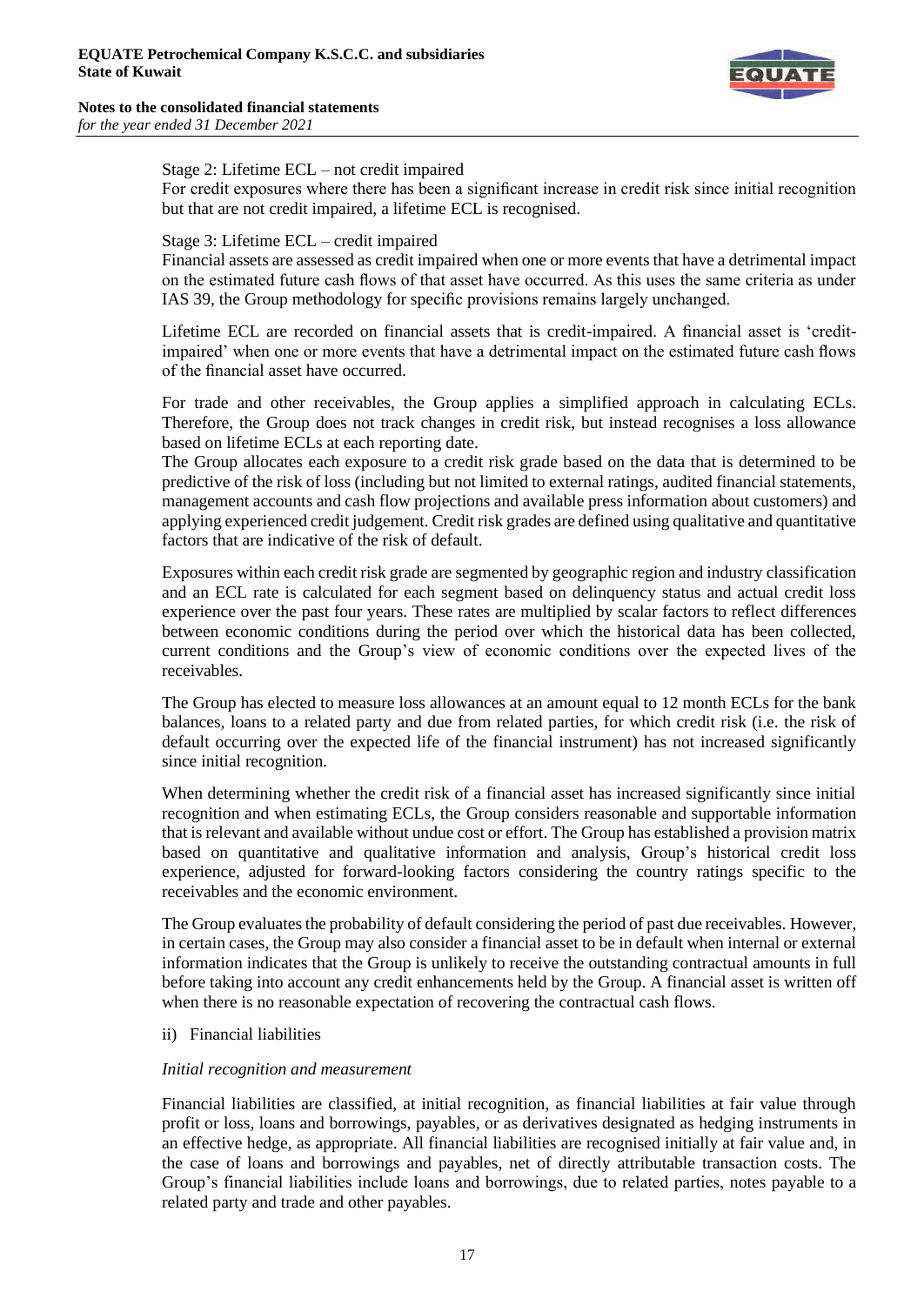

### *Subsequent measurement*

The measurement of financial liabilities depends on their classification, as described below:

- Financial liabilities at fair value through profit or loss
- Financial liabilities at fair value through profit or loss include financial liabilities held for trading and financial liabilities designated upon initial recognition as at fair value through profit or loss.

Financial liabilities are classified as held for trading if they are incurred for the purpose of repurchasing in the near term. This category also includes derivative financial instruments entered into by the Group that are not designated as hedging instruments in hedge relationships as defined by IFRS 9.

Separated embedded derivatives are also classified as held for trading unless they are designated as effective hedging instruments.

Gains or losses on liabilities held for trading are recognised in the consolidated statement of profit or loss.

Financial liabilities designated upon initial recognition at fair value through profit or loss are designated at the initial date of recognition, and only if the criteria in IFRS 9 are satisfied. The Group has not designated any financial liability as at fair value through profit or loss.

## *Derecognition*

A financial liability is derecognised when the obligation under the liability is discharged or cancelled or expires. When an existing financial liability is replaced by another from the same lender on substantially different terms, or the terms of an existing liability are substantially modified, such an exchange or modification is treated as the de-recognition of the original liability and the recognition of a new liability. The difference in the respective carrying amounts is recognised in the consolidated statement of profit or loss.

iii) Offsetting of financial instruments

Financial assets and financial liabilities are offset and the net amount is reported in the consolidated statement of financial position if there is a currently enforceable legal right to offset the recognised amounts and there is an intention to settle on a net basis, to realise the assets and settle the liabilities simultaneously.

iv) Derivative financial instruments and hedge accounting

The Group uses derivative financial instruments, such as forward currency contracts, interest rate swaps and forward commodity contracts, to hedge its foreign currency risks, interest rate risks and commodity price risks, respectively. Such derivative financial instruments are initially recognised at fair value on the date on which a derivative contract is entered into and are subsequently remeasured at fair value. Derivatives are carried as financial when the fair value is positive and as financial liabilities when the fair value is negative.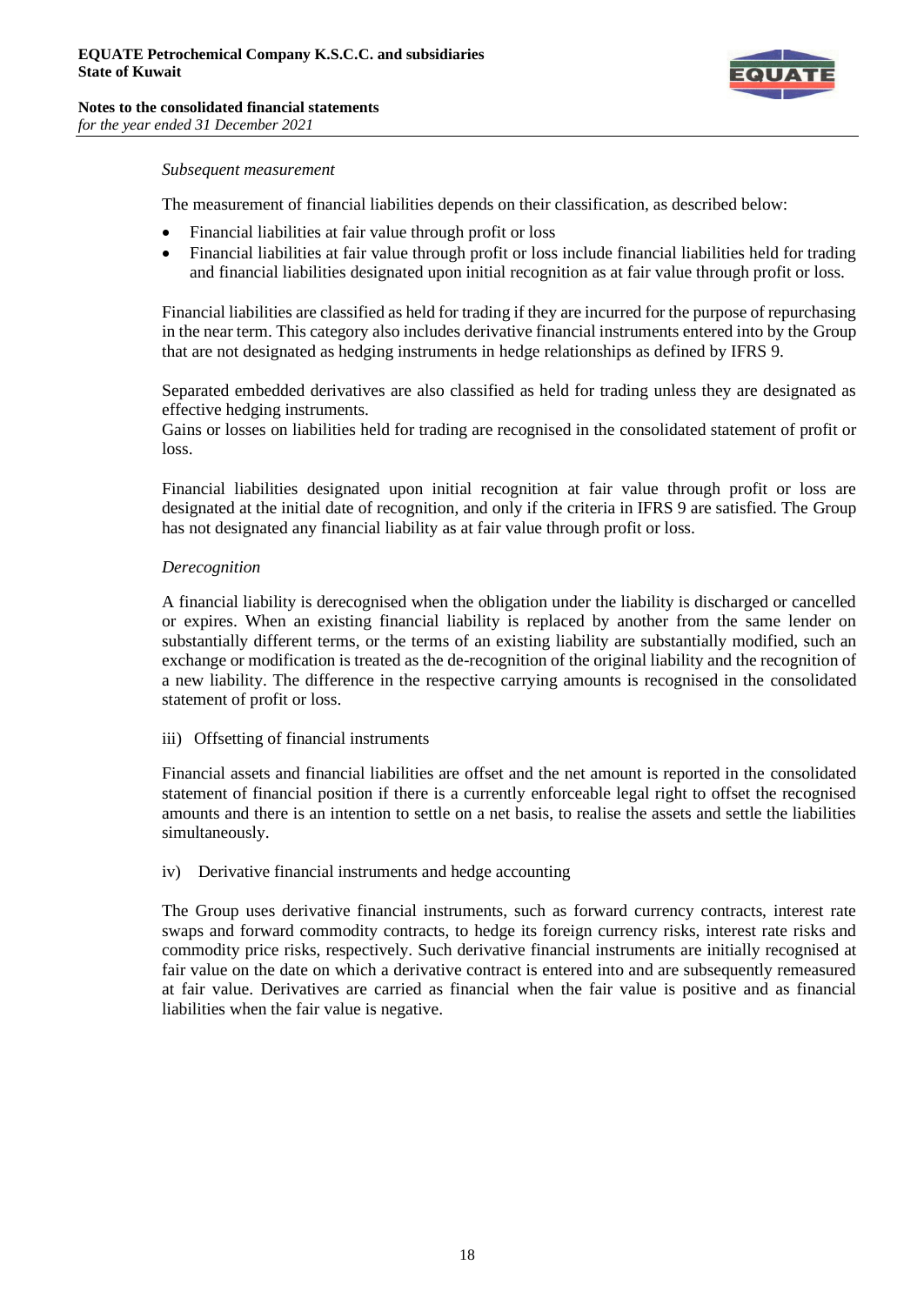

For the purpose of hedge accounting, hedges are classified as:

- $\triangleright$  Fair value hedges when hedging the exposure to changes in the fair value of a recognised asset or liability or an unrecognised firm commitment;
- $\triangleright$  Cash flow hedges when hedging the exposure to variability in cash flows that is either attributable to a particular risk associated with a recognised asset or liability or a highly probable forecast transaction or the foreign currency risk in an unrecognised firm commitment;
- ➢ Net investment hedges.

At inception of designated hedging relationships, the Group documents the risk management objective and strategy for undertaking the hedge. The Group also documents the economic relationship between the hedged item and the hedging instrument, including whether the changes in cash flows of the hedged item and hedging instrument are expected to offset each other.

At the inception of a hedge relationship, the Group formally designates and documents the hedge relationship to which it wishes to apply hedge accounting and the risk management objective and strategy for undertaking the hedge.

The documentation includes identification of the hedging instrument, the hedged item, the nature of the risk being hedged and how the Group will assess whether the hedging relationship meets the hedge effectiveness requirements (including the analysis of sources of hedge ineffectiveness and how the hedge ratio is determined). A hedging relationship qualifies for hedge accounting if it meets all of the following effectiveness requirements:

- ➢ There is 'an economic relationship' between the hedged item and the hedging instrument.
- ➢ The effect of credit risk does not 'dominate the value changes' that result from that economic relationship.
- $\triangleright$  The hedge ratio of the hedging relationship is the same as that resulting from the quantity of the hedged item that the Group actually hedges and the quantity of the hedging instrument that the Group actually uses to hedge that quantity of hedged item.

Hedges that meet all the qualifying criteria for hedge accounting are accounted for, as described below:

## *Fair value hedges*

The change in the fair value of a hedging derivative is recognised in the consolidated statement of profit or loss. The change in the fair value of the hedged item attributable to the risk hedged is recorded as a part of the carrying value of the hedged item and is also recognised in the consolidated statement of profit or loss. For fair value hedges relating to items carried at amortised cost, the adjustment to carrying value is amortised through the consolidated statement of profit or loss over the remaining term to maturity. Amortisation may begin as soon as an adjustment exists and shall end no later than when the hedged item ceases to be adjusted for changes in its fair value attributable to the risk being hedged. If the hedged item is derecognised, the unamortised fair value is recognised immediately in the consolidated statement of profit or loss. When an unrecognised firm commitment is designated as a hedged item, the subsequent cumulative change in the fair value of the firm commitment attributable to the hedged risk is recognised as an asset or liability with a corresponding gain or loss recognised in the consolidated statement of profit or loss.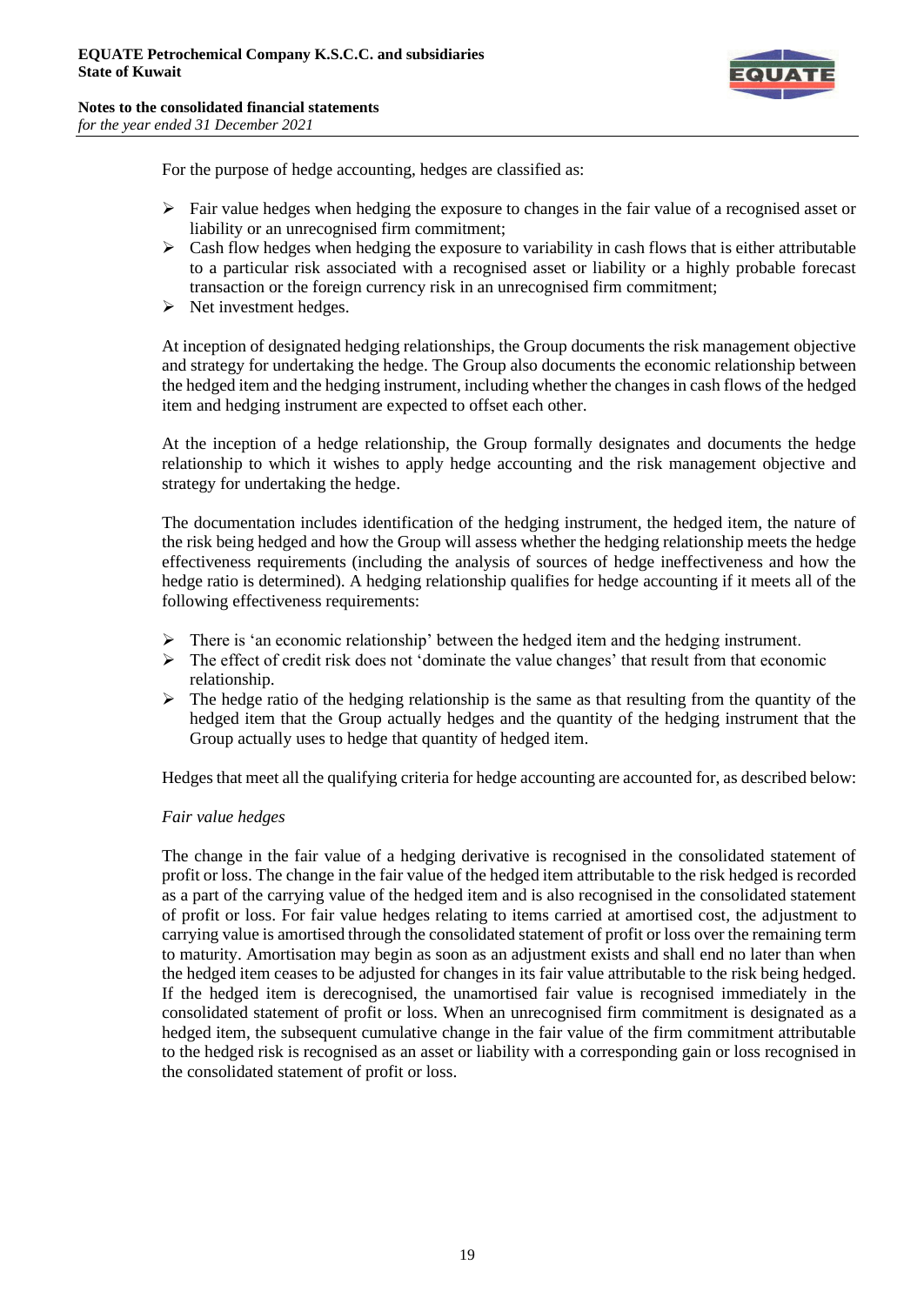

## *Cash flow hedges*

When a derivative is designated as a cash flow hedging instrument, the effective portion of changes in the fair value of the derivative is recognised in other comprehensive income (OCI) and accumulated in the hedge reserve. The effective portion of changes in the fair value of the derivative that is recognised in OCI is limited to the cumulative change in fair value of the hedged item, determined on a present value basis, from inception of the hedge. Any ineffective portion of changes in the fair value of the derivative is recognised immediately in consolidated statement of profit or loss.

The Group designates only the change in fair value of the spot element of forward contracts as the hedging instrument in cash flow hedging relationships. The change in fair value of the forward element of forward contracts (forward points) is separately accounted for as a cost of hedging and recognised in a cost of hedge reserve within equity.

When the hedged forecast transaction subsequently results in the recognition of a non-financial item such as inventory, the amount accumulated in the hedge reserve and the cost of hedge reserve is included directly in the initial cost of the non-financial item when it is recognised.

For all other hedged forecast transactions, the amount accumulated in the hedge reserve and the cost of hedge reserve is reclassified to consolidated statement of profit or loss in the same period or periods during which the hedged expected future cash flows affect profit or loss.

If the hedge no longer meets the criteria for hedge accounting or the hedging instrument is sold, expires, is terminated or is exercised, then hedge accounting is discontinued prospectively. When hedge accounting for cash flow hedges is discontinued, the amount that has been accumulated in the hedge reserve remains in equity until, for a hedge of a transaction resulting in the recognition of a nonfinancial item, it is included in the non-financial item's cost on its initial recognition or, for other cash flow hedges, it is reclassified to consolidated statement of profit or loss in the same period or periods as the hedged expected future cash flows affect profit or loss.

If the hedged future cash flows are no longer expected to occur, then the amounts that have been accumulated in the hedge reserve and the cost of hedge reserve are immediately reclassified to consolidated statement of profit or loss.

## *Net investment hedges*

When a derivative instrument or a non-derivative financial liability is designated as the hedging instrument in a hedge of a net investment in a foreign operation, the effective portion of changes in the fair value of a derivative or foreign exchange gains and losses for a non-derivative is recognised in OCI and presented in the translation reserve within equity. Any ineffective portion of the changes in the fair value of the derivative or foreign exchange gains and losses on the nonderivative is recognised immediately in consolidated statement of profit or loss. The amount recognised in OCI is fully or partially reclassified to consolidated statement of profit or loss as a reclassification adjustment on disposal or partial disposal of the foreign operation, respectively.

## c) Property, plant and equipment

Property, plant and equipment are measured at cost less accumulated depreciation and any accumulated impairment losses.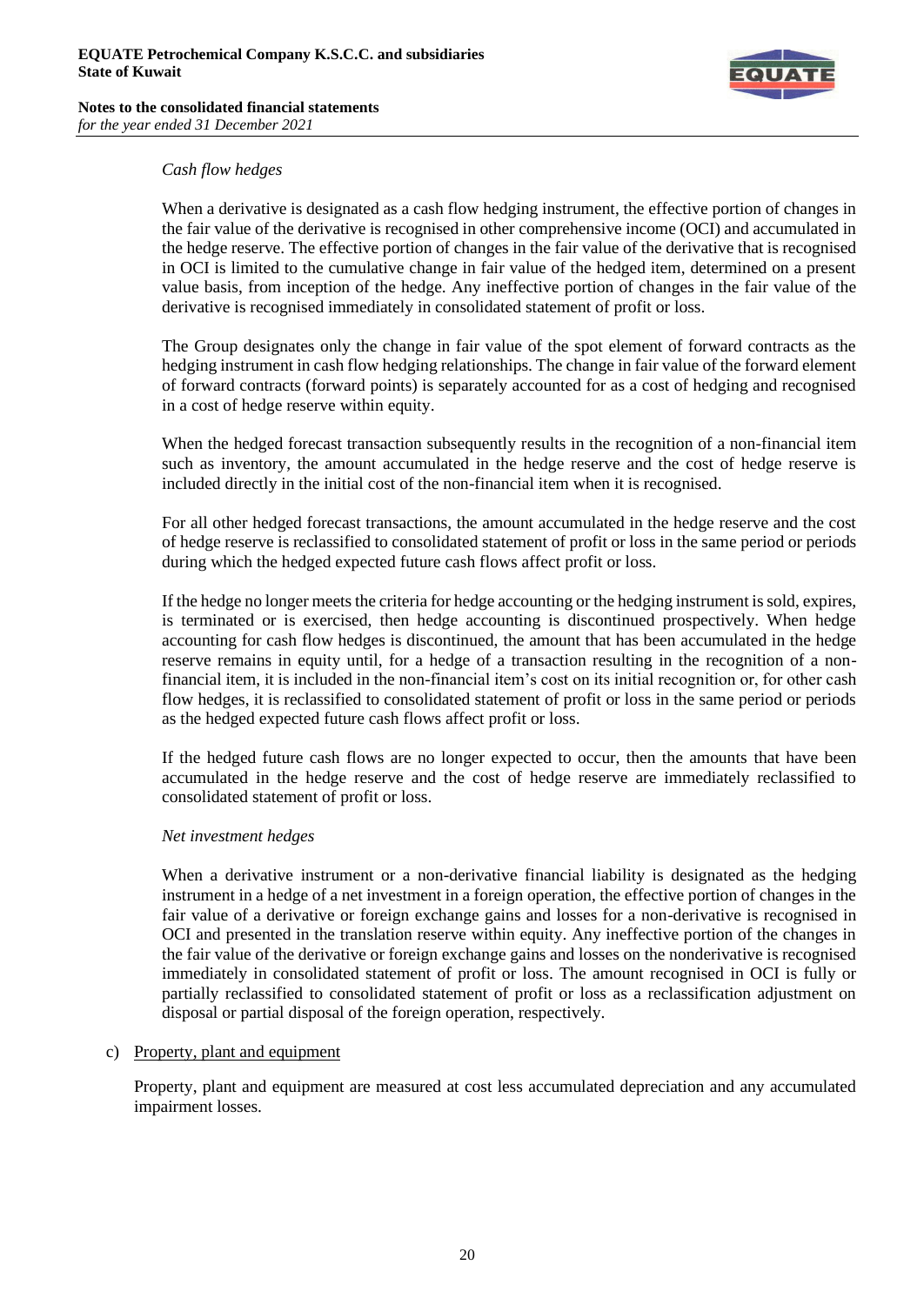

Depreciation is computed on the straight-line method based on estimated useful lives of assets as follows:

|                                            | 2021          | 2020          |
|--------------------------------------------|---------------|---------------|
| Buildings, waterway improvements and roads | 5 to 40 years | 5 to 40 years |
| Plant and equipment                        | 1 to 25 years | 1 to 25 years |
| Office furniture and equipment             | 5 years       | 5 years       |
| Catalysts                                  | 2 years       | 2 years       |

The estimated useful lives, residual values and depreciation methods are reviewed at each year end, with the effect of any changes in estimate accounted for on a prospective basis.

Expenditure incurred to replace a component of an item of property, plant and equipment that is accounted for separately, is capitalised with the carrying amount of the property, plant and equipment being replaced. Other subsequent expenditure is capitalised only when it increases the future economic benefits embodied in the item of fixed asset. All other expenditure is recognised in the consolidated statement of profit or loss when the expense is incurred. Maintenance and repairs, replacements and improvements of minor importance are expensed as incurred. Significant improvements and replacements of assets are capitalised. Assets in the course of construction for production, rental or administrative purposes, or for purposes not yet determined, are carried at cost, less any recognised impairment loss. Cost includes professional fees and, for qualifying assets, borrowing costs capitalised in accordance with the Group's accounting policy. Depreciation of these assets, on the same basis as other property, plant and equipment, commences when the assets are ready for their intended use.

The replacement costs of major components and overhaul costs which improve the economic benefit that can be generated are capitalised by the Group. The Group recognises and accounts for each component of its asset separately for depreciation. The component approach is also applied where regular major inspections of an asset are a condition of continuing to use it. The cost of each inspection is treated as a separate item (replacement) of property, plant and equipment provided recognition criteria are satisfied.

The Group has reclassified catalysts from inventory to be part of property, plant and equipment from the current year as the Management determined that the life of the catalysts are estimated to be more than one year.

Gains and losses on disposal of an item of property, plant and equipment are determined by comparing the proceeds from disposal with the carrying amount of property, plant and equipment, and are recognised on a net basis within other income in the consolidated statement of profit or loss.

At each reporting date, the Group reviews the carrying amounts of its tangible assets to determine whether there is any indication that those assets have suffered an impairment loss. If any such indication exists, the recoverable amount of the asset is estimated in order to determine the extent of the impairment loss (if any). Where it is not possible to estimate the recoverable amount of an individual asset, the Group estimates the recoverable amount of the cash-generating unit to which the asset belongs.

The recoverable amount is the higher of fair value less costs to sell and value in use. In assessing value in use, the estimated future cash flows are discounted to their present value using a discount rate that reflects current market assessments of the time value of money and the risks specific to the asset. If the recoverable amount of an asset (or cash-generating unit) is estimated to be less than its carrying amount, the carrying amount of the asset (cash-generating unit) is reduced to its recoverable amount. An impairment loss is recognised immediately in the consolidated statement of profit or loss.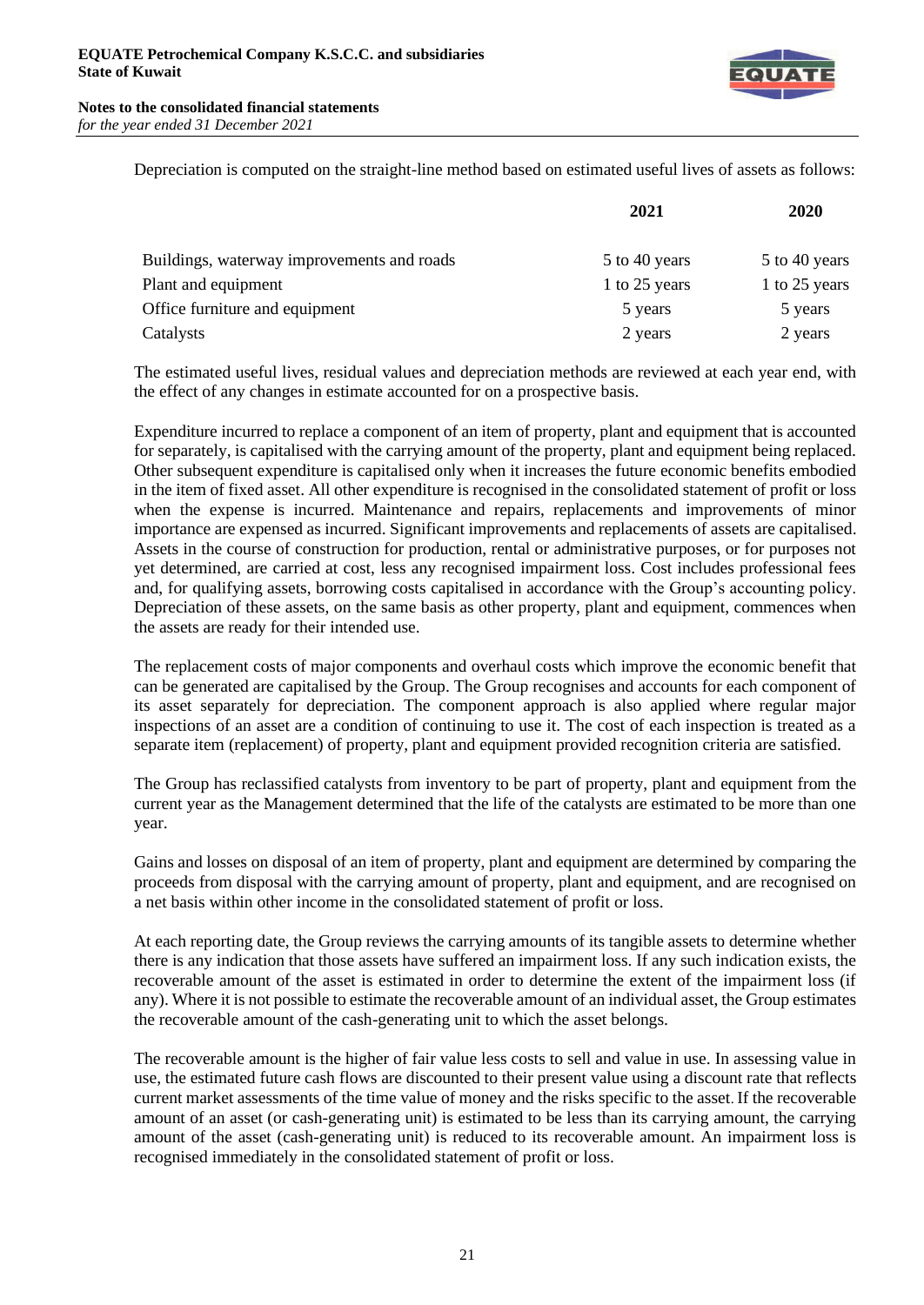

> Where an impairment loss subsequently reverses, the carrying amount of the asset (cash-generating unit) is increased to the revised estimate of its recoverable amount, but so that the increased carrying amount does not exceed the carrying amount that would have been determined had no impairment loss been recognised for the asset (cash-generating unit) in prior years. A reversal of an impairment loss is recognised immediately in the consolidated statement of profit or loss.

d) Goodwill

Goodwill arising on the acquisition of a subsidiary is recognised as an asset at the date that control is acquired (the acquisition date). Goodwill is measured as the excess of the consideration transferred over the net fair value of the identifiable net assets recognised.

If, after reassessment, the Group's interest in the net fair value of the acquiree's identifiable net assets exceeds the consideration transferred, the excess is recognised immediately in the consolidated statement of profit and loss as a bargain purchase gain.

Goodwill is not amortised, but is reviewed for impairment at least annually. Goodwill impairment is determined by assessing the recoverable amount of cash-generating unit to which goodwill relates. The recoverable amount is the value in use of the cash-generating unit, which is the net present value of estimated future cash flows expected from such cash-generating unit. If the recoverable amount of cash generating unit is less than the carrying amount of the unit, the impairment loss is allocated first to reduce the carrying amount of any goodwill allocated to the unit and then to the other assets of the unit prorated on the basis of the carrying amount of each asset in the unit.

Any impairment loss recognised for goodwill is not reversed in a subsequent period. On disposal of a subsidiary, the attributable amount of goodwill is included in the determination of the profit or loss on disposal.

#### e) Intangible assets

Intangible assets consist of technology and licences for the manufacture of ethylene, ethylene glycol and polyethylene. Intangible assets also consist of assets acquired on business combination like customer relationships, intellectual properties, brands, software and ethylene supply agreement and brands.

Intangibles are measured at cost less accumulated amortisation and any accumulated impairment losses. Licenses to manufacture ethylene, ethylene glycol and polyethylene are amortised from the date of commencement of commercial production on a straight-line basis over twenty years, except for the olefin technology, which is amortised over five years.

Customer relationships (useful life-10 years), Intellectual properties, software and Ethylene Supply agreements acquired by the Group have finite useful lives and are measured at cost less accumulated amortization and any accumulated impairment losses.

Brands recognized by the Group on business combination has an infinite life and will be considered for annual impairment testing.

The estimated useful lives, residual values and amortisation methods are reviewed at each year end, with the effect of any changes in estimate being accounted for on a prospective basis.

At each reporting date, the Group reviews the carrying amounts of its intangible assets to determine whether there is any indication that those assets have suffered an impairment loss. If any such indication exists, the recoverable amount of the asset is estimated in order to determine the extent of the impairment loss (if any). Where it is not possible to estimate the recoverable amount of an individual asset, the Group estimates the recoverable amount of the cash-generating unit to which the asset belongs.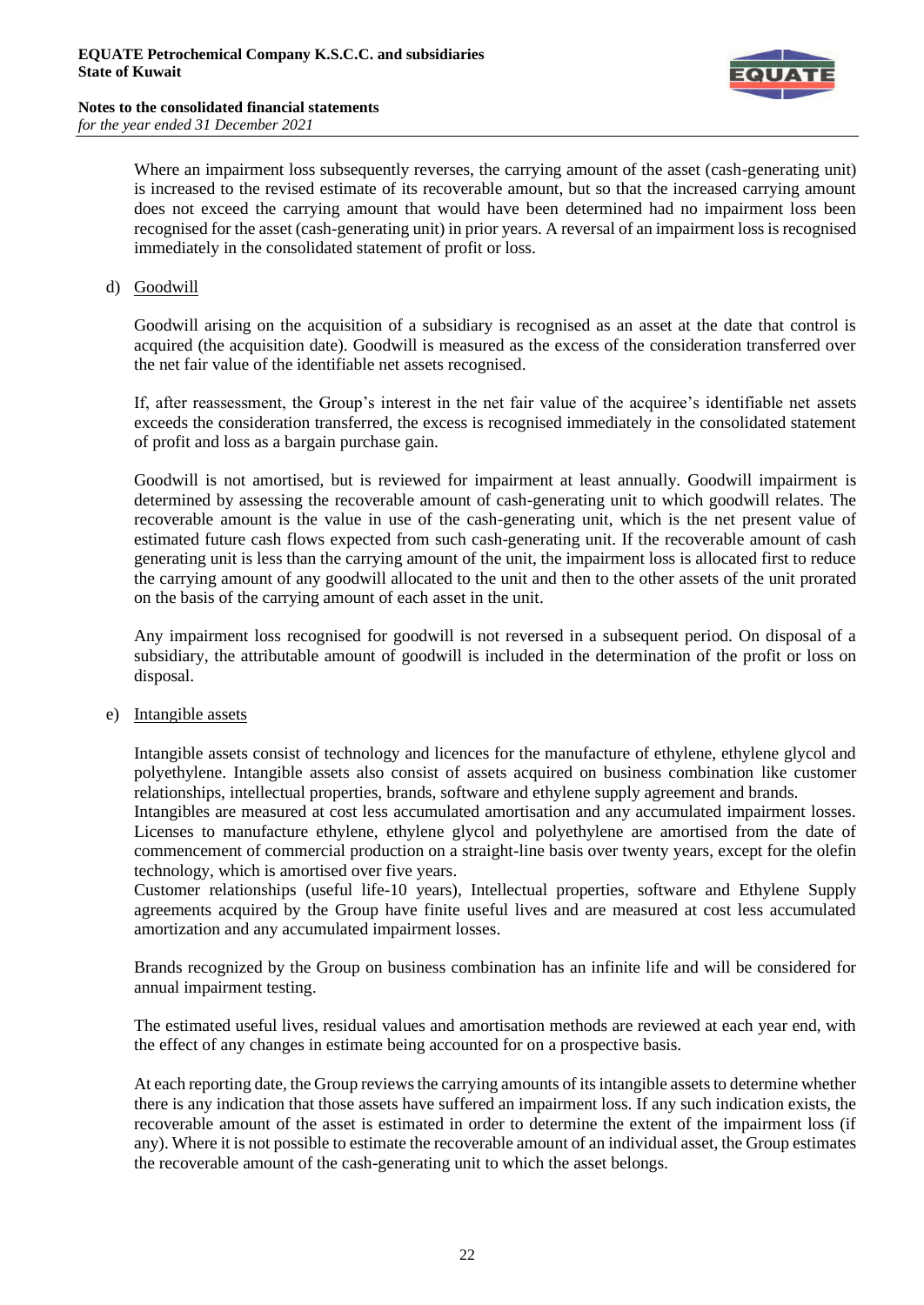

> The recoverable amount is the higher of fair value less costs to sell and value in use. In assessing value in use, the estimated future cash flows are discounted to their present value using a discount rate that reflects current market assessments of the time value of money and the risks specific to the asset.

> If the recoverable amount of an asset (or cash-generating unit) is estimated to be less than its carrying amount, the carrying amount of the asset (cash-generating unit) is reduced to its recoverable amount. An impairment loss is recognised immediately in the consolidated statement of profit or loss.

> Where an impairment loss subsequently reverses, the carrying amount of the asset (cash-generating unit) is increased to the revised estimate of its recoverable amount, but so that the increased carrying amount does not exceed the carrying amount that would have been determined had no impairment loss been recognised for the asset (cash-generating unit) in prior years. A reversal of an impairment loss is recognised immediately in the consolidated statement of profit or loss.

## f) Leases

At inception of a contract, the Group assesses whether a contract is, or contains, a lease. A contract is, or contains, a lease if the contract conveys the right to control the use of an identified asset for a period of time in exchange for consideration. To assess whether a contract conveys the right to control the use of an identified asset, the Group uses the definition of a lease in IFRS 16.

## **As a lessee**

At commencement or on modification of a contract that contains a lease component, the Group allocates the consideration in the contract to each lease component on the basis of its relative stand-alone prices.

The Group recognises a right-of-use asset and a lease liability at the lease commencement date. The rightof-use asset is initially measured at cost, which comprises the initial amount of the lease liability adjusted for any lease payments made at or before the commencement date, plus any initial direct costs incurred and an estimate of costs to dismantle and remove the underlying asset or to restore the underlying asset or the site on which it is located, less any lease incentives received.

The right-of-use asset is subsequently depreciated using the straight-line method from the commencement date to the end of the lease term, unless the lease transfers ownership of the underlying asset to the Group by the end of the lease term or the cost of the right-of-use asset reflects that the Group will exercise a purchase option. In that case the right-of-use asset will be depreciated over the useful life of the underlying asset, which is determined on the same basis as those of property and equipment. In addition, the right-ofuse asset is periodically reduced by impairment losses, if any, and adjusted for certain remeasurements of the lease liability.

The lease liability is initially measured at the present value of the lease payments that are not paid at the commencement date, discounted using the interest rate implicit in the lease or, if that rate cannot be readily determined, the Group's incremental borrowing rate. Generally, the Group uses its incremental borrowing rate as the discount rate.

The Group determines its incremental borrowing rate by obtaining interest rates from various external financing sources and makes adjustments to reflect the terms of the lease and type of the asset leased.

Lease payments included in the measurement of the lease liability comprise the following:

- fixed payments, including in-substance fixed payments;
- amounts expected to be payable under a residual value guarantee; and
- Payments in an optional renewal period if the Group is reasonably certain to exercise an extension option, and penalties for early termination of a lease unless the Group is reasonably certain not to terminate early.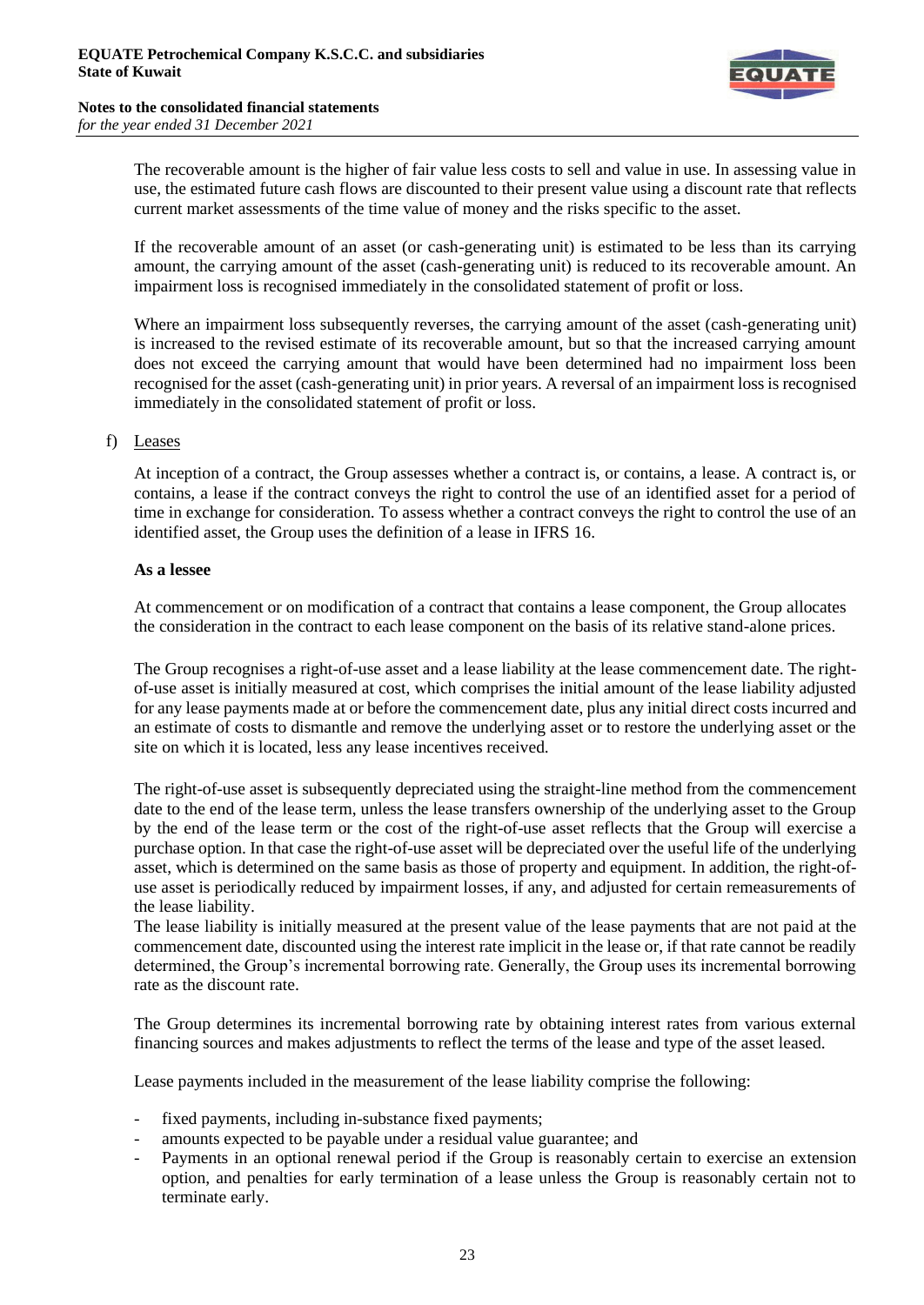

> The lease liability is measured at amortised cost using the effective interest method. It is remeasured when there is a change in future lease payments arising from a change in an index or rate, if there is a change in the Group's estimate of the amount expected to be payable under a residual value guarantee, if the Group changes its assessment of whether it will exercise a purchase, extension or termination option or if there is a revised in-substance fixed lease payment.

> When the lease liability is remeasured in this way, a corresponding adjustment is made to the carrying amount of the right-of-use asset, or is recorded in profit or loss if the carrying amount of the right-of-use asset has been reduced to zero.

## *Short-term leases and leases of low-value assets*

The Group applies the short-term lease recognition exemption to its short-term leases (i.e., those leases that have a lease term of 12 months or less from the commencement date and do not contain a purchase option). It also applies the lease of low-value assets recognition exemption to leases of office equipment that are considered of low value (i.e., below \$ 5,000). Lease payments on short-term leases and leases of low- value assets are recognised as expense on a straight-line basis over the lease term.

## *Significant judgement in determining the lease term of contracts with renewal options*

The Group determines the lease term as the non-cancellable term of the lease, together with any periods covered by an option to extend the lease if it is reasonably certain to be exercised, or any periods covered by an option to terminate the lease, if it is reasonably certain not to be exercised.

The Group applies judgement in evaluating whether it is reasonably certain to exercise the option to renew. That is, it considers all relevant factors that create an economic incentive for it to exercise the renewal. After the commencement date, the Group reassesses the lease term if there is a significant event or change in circumstances that is within its control and affects its ability to exercise (or not to exercise) the option to renew (e.g., a change in business strategy).

## g) Inventories

Finished goods are measured at the lower of weighted average cost or net realisable value. The cost of finished products includes direct materials, direct labour and fixed and variable manufacturing overhead and other costs incurred in bringing inventories to their present location and condition. Net realisable value is the estimated selling price for inventories in the ordinary course of business less estimated costs of completion and selling expenses.

Raw materials and catalysts are measured at weighted average cost net of allowance for slow-moving and obsolete items. Spare parts are not intended for resale and are measured at weighted average cost after making allowance for slow-moving and obsolete items. Purchase cost includes the purchase price, import duties, transportation, handling and other direct costs.

#### h) Cash and cash equivalents

Cash and cash equivalents consist of cash on hand, bank current accounts and short term deposits with an original maturity of three months or less from the date of placement.

## i) Treasury shares

When share capital recognised as equity is repurchased, the amount of the consideration paid, including directly attributable costs, is recognised as a deduction from equity. Repurchased shares are classified as treasury shares and are presented in the consolidated statement of changes in equity. When treasury shares are sold or reissued subsequently, the amount received is recognised as an increase in equity, and the resulting surplus or deficit on the transaction is presented in treasury shares reserve.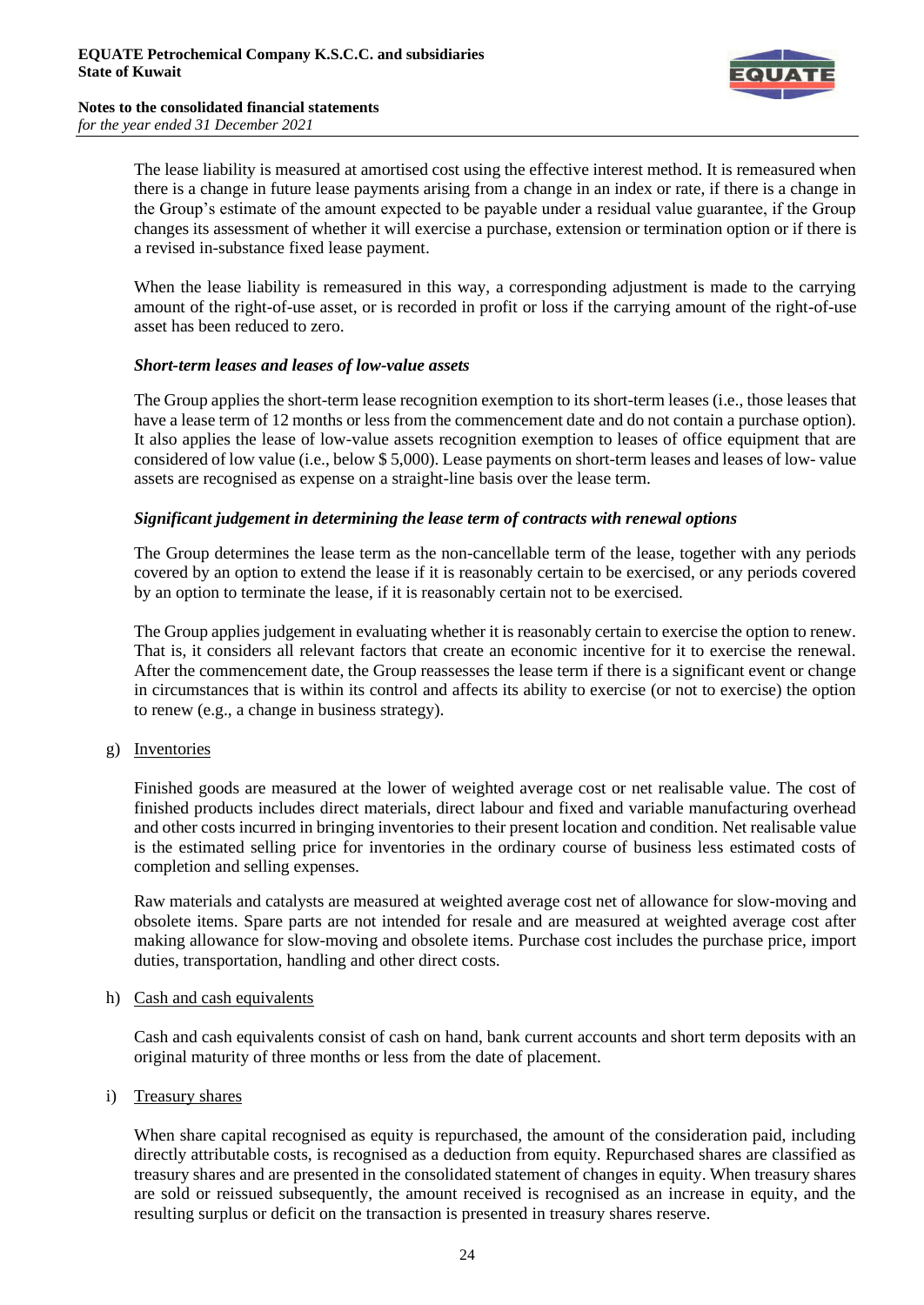

## j) Retirement obligations

The Group accounts for retirement benefits under IAS 19 "Employee Benefits". Benefits are payable to the Company's employees on completion of employment in accordance with the Kuwaiti Labour Law. The subsidiaries have various pension plans in accordance with the local conditions and practices in the Country in which they operate. Benefits payable under these plans are in accordance with the laws in those countries.

The cost of providing defined retirement benefit plans are determined using the Projected Unit Credit Method, with actuarial valuations being carried out at each statement of financial position date. Remeasurement of the Group's defined benefit obligation which mainly comprises actuarial gain and losses are recognised immediately in consolidated statement of other comprehensive income. Past service cost is recognised immediately in the period of plan amendment in the consolidated statement of profit or loss. Interest expense is determined on defined benefit obligation for the period by applying the discount rate used to measure the defined benefit obligation at the beginning of the annual period, taking into account any changes in the defined benefit obligation during the period as a result of benefit payments. The liability is not externally funded.

Liabilities for defined contribution plans are expensed as the related service is provided.

k) Provisions

A provision is recognised if, as a result of a past event, the Group has a present legal or constructive obligation that can be estimated reliably, and it is probable that an outflow of economic benefits will be required to settle the obligation. Provisions are determined by discounting the expected future cash flows that reflects current market assessments of the time value of money and the risks specific to the liability.

## l) Revenue recognition

Revenue is measured based on the consideration specified in a contract with a customer. The Group recognized revenue when it transfers control over a good or service to a customer. Revenue is measured at a fair value of the consideration received or receivable, taking into account defined terms of payment in a contract and net of applicable discounts.

## *Revenue from sale of products:*

Revenue from the sale of products is recognised when a customer obtains control of those products, which normally is when title passes at point of delivery, based on the contractual terms of the agreements. The Group determines that the customer obtains control of the goods based on the following factors:

- The Group's right to reclaim / call back once the goods are on board;
- The Group's right to divert / sell the goods once onboard
- The primary beneficiary in the event of losses from the insurance company.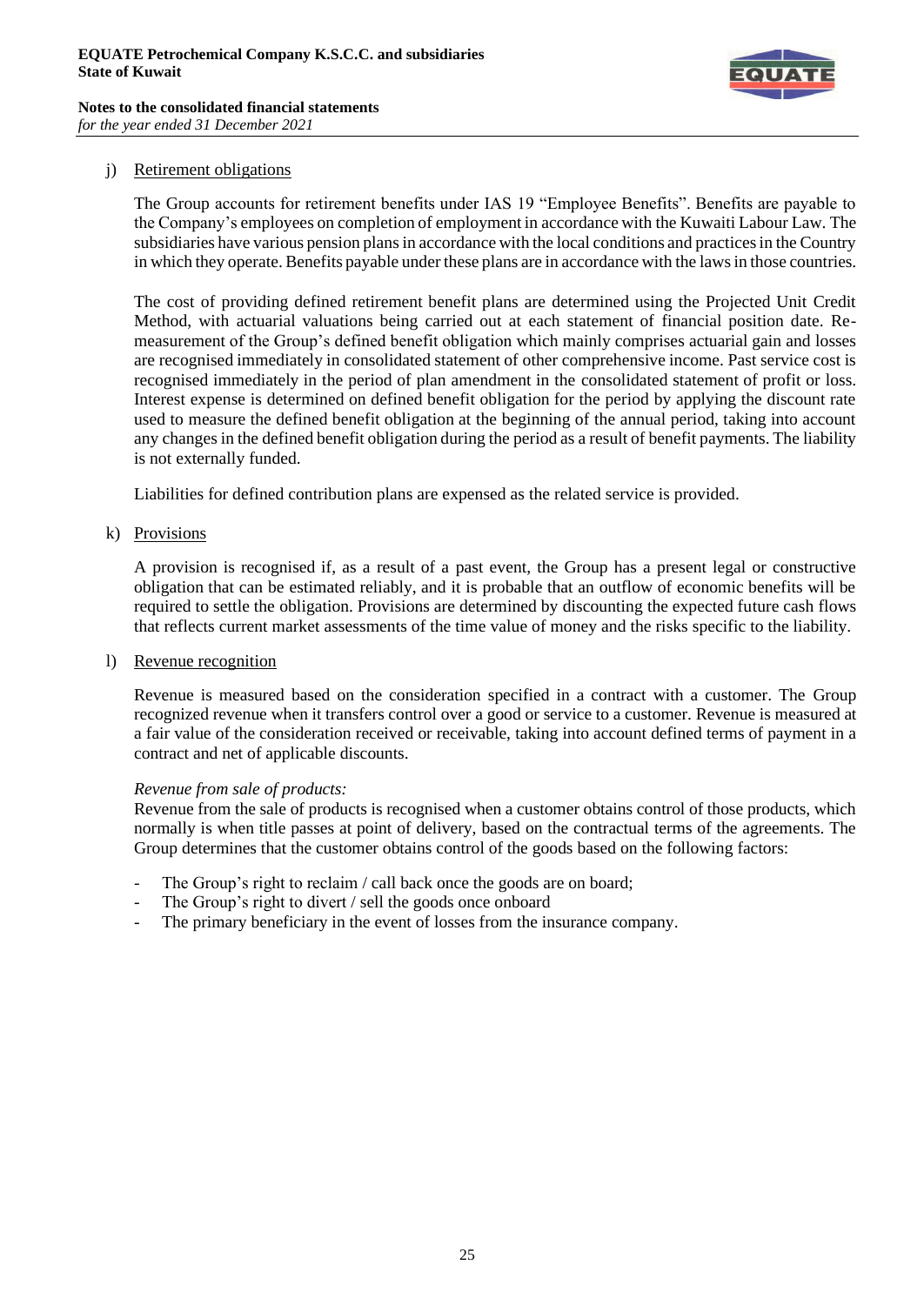

> The following table provides information about the nature and timing of satisfaction of performance obligations in contracts with customers, including significant payment terms, and the related revenue recognition policies:

## **Nature and timing of satisfaction of performance obligations, including significant payment terms**

Customers obtain control of goods based on the agreed Incoterms. The invoices are generated at that point of time based on provisional pricing.

Invoices are usually paid within 90 days. Each such sale normally represents two performance obligations as below:

- Sale of goods
- Shipping, Insurance and logistics

## *Revenue from shipping and handling services*

#### **Revenue recognition**

Recognition of the revenues is done separately for the two performance obligations as follows:

- Sale of goods: At the time the control passes from the Company to the customer based on the agreed Incoterms.
- Shipping, Insurance and logistics income and costs are recognised over the period of delivery.

The shipping and handling occurs after a customer obtains control of the goods, the Group considered shipping and handling services to be a distinct service, in which the Group allocates a portion of the transaction price to the shipping and handling. Revenue allocated to the goods is recognized when control of the goods transfers to the customer i.e. point in time. Revenue allocated to the shipping and handling is recognized as the shipping and handling performance obligation is satisfied i.e. over the time. The related costs are generally expensed as incurred. As a practical expedient, if an entity has a right to consideration (ie a right to an invoice) from a customer in an amount that corresponds directly to the value transferred to the customer to date, the entity may recognize revenue in that amount in line with IFRS 15.

## *Variable pricing – preliminary pricing*

Certain products in certain markets may be sold with variable pricing arrangements. Such arrangements determine that a preliminary price is charged to the customer at the time of transfer of the control of products, while the price of products can only be determined by reference to a time period ending after that time. In such cases, and irrespective of the formula used for determining preliminary and final prices, revenue is recorded at the time of transfer of control of products at an amount representing the expected final amount of consideration that the Group receives.

Where the Group records receivable for the preliminary price, subsequent changes in the estimated final price will not be recorded as revenue until such point in time at which the final price is determined.

## *Interest income*

Interest income is accrued on effective yield basis, which is the rate that exactly discounts estimated future cash receipts through the expected life of the financial asset to that asset's net carrying amount.

#### m) Borrowing costs

Borrowing costs directly attributable to the construction of qualifying assets, which are assets that necessarily take a substantial period of time to get ready for their intended use, are added to the cost of those assets by applying a capitalisation rate on the expenditure on such assets, until such time as the assets are substantially ready for their intended use. The capitalisation rate used by the Group is the weighted average of the borrowing costs applicable to the outstanding borrowings during the period. Borrowing costs that are not directly attributable to the acquisition, construction, or production of qualifying assets are recognised in the consolidated statement of profit or loss using the effective interest method in the period in which they are incurred.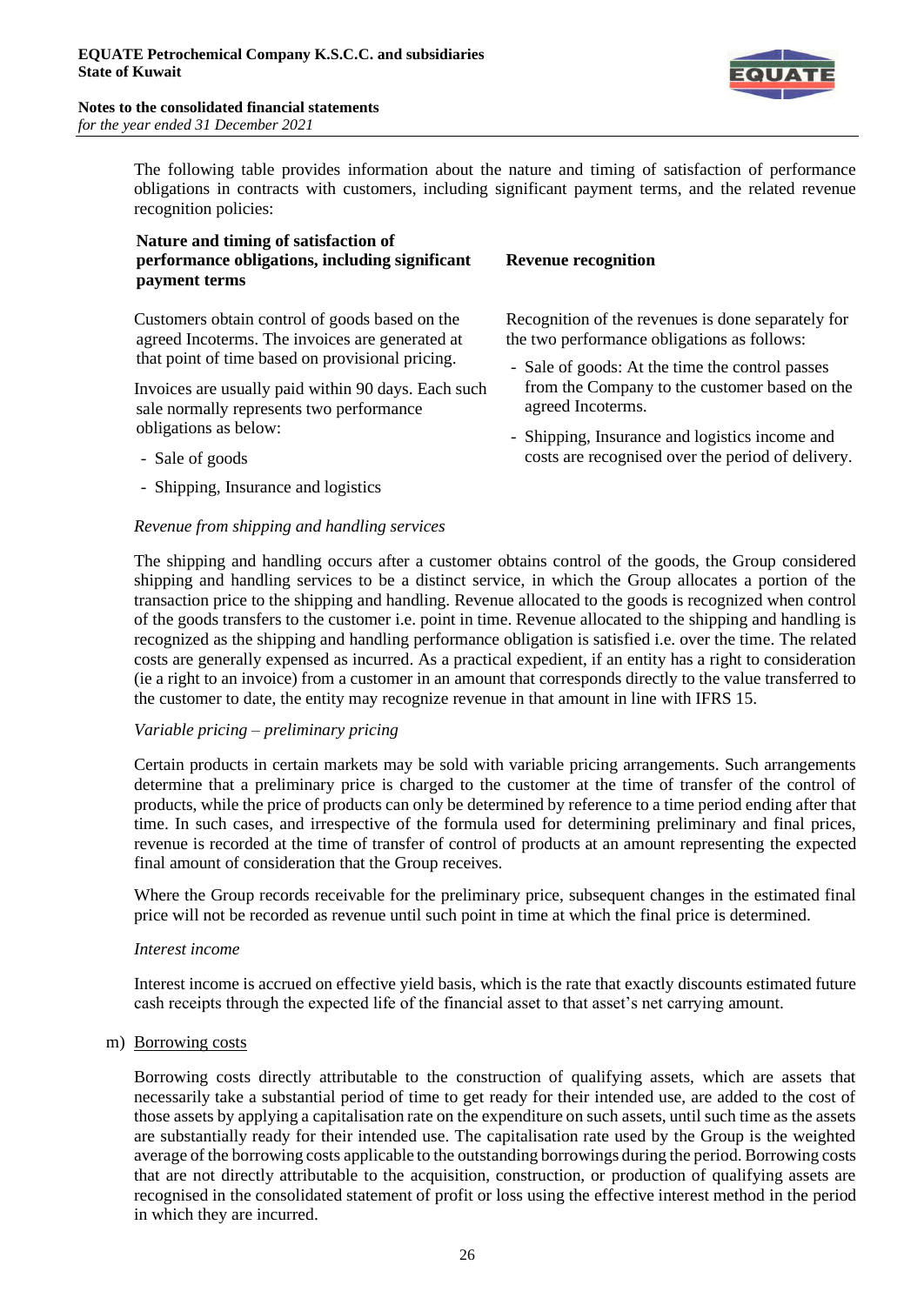

## n) Income taxes

Deferred income tax assets and liabilities are computed for differences between the financial statement and tax basis of assets and liabilities that will result in taxable or deductible amounts in the future. Such deferred income tax asset and liability computations are based on substantially enacted tax laws and rates applicable to periods in which the differences are expected to affect taxable income. Current and deferred tax are recognized as an expense or income in profit or loss, except when they relate to items credited or debited directly to equity, in which case the tax is also recognized directly in equity.

The carrying amount of deferred tax assets is reviewed at each statement of financial position date and reduced to the extent that it is no longer probable that sufficient taxable profits will be available to allow all or part of the asset to be recovered. Income tax expense is the tax payable or refundable for the period plus or minus the change during the period in deferred tax assets and liabilities.

Deferred tax assets and liabilities are offset when there is a legally enforceable right to set off current tax assets against current tax liabilities and when they relate to income taxes levied by the same taxation authority and the Group intends to settle its current tax assets and liabilities on a net basis.

## o) Reservation right fees

Reservation right fees are recognized in the consolidated statement of financial position as deferred income. The fees are presented as deferred income and recognized to consolidated statement of profit and loss on a systematic and rational basis over a period of 20 years, which represents the fees received from Olefins II project entities for usage of utility plant to the extent of construction cost of utility plant incurred by the Company and fee received from TKOC, TKSC and KPPC for the usage of offtake from Sea Cooling Tower to the extent of acquisition cost incurred by the Company.

## p) Government grants

Government grants related to assets are recognized in the consolidated statement of financial position as deferred income. The grants are presented as deferred income and recognized to income on a systematic and rational basis over a period of 20 years, which is the average life of the assets to which the grant relates.

## q) Translation of foreign currencies

Transactions in foreign currencies are translated into US\$ at rates of exchange prevailing at the transaction dates. Monetary assets and liabilities denominated in foreign currencies at the reporting date are retranslated into US\$ at rates of exchange prevailing at the statement of financial position date. The resultant exchange differences are recorded in the consolidated statement of profit or loss.

Non-monetary assets and liabilities denominated in foreign currencies that are measured in terms of historical cost are translated using the exchange rate at the date of transaction.

Non-monetary assets and liabilities denominated in foreign currencies that are measured at fair value are retranslated to the functional currency at the exchange rate at the date that the fair value was determined. Foreign currency differences arising on retranslation are recognised in the consolidated statement of profit or loss.

The assets and liabilities of foreign operations are translated to US\$ at the exchange rates at the reporting date. The income and expenses of foreign operations are translated to US\$ at the average exchange rates for current year. Foreign exchange differences arising on translation are recognized in consolidated statement of other comprehensive income and presented in the foreign currency translation reserve in equity.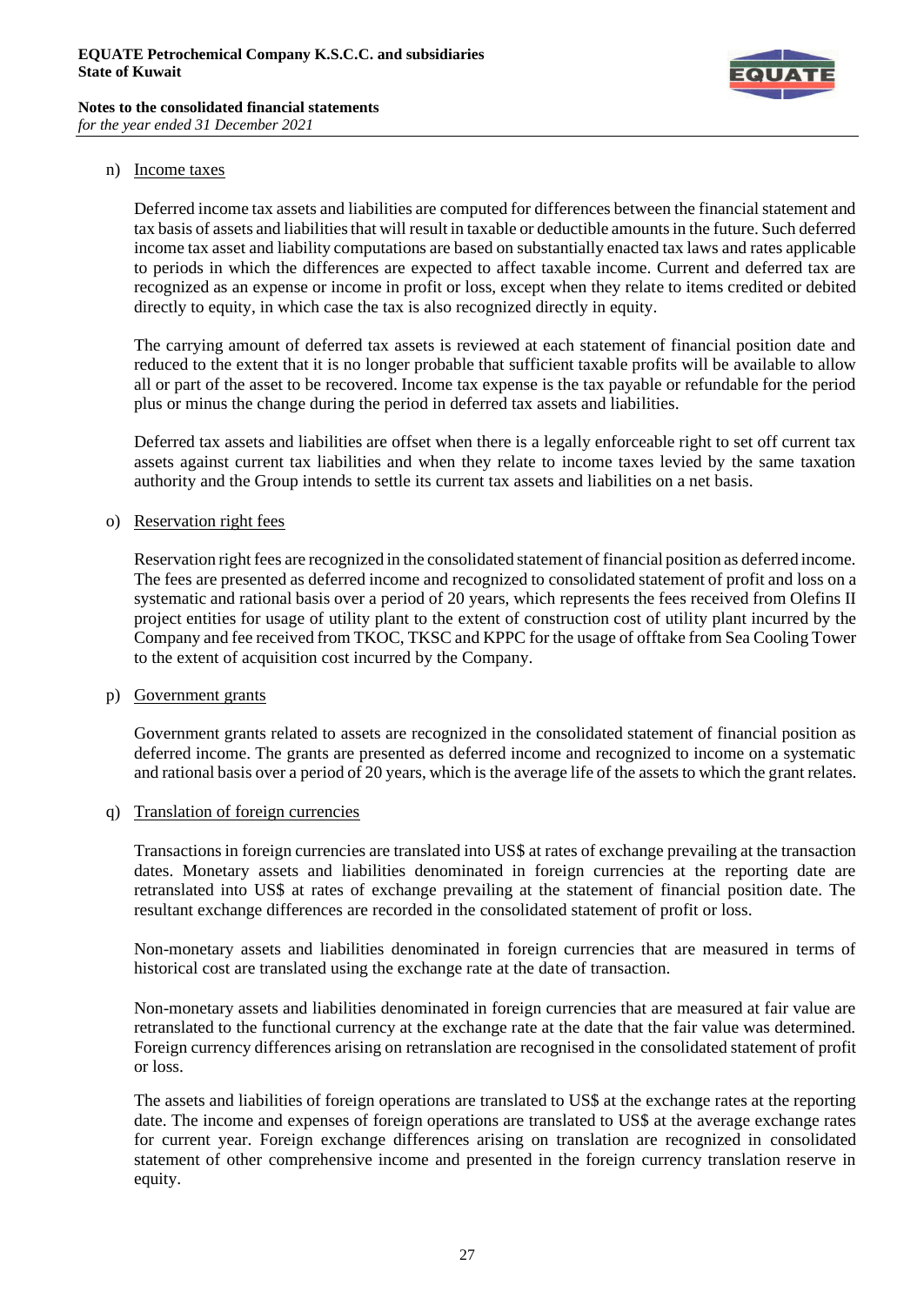

> When a foreign operation is disposed of such that control, significant influence or joint control is lost, the cumulative amount in the translation reserve related to that foreign operation is reclassified to profit or loss as part of gain or loss on disposal. When the Group disposes of only part of its interest in a subsidiary that includes a foreign operation while retaining control, the relevant proportion of the cumulative amount is reattributed to the non-controlling interests.

## r) Critical accounting judgements and key sources of estimation uncertainty

The following are the critical accounting judgements, apart that management has made in the process of applying the entity's accounting policies and that have the most significant effect on the amounts recognised in consolidated financial statements.

#### *Retirement Benefit Obligation*

The cost of providing retirement benefits is determined using the Projected Unit Credit Method, with actuarial valuations being carried out at each statement of financial position date. Actuarial valuations are based on a number of assumptions and require significant judgements made by the management. The management believes that the assumptions used in determining the retirement benefit obligation using actuarial valuation method are reasonable.

## *Determination of functional currency*

Functional currency is the currency of the primary economic environment in which the Group operates. When indicators of the primary economic environment are mixed, management uses its judgment to determine the functional currency that most faithfully represents the economic effect of the underlying transactions, events and conditions. The management have determined that the functional currency of the Company is US\$ since the majority of the Company's transactions are denominated in US\$. Sales and Purchases are also received and paid in US\$.

#### *Acquisition accounting*

The Group assesses the fair value of assets and liabilities assumed in an acquisition on a provisional basis. If new information obtained within one year of the date of acquisition about facts and circumstances that existed at the date of acquisition identifies adjustments to the assessed fair values, or any additional provisions that existed at the date of acquisition, then the accounting for the acquisition will be revised.

## *Deferred tax assets*

The net deferred tax asset represents income taxes recoverable through future deductions from taxable profits and are recorded on the statement of financial position. Deferred income tax assets are recorded to the extent that realization of the related tax benefit is probable. In determining future taxable profits and the amount of tax benefits that are probable in the future, management makes reasonable judgments and estimates based on taxable profits and expectations of future income. As tax losses do not expire in Germany and Italy, utilization of these tax losses require management to consider taxable profits well into the future. This significant long-term view increases the uncertainty of such projections. As a result of this and certain limits on annual tax loss usage, the Group limits its consideration of German and Italian tax losses to 10 years, which is considered a more foreseeable future, even though the ability to potentially utilize the tax losses extends beyond this period.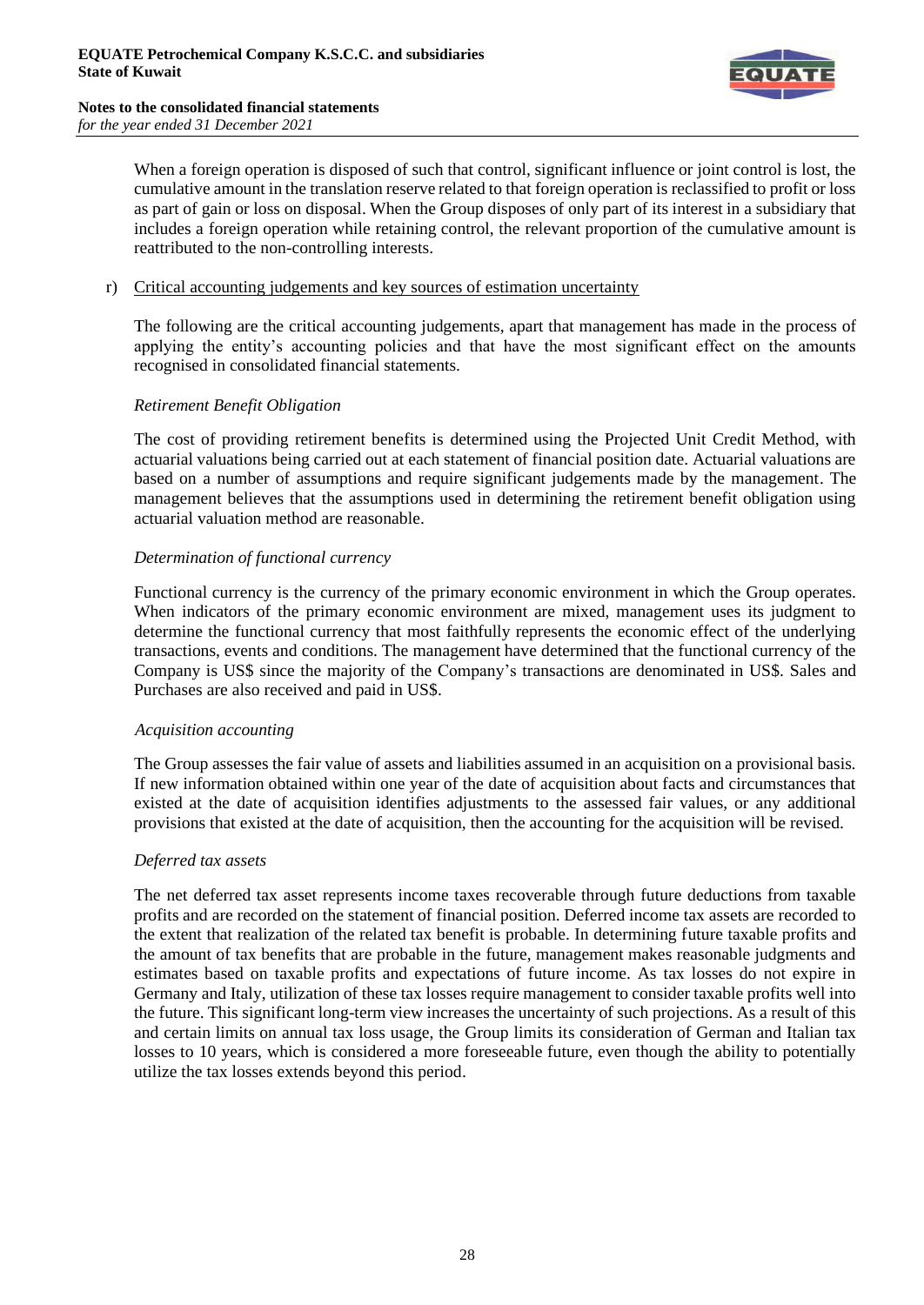

## **Key sources of estimation uncertainty**

The key assumptions concerning the future and other key sources of estimation uncertainty at the statement of financial position date are discussed below:

## *Measurement of fair values of financial instruments*

The Group uses the following hierarchy for determining and disclosing the fair values of financial instruments by valuation technique:

- Quoted prices (unadjusted) in active markets for identical assets or liabilities (level 1).
- Inputs other than quoted prices included within level 1 that are observable for the asset or liability, either directly (that is, as prices) or indirectly (that is, derived from prices) (level 2).
- Inputs for the asset or liability that are not based on observable market data (that is, unobservable inputs) (level 3).

The level in the fair value hierarchy within which the fair value measurement is categorised in its entirety is determined on the basis of the lowest level input that is significant to the fair value measurement in its entirety. For this purpose, the significance of an input is assessed against the fair value measurement in its entirety. If a fair value measurement uses observable inputs that require significant adjustment based on unobservable inputs, that measurement is a level 3 measurement.

For financial instruments carried at amortized cost, fair values are not materially different from their carrying values and are used only for disclosure purpose. Fair value of such financial instruments are classified under level 3 determined based on discounted cash flow basis, with most significant inputs being the discount rate that reflects the credit risk of counterparties.

## *Measurement of ECL*

The measurement of ECLs on financial assets involves complex estimations. ECLs are probability weighted estimates of credit losses and are measured as the present value of all cash shortfalls discounted at the effective interest rate of the financial instrument. Cash shortfall represent the difference between cashflows due to the Group in accordance with the contract and the cashflows that the Company expects to receive. The key elements in the measurement of ECL include probability of default, loss given default and exposure at default.

The Probability of Default ("PD") is an estimate of the likelihood of default over a given time horizon. A default may only happen at a certain time over the assessed period, if the financial asset has not been previously derecognized and is still in the portfolio.

The Exposure at Default ("EAD") is an estimate of the exposure at a future default date, taking into account expected changes in the exposure after the reporting date, including repayments of principal and interest, whether scheduled by contract or otherwise, expected drawdowns on committed facilities.

The Loss Given Default ("LGD") is an estimate of the loss arising in the case where a default occurs at a given time.

## *Impairment of other tangible and intangible assets and useful lives*

The Group's management tests annually whether tangible and intangible assets have suffered impairment in accordance with accounting policies. The recoverable amount of an asset is determined based on valuein-use method. This method uses estimated cash flow projections over the estimated useful life of the asset discounted using market rates.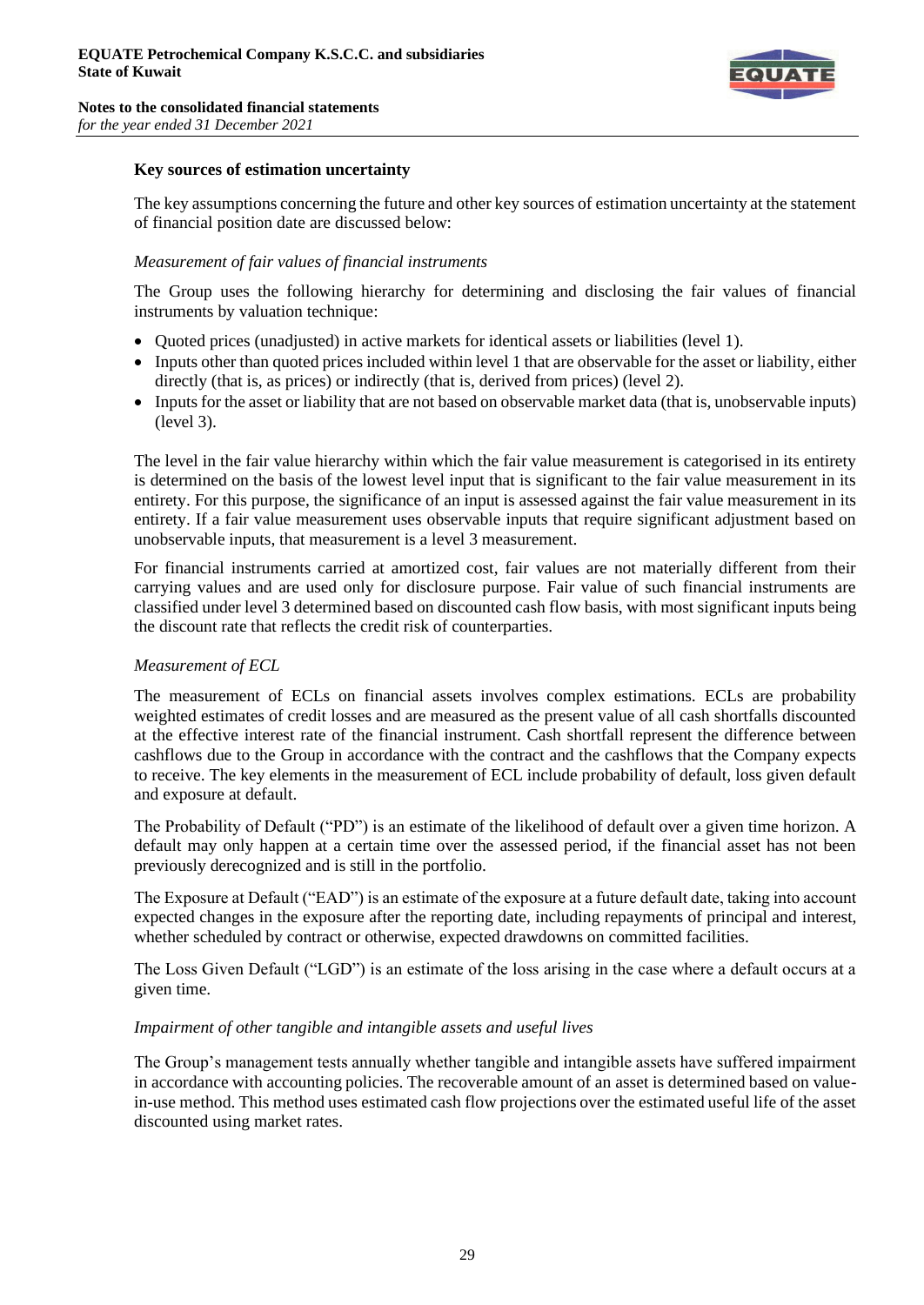

## *Impairment of goodwill*

Determining whether goodwill is impaired requires an estimation of the value in use of the cash-generating units to which goodwill has been allocated. The value in use calculation requires management to estimate the future cash flows expected to arise from the cash-generating unit and a suitable discount rate in order to calculate present value.

## *Legal contingencies*

Legal contingencies cover a wide range of matters threatened in various jurisdictions against the Group. Provisions are recorded for pending litigation when it is determined that an unfavorable outcome is probable and the amount of loss can be reasonably estimated, after consideration of advice from attorneys. Due to the inherent uncertain nature of litigation, the ultimate outcome or actual cost of the settlement may materially vary from estimates.

## s) Standards and interpretations issued but not yet effective

The new and amended standards and interpretations that are issued, but not yet effective, up to the date of issuance of the Group's financial statements are disclosed below. The Group intends to adopt these standards, if applicable, when they become effective.

- IFRS 17 Insurance Contracts:
- Amendments to IAS 1: Classification of Liabilities as Current or Non-current;
- Reference to the Conceptual Framework Amendments to IFRS 3;
- Property, Plant and Equipment: Proceeds before Intended Use Amendments to IAS 16;
- Onerous Contracts Costs of Fulfilling a Contract Amendments to IAS 37;
- IFRS 1 First-time Adoption of International Financial Reporting Standards Subsidiary as a first-time adopter;
- IFRS 9 Financial Instruments Fees in the '10 per cent' test for derecognition of financial liabilities;
- IAS 41 Agriculture Taxation in fair value measurements;
- Definition of Accounting Estimates Amendments to IAS 8;
- Disclosure of Accounting Policies Amendments to IAS 1 and IFRS Practice Statement 2.

The new standards and amendments are not expected to have a material impact on the Group's consolidated financial statements in the period of initial application.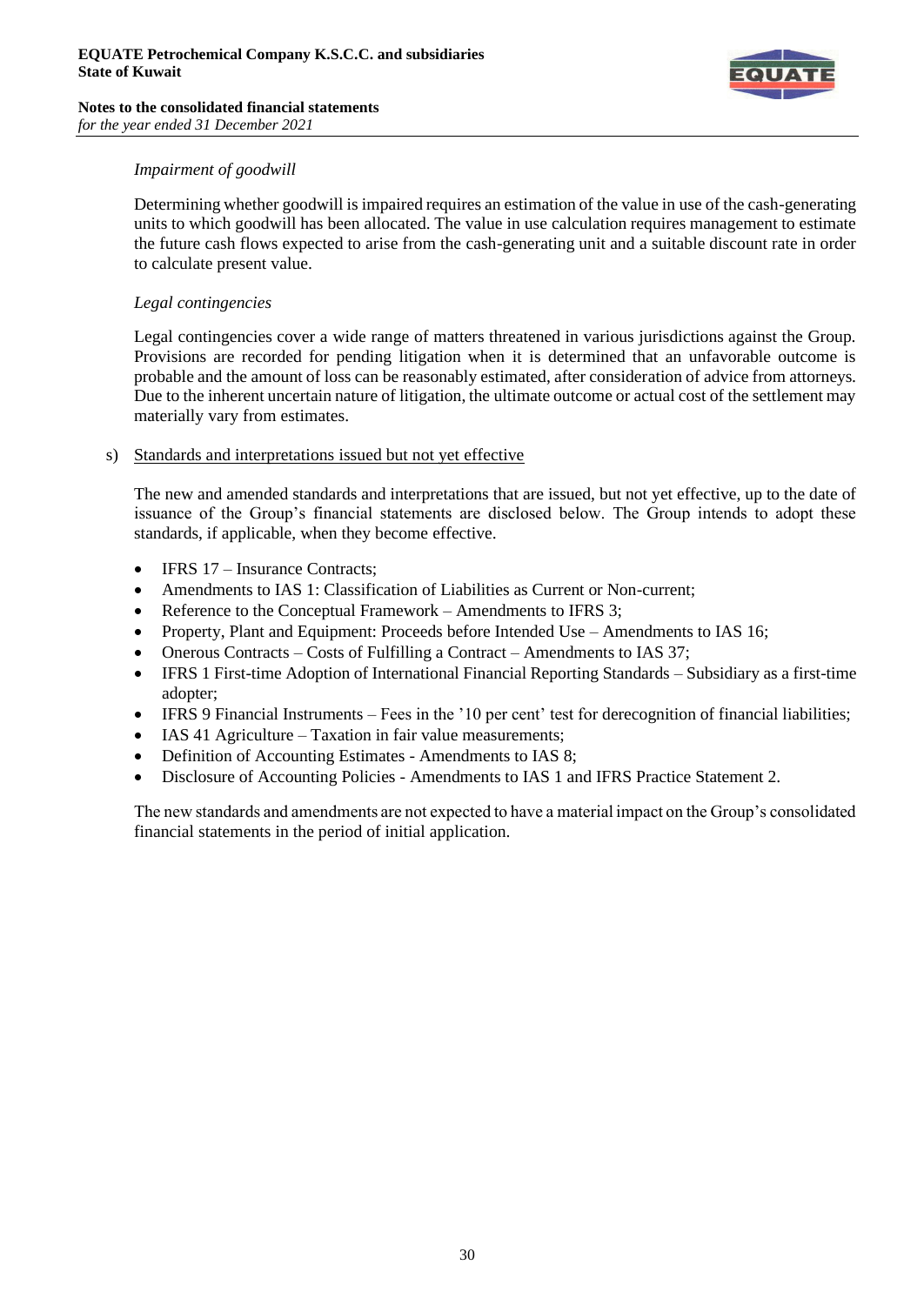

## **Notes to the consolidated financial statements**

*for the year ended 31 December 2021*

## **4. Property, plant and equipment**

|                                                          | <b>US\$</b> million                                 |                  |                                |                  |                     |              |
|----------------------------------------------------------|-----------------------------------------------------|------------------|--------------------------------|------------------|---------------------|--------------|
|                                                          | <b>Buildings,</b><br>land, waterway<br>improvements | <b>Plant</b> and | <b>Office</b><br>furniture and |                  | <b>Assets under</b> |              |
| Cost                                                     | and roads                                           | equipment        | equipment                      | <b>Catalysts</b> | construction        | <b>Total</b> |
| Balance at 1 January 2020                                | 552                                                 | 4,585            | 147                            | 38               | 62                  | 5,384        |
| <b>Additions</b>                                         |                                                     | 136              |                                | $\overline{2}$   | 52                  | 190          |
| <b>Transfers</b>                                         | 162                                                 | (120)            | 5                              |                  | (47)                |              |
| Disposal                                                 |                                                     | (28)             |                                |                  |                     | (28)         |
| Foreign currency translation                             | $\overline{7}$                                      | $\overline{7}$   |                                |                  |                     | 14           |
| Balance at 31 December 2020                              | 721                                                 | 4,580            | 152                            | 40               | 67                  | 5,560        |
| <b>Additions</b>                                         |                                                     | 20               | 1                              | 3                | 79                  | 103          |
| <b>Transfers</b>                                         |                                                     | 95               | 5                              | 10               | (110)               |              |
| Foreign currency translation                             |                                                     | (8)              |                                |                  |                     | (8)          |
| Balance at 31 December 2021                              | 721                                                 | 4,687            | 158                            | 53               | 36                  | 5,655        |
| <b>Accumulated depreciation</b><br>and impairment losses |                                                     |                  |                                |                  |                     |              |
| Balance at 1 January 2020                                | 103                                                 | 2,612            | 124                            | 26               |                     | 2,865        |
| Charge for the year                                      | 27                                                  | 162              | 12                             | 8                |                     | 209          |
| Related to disposal                                      |                                                     | (28)             |                                |                  |                     | (28)         |
| Foreign currency translation                             |                                                     | 4                |                                |                  |                     | 4            |
| Balance at 31 December 2020                              | 130                                                 | 2,750            | 136                            | 34               |                     | 3,050        |
| Charge for the year                                      | 21                                                  | 171              | 13                             | 5                |                     | 210          |
| Foreign currency translation                             |                                                     | (11)             |                                |                  |                     | (11)         |
| Balance at 31 December 2021                              | 151                                                 | 2,910            | 149                            | 39               |                     | 3,249        |
| <b>Carrying amounts</b>                                  |                                                     |                  |                                |                  |                     |              |
| At 31 December 2020                                      | 591                                                 | 1,830            | 16                             | 6                | 67                  | 2,510        |
| At 31 December 2021                                      | 570                                                 | 1,777            | 9                              | 14               | 36                  | 2,406        |

Assets under construction comprise of improvement projects for the existing plants. Such assets are not subject to depreciation until the improvements are tested and available and ready for use.

Depreciation is allocated to cost of sales and general, administrative and selling expenses in order to reflect appropriately the way in which economic benefits are derived from the use of property, plant and equipment (Note 19 and Note 20).

The Company's plant was constructed on a land leased from Government of Kuwait and this renewable lease is valid until April 2031.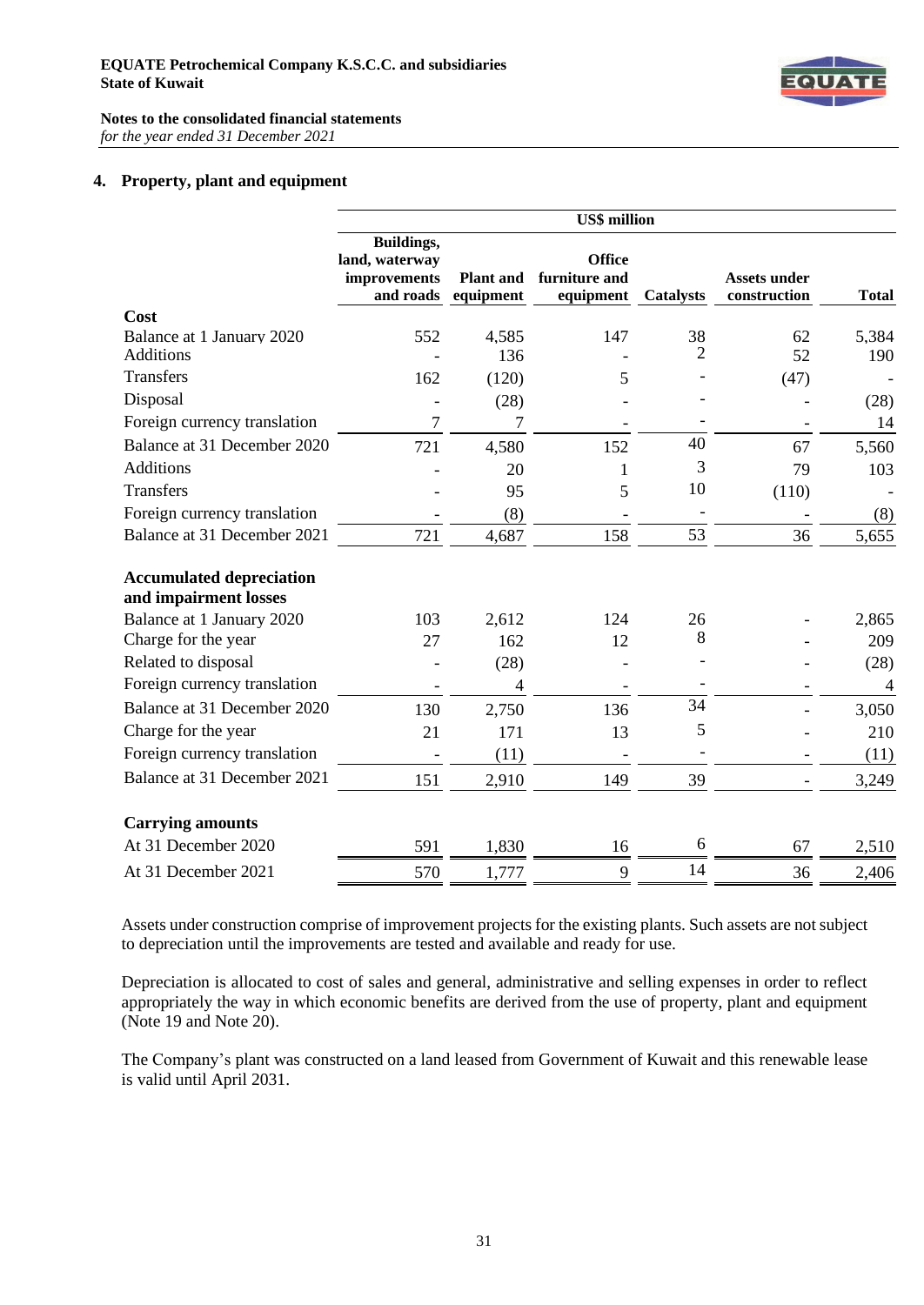

## **5. Goodwill**

Goodwill and indefinite useful life intangibles acquired in a business combination is allocated at acquisition to the Cash Generating Unit ('CGU') that is expected to benefit from that business combination. Goodwill represents expected economic benefits from the business combination including the future growth of the operations, synergies expected from supply chain and logistics, reduction of cost, silver leasing programs and access to global market and network. The impairment testing for Goodwill is carried out annually. The carrying amount of goodwill has been allocated to the Ethylene Glycol (EG) CGU. The recoverable amount of this cash-generating unit is determined based on a value in use calculation which uses cash flow projections based on future production volume increases, financial budgets, market prices, and the industry supply demand balance of glycol as reviewed by the directors.

The Group tests goodwill annually for impairment or more frequently if there are indications that goodwill might be impaired.

The recoverable amounts of the cash generating units are determined based on the value in use method. The key assumptions used in value in use calculations are discount rates, growth rates and expected changes to product selling prices and direct costs. Management estimates discount rates using rates that reflect current market assessments of the time value of money and the risks specific to the cash generating units. The growth rates are based on industry growth forecasts. Changes in product selling prices and direct costs are based on the historical data and expectations of future changes in the market.

The key assumption used in the estimation of the recoverable amount are set out below:

|                                                          | 2021         | 2020         |
|----------------------------------------------------------|--------------|--------------|
| Weighted Average Cost of Capital (WACC)                  | 6.36%        | 8.01%        |
| Terminal value growth rate                               | 1\% to 2.5\% | 1\% to 2.5\% |
| Budgeted EBITDA growth rate (average of next five years) | 7%           | 12%          |

WACC was estimated based on estimated rate of return (cost of equity) and cost of debt, with a possible debt leveraging of 69% (2020: 77%) at the market interest of 3.67% (2020: 3.77%).

The cashflow projections includes estimates for five years and a terminal growth rate thereafter. The terminal growth rate determined based on management's estimate of the long-term compound annual EDITDA growth rate, consistent with the assumptions that are market participant would make.

Budgeted EBITDA was based on expectation of future outcomes taking into account historical data adjusted for anticipated revenue growth. Revenue growth was projected taking into account the average growth level experienced over the past five years and the estimated sales volume and prices for the next five years.

Based on the impairment analysis as at 31 December 2021, the estimated recoverable amount of the CGUs exceeded their carrying amounts. Management has not identified any reasonably possible change in the key assumptions which could cause the carrying amount to exceed the recoverable amount. Management is confident that based on its assessment goodwill is recoverable and accordingly, no impairment loss has been recorded.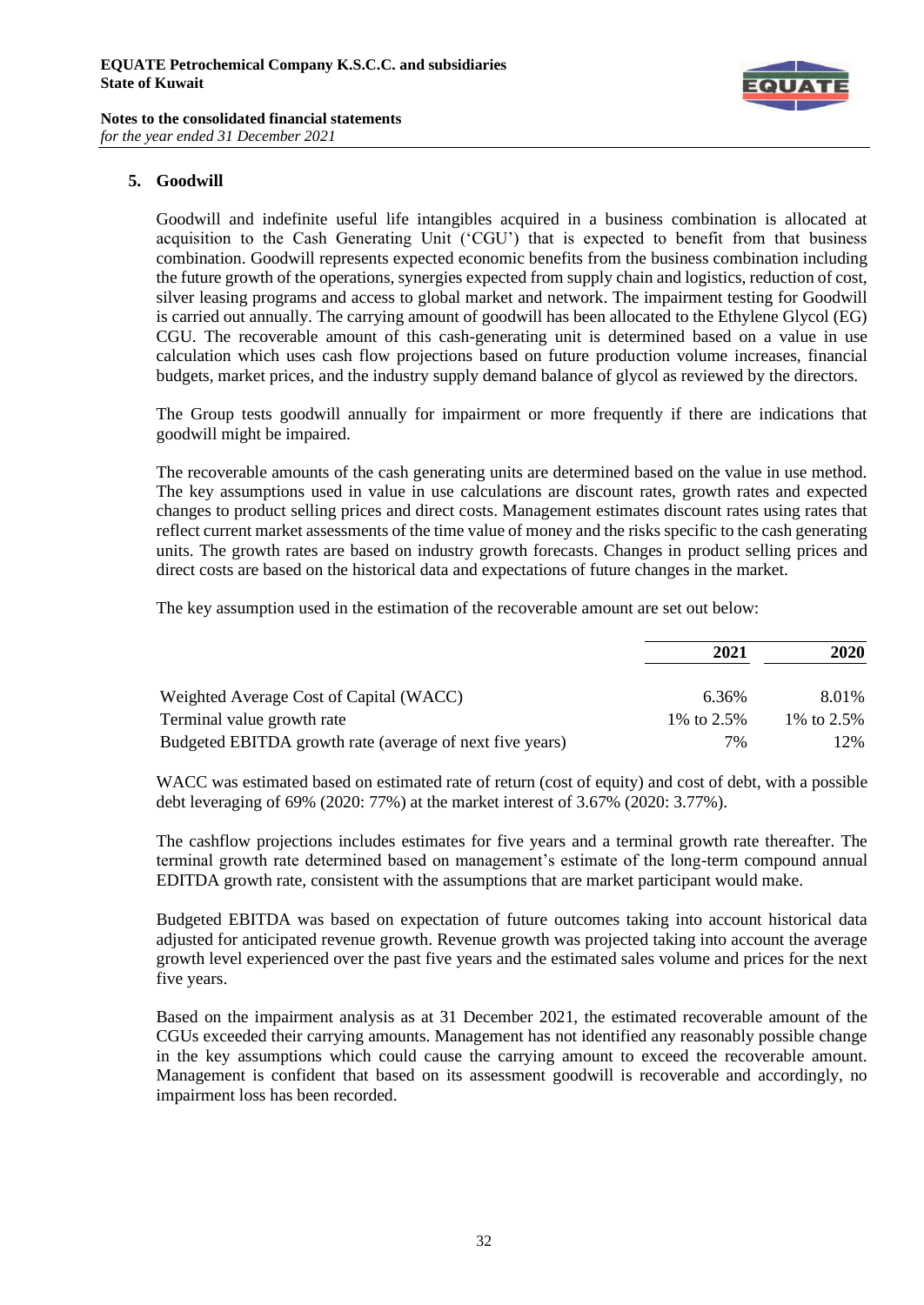



## **6. Intangible assets**

|                                                       | <b>US\$ million</b>                      |                                  |              |                                 |                 |              |  |
|-------------------------------------------------------|------------------------------------------|----------------------------------|--------------|---------------------------------|-----------------|--------------|--|
|                                                       | <b>Technology</b><br>and license<br>fees | <b>Customer</b><br>relationships | <b>Brand</b> | <b>Intellectual</b><br>property | <b>Software</b> | <b>Total</b> |  |
| Cost                                                  |                                          |                                  |              |                                 |                 |              |  |
| Balance at 1 January 2020                             | 241                                      | 320                              | 88           | 11                              | 31              | 691          |  |
| <b>Additions</b>                                      |                                          |                                  |              |                                 |                 |              |  |
| Balance at 31 December 2020                           | 241                                      | 320                              | 88           | 11                              | 31              | 691          |  |
| <b>Additions</b>                                      |                                          |                                  |              |                                 |                 |              |  |
| Balance at 31 December 2021                           | 241                                      | 320                              | 88           | 11                              | 31              | 691          |  |
| <b>Accumulated amortisation and impairment losses</b> |                                          |                                  |              |                                 |                 |              |  |
| Balance at 1 January 2020                             | 232                                      | 132                              |              |                                 | 18              | 383          |  |
| Charge for the year                                   |                                          | 32                               |              |                                 |                 | 35           |  |
| Balance at 31 December 2020                           | 233                                      | 164                              |              | $\overline{2}$                  | 19              | 418          |  |
| Charge for the year                                   |                                          | 32                               |              |                                 |                 | 35           |  |
| Balance at 31 December 2021                           | 234                                      | 196                              |              | 3                               | 20              | 453          |  |
| <b>Carrying amounts</b>                               |                                          |                                  |              |                                 |                 |              |  |
| At 31 December 2020                                   | 8                                        | 156                              | 88           | 9                               | 12              | 273          |  |
| At 31 December 2021                                   |                                          | 124                              | 88           |                                 | 11              | 238          |  |
|                                                       |                                          |                                  |              |                                 |                 |              |  |

In conjunction with the business combination, the Group obtained access to the distribution channels and customer relationships. These relationships have been recognized on acquisition and are being amortized over  $10$  years period. The amortization period of customer relationships represents management's best estimate of the expected usage or consumption of the economic benefits of the acquired assets, which is based on historical experience of customer attrition rates. The amortization of customer relationships is included in cost of sales. The Group has also recognized the MEGlobal brand as an intangible asset on its acquisition of the MEGBV and MEGC business. Brand is tested for impairment. Refer note 5.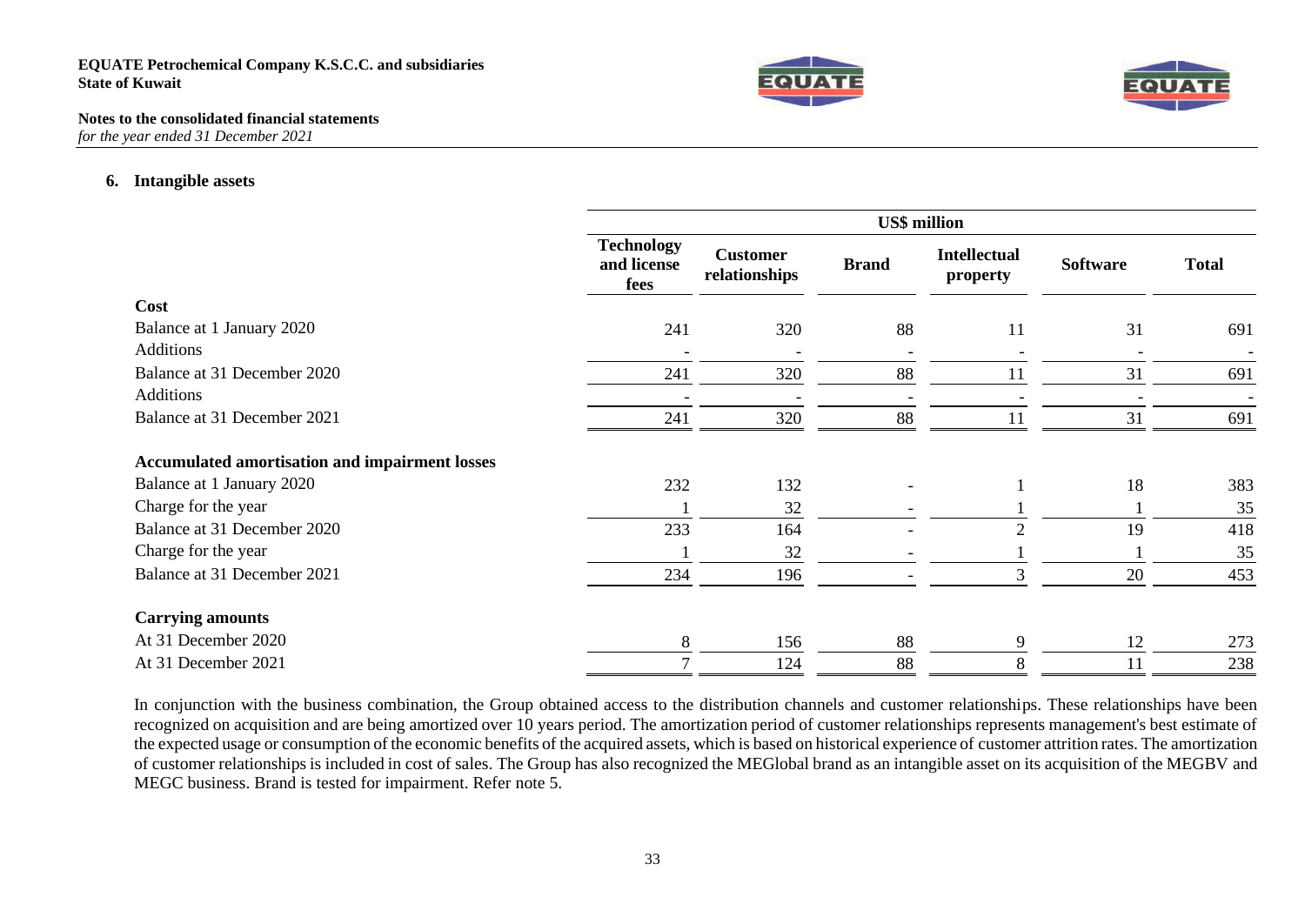

## **7. Right of use assets and lease liabilities**

The Group leases many assets including land, plants, equipment and vehicles. The leases typically run for a period of  $2 - 24$  years, with an option to renew the lease after that date. The weighted average rate applied is within the range of 3.25% to 4.33% (2020: 3.25% to 4.33%)

Information about leases for which the Group is a lessee is presented below:

|                                  | <b>US\$</b> million     |                                    |  |
|----------------------------------|-------------------------|------------------------------------|--|
|                                  | Right-of-<br>use assets | <b>Lease</b><br><b>liabilities</b> |  |
| As at 1 January 2020             | 571                     | 573                                |  |
| Depreciation charge for the year | (43)                    |                                    |  |
| Addition                         |                         | 5                                  |  |
| Derecognition                    | (169)                   | (171)                              |  |
| Finance cost                     |                         | 22                                 |  |
| Lease payments                   |                         | (61)                               |  |
| As at 31 December 2020           | 364                     | 368                                |  |
| Depreciation charge for the year | (27)                    |                                    |  |
| Addition                         | 3                       | 3                                  |  |
| Derecognition                    | $\Omega$                | $\Omega$                           |  |
| Finance cost                     |                         | 15                                 |  |
| Lease payments                   |                         | (39)                               |  |
| As at 31 December 2021           | 340                     | 347                                |  |

Amounts recognised in consolidated statement profit or loss are as follows:

|                                  |      | <b>US\$</b> million |  |
|----------------------------------|------|---------------------|--|
|                                  | 2021 | <b>2020</b>         |  |
| Interest on lease liabilities    | 15   | 22                  |  |
| Depreciation charge for the year | 27   | 43                  |  |

The current and non-current portion of lease liabilities is set out below:

|             |      | <b>US\$</b> million |  |
|-------------|------|---------------------|--|
|             | 2021 | 2020                |  |
| Current     | 63   | 63                  |  |
| Non-current | 284  | 305                 |  |
|             | 347  | 368                 |  |

## **8. Deferred tax assets and liabilities**

The provision for income taxes consists of the following:

|                | <b>US\$</b> million |      |
|----------------|---------------------|------|
|                | 2021                | 2020 |
| Income tax-net |                     |      |
| Current        | 12                  | 8    |
| Deferred       |                     | (25) |
|                | 14                  |      |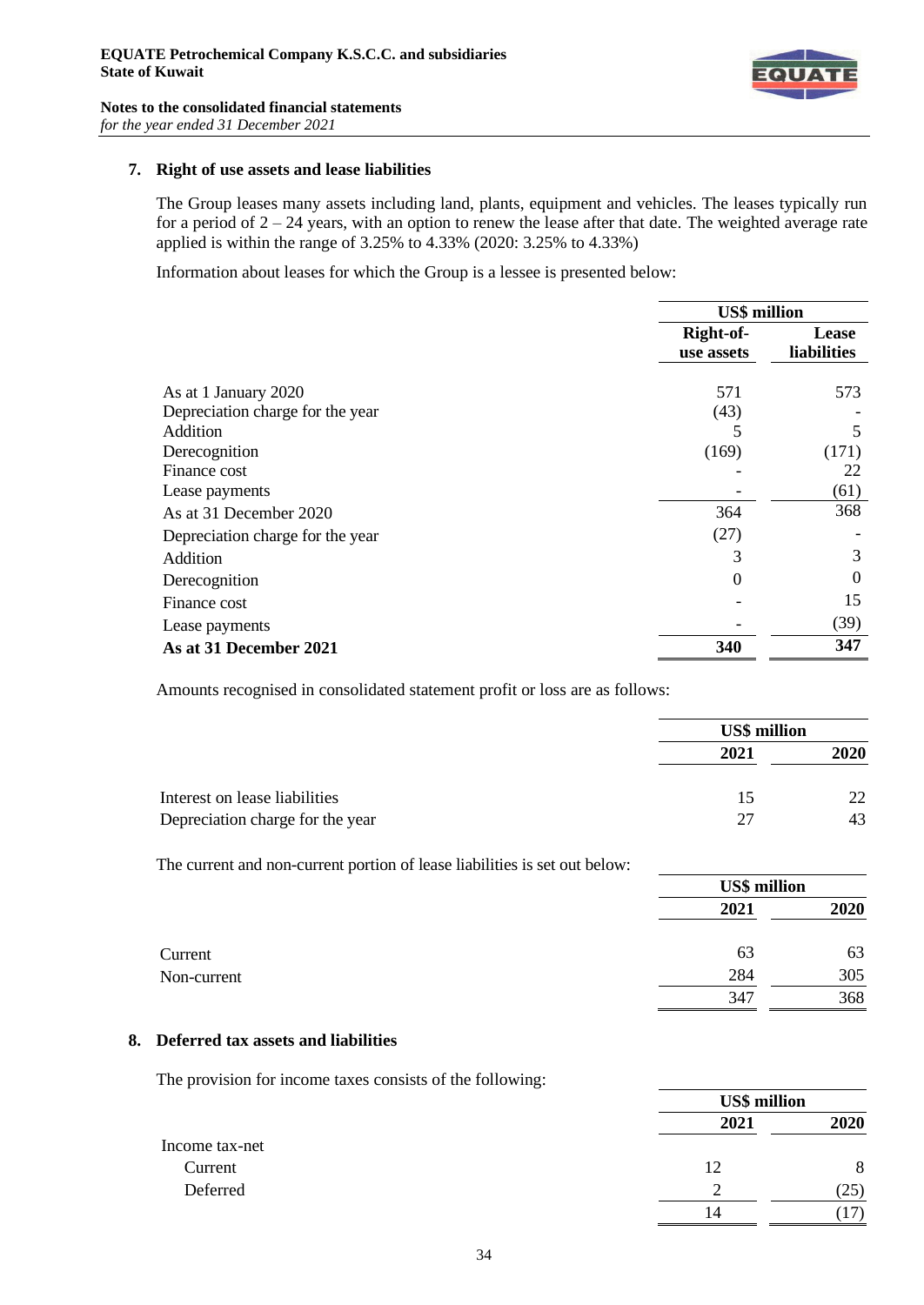

Net income taxes paid in 2021 were US\$ 15 million (2020: US\$ 18 million). This represents deferred tax assets and liabilities of subsidiaries.

|                                       | <b>US\$</b> million |       |
|---------------------------------------|---------------------|-------|
|                                       | 2021                | 2020  |
| Deferred tax assets                   |                     |       |
| Post – retirement benefit obligations | 5                   | 9     |
| Tax losses                            | 168                 | 156   |
| Glycol capacity reservation agreement | 40                  | 42    |
| Interest                              | 10                  | 6     |
| Property, plant and equipment         | (158)               | (142) |
| Others                                | 3                   | 3     |
|                                       | 68                  | 74    |
| Deferred tax liabilities              |                     |       |
| Intangible assets                     | (33)                | (37)  |
| Property, plant and equipment         | (96)                | (88)  |
| Others                                | (39)                | (43)  |
|                                       | (168)               | (168) |

At 31 December 2021, the Group has unused significant tax losses of US\$ 919 million (2020: US\$ 926 million) available for offset against the future profits, with no expiration dates.

Reconciliation of effective tax rate as follows:

|                                                                                   |       | US\$<br>million<br>2021 |       | US\$<br>million<br><b>2020</b> |
|-----------------------------------------------------------------------------------|-------|-------------------------|-------|--------------------------------|
| Profit before tax from continuing operation                                       |       | 757                     |       | 168                            |
| Tax using the Company's domestic tax rate                                         | $0\%$ | $\theta$                | $0\%$ | $\Omega$                       |
| Effect of different tax rates of subsidiaries operating in other<br>jurisdictions |       | (1)                     |       | (44)                           |
| Tax effect of expenses that are not deductible in determining<br>taxable profit   |       | 5                       |       | 21                             |
| Tax effect of previous year losses for which deferred tax                         |       |                         |       | 6                              |
| assets have been unrecognized                                                     |       | 10                      |       |                                |
| Recognition of previously unrecognised tax losses                                 |       |                         |       | $\theta$                       |
| Tax expense / (benefits)                                                          |       | 14                      |       | (17)                           |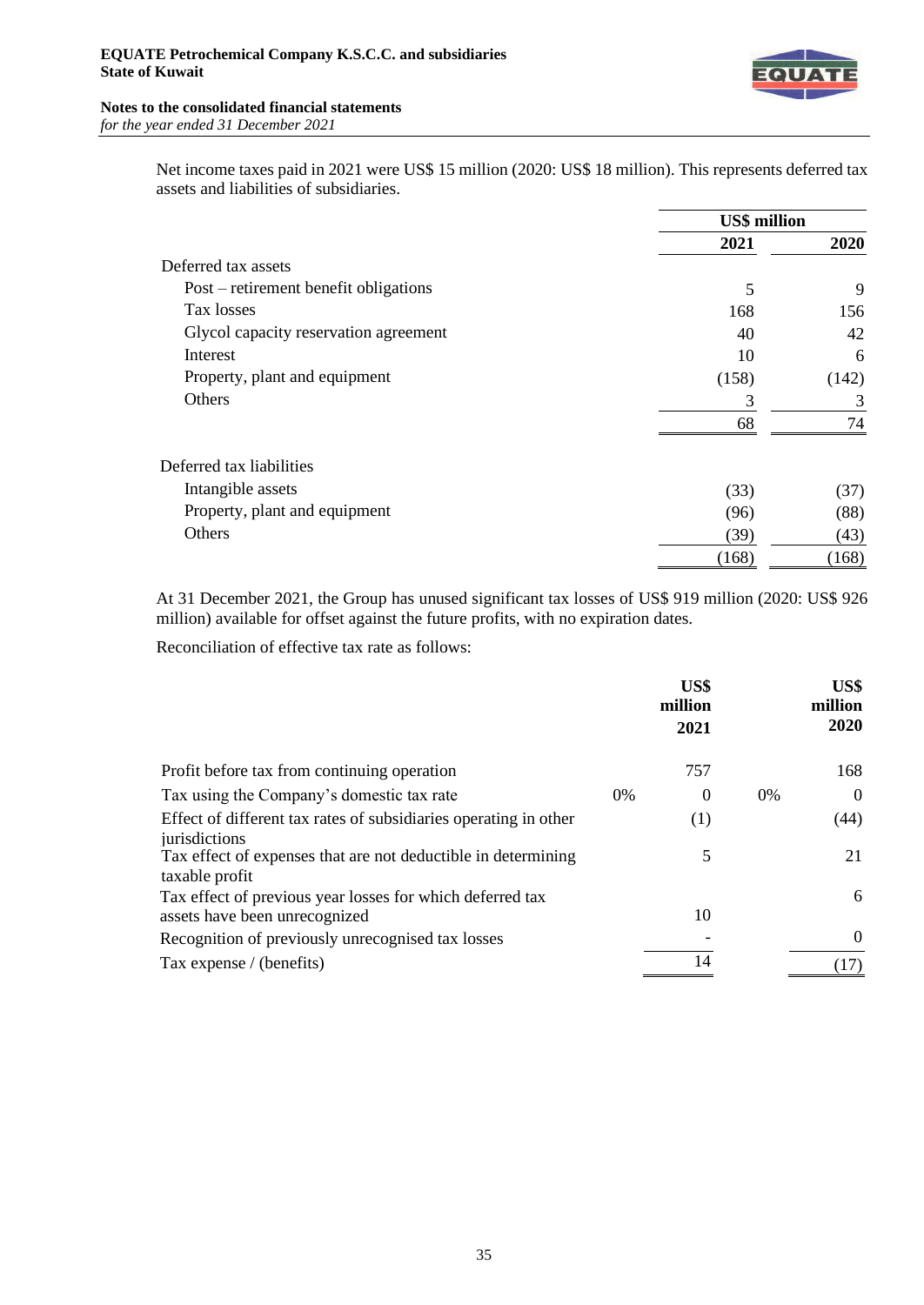

## **9. Deferred charges and other assets**

|                                                                    | <b>US\$</b> million |      |
|--------------------------------------------------------------------|---------------------|------|
|                                                                    | 2021                | 2020 |
| Ethylene supply agreement – Canadian plants                        | 252                 | 266  |
| Ethylene subscription rights - Oyster creek plant                  | 641                 | 664  |
| Ethylene Supply Agreement - Light hydro carbon (LHC 1) turnaround, |                     |      |
| Canadian plant                                                     | 53                  |      |
| Others                                                             |                     |      |
|                                                                    | 946                 | 931  |
| Classified as: -                                                   |                     |      |
| Current                                                            | 49                  | 42   |
| Non-current                                                        | 897                 | 889  |
|                                                                    | 946                 | 931  |
|                                                                    |                     |      |

- *Ethylene supply agreement -Canadian plants:* This represents amounts paid to Dow towards the Ethylene supply rights for various Canadian Plants.
- *Ethylene subscription rights – Oyster Creek Plant*: The Group, under the Ethylene Subscription Agreement, has committed to purchase and obligates DOW to supply 20% of output of one of the Dow's ethylene crackers (TX-9), for Oyster Creek plant in United States of America, through the earlier of a) Dow Cracker facility permanently cease to operate or b) MEGlobal Americas plant ceases to operate, subject to certain other conditions. These amounts are amortised over a useful life of 25 years.
- *Light Hydro Carbon Turnaround Cracker -* During the year, the Group paid US\$ 55 million, its share in Dow's LHC1 turnaround. This addition is presented as deferred assets and amortised on a systematic and rational basis over a period of 8 years.

## **10. Related party transactions**

In the normal course of business, the Group enters into transactions with its shareholders PIC (directly owned by Kuwait Petroleum Corporation ("KPC"), BPC, QPIC and DEHBV, part of TDCC.

EQUATE Marketing Company E.C., Bahrain ("EMC"), which is owned by PIC and DEHBV, is the exclusive sales agent in certain territories for the marketing of PE produced by the Company. The Company reimburses all the actual expenses incurred by EMC.

The Company owns and operates petrochemical complexes in Kuwait, North America and Europe through its subsidiary MEGlobal and the Greater EQUATE joint venture which holds under one fullyintegrated operational umbrella each of EQUATE, The Kuwait Styrene Company ("TKSC"), Kuwait Paraxylene Production Company ("KPPC") and The Kuwait Olefins Company ("TKOC").

The Company provides operating, maintenance and other services to the above entities for which the Company receives a fixed management fee over and above the actual operating cost under the Operations, Maintenance and Services Agreement ("OMSA") and received a reservation right fee that equals the total capital construction costs incurred by the Company on the new utilities and infrastructure facilities under the Materials and Utility Supply Agreement ("MUSA").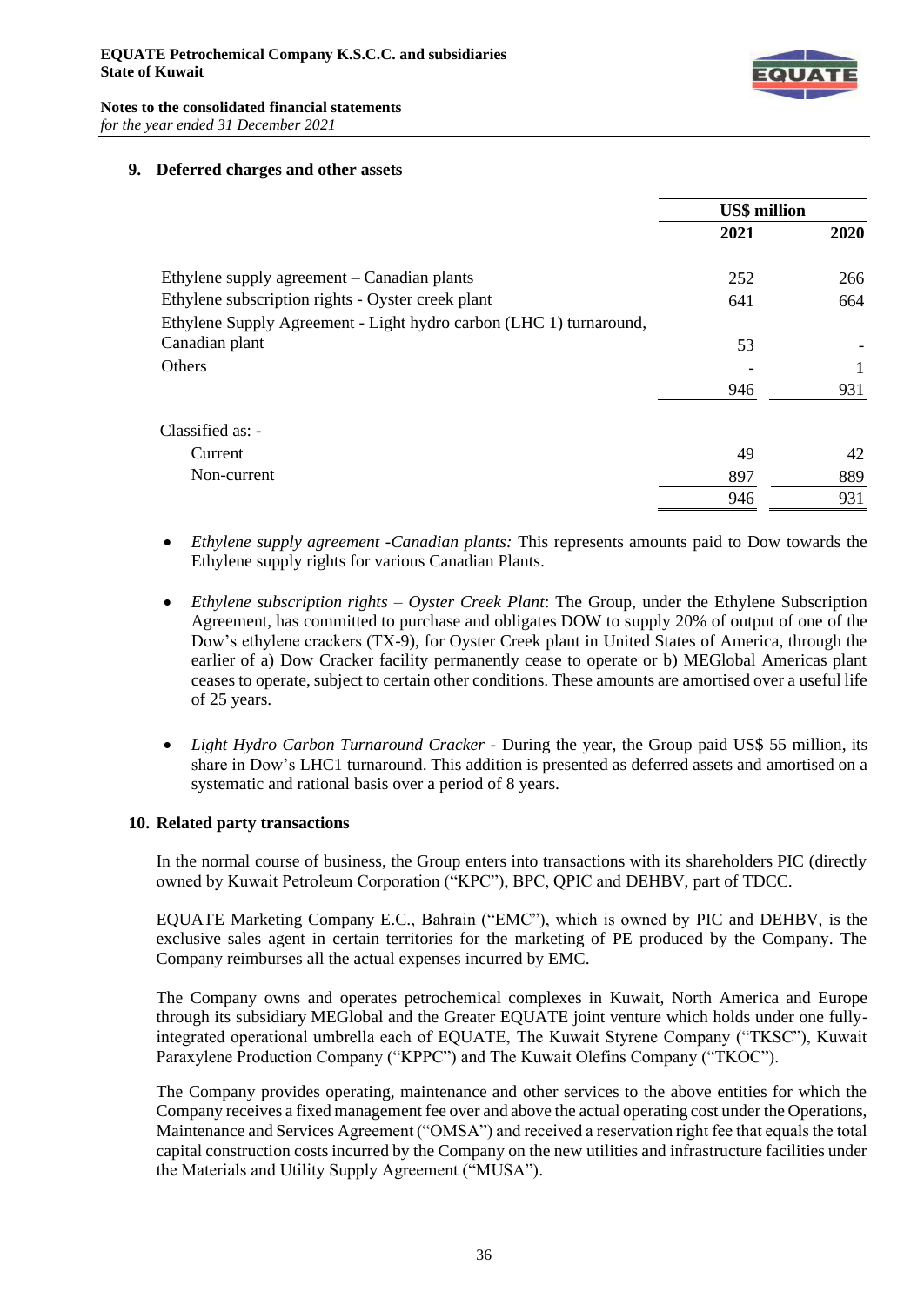

> On 2 December 2004, the Company signed an Ethylene Supply Agreement with TKOC. Under the terms of the agreement, the price per metric tonne of Ethylene is paid to TKOC based on the quantities delivered by them at the contract price.

> During 2005, services agreements were signed between DEHBV, PIC and the Company with TKOC, TKSC, KARO and PIC for the provision of various services to the Olefins II projects. An agreement to amend the MUSA and service agreements ("primary agreements") was signed between the parties to the primary agreements on 8 February 2006 releasing KARO from its obligations and liabilities under the primary agreements and appointing Kuwait Paraxylene Production Company K.S.C.C. ("KPPC") in place of KARO to assume and perform all obligations of KARO as if KPPC were and had been a party to the primary agreements. KPPC is a 100% owned subsidiary of KARO.

> During 2020, the Company acquired a sea cooling tower from PIC for a consideration of USD 105 million. The outputs from the sea cooling tower is reserved by TKOC, TKSC and KPPC for reservation right fees received.

> **Operational Facility** – Under the cash management services provided by MEG B.V, the Group entities and TKOC have an overnight cash sweeping facility with MEG B.V. Under this arrangement, the Company, the subsidiaries of the Group and TKOC sweep selected bank accounts with MEG B.V. This allows the subsidiaries and TKOC either to invest or borrow funds on an overnight basis. Under the terms of the agreement, the subsidiaries and TKOC can borrow or deposit with MEG B.V at an interest rate of LIBOR plus a positive spread set by the management of the Group, accrued on a monthly basis. The spread is determined based on the creditworthiness of counterpart and characteristics of the debt financing arrangement. At 31 December 2021, an amount of US\$ 107 million is payable to TKOC to the Group under this arrangement (2020: US\$ 67 million receivable from TKOC). These are indefinite credit arrangements subject to termination by either party.

All transactions with related parties are carried out on a negotiated contract basis.

The following is a description of significant related party agreements and transactions, other than the one described above:

- a) Supply by Union Carbide Corporation ("UCC") of technology and licences relating to manufacture of PE and EG
- b) Feed gas and fuel agreement with PIC
- c) Supply by the Group of certain materials and services required by PIC to operate and maintain the polypropylene plant
- d) Excess EG Marketing Agreement
- e) General Services Agreement
- f) Secrecy Agreement
- g) Long Term Land Lease Agreement
- h) Site Services Agreement
- i) Employee Seconding Agreement
- j) Catalyst License Agreement
- k) Binding Term sheet Gulf Coast
- l) Other Assignment and Assumption Agreements
- m) Ethylene supply agreement by MEGC with DEHBV/TDCC
- n) Feedstock supply agreement by MEGC with DEHBV/TDCC for the USGC Project
- o) Master service agreement with DEHBV/TDCC
- p) Ethylene Oxide (EO)/EG Swap Agreement (MEGC)
- q) Technology License Intellectual Property (IP) Agreement (MEGC)
- r) Catalyst Supply Agreement (MEGC)
- s) Storage Sublease (MEGC)
- t) Ground Lease (MEGC)
- u) Utilities Services Agreements (MEGC)
- v) Technical Services Agreement (MEGC)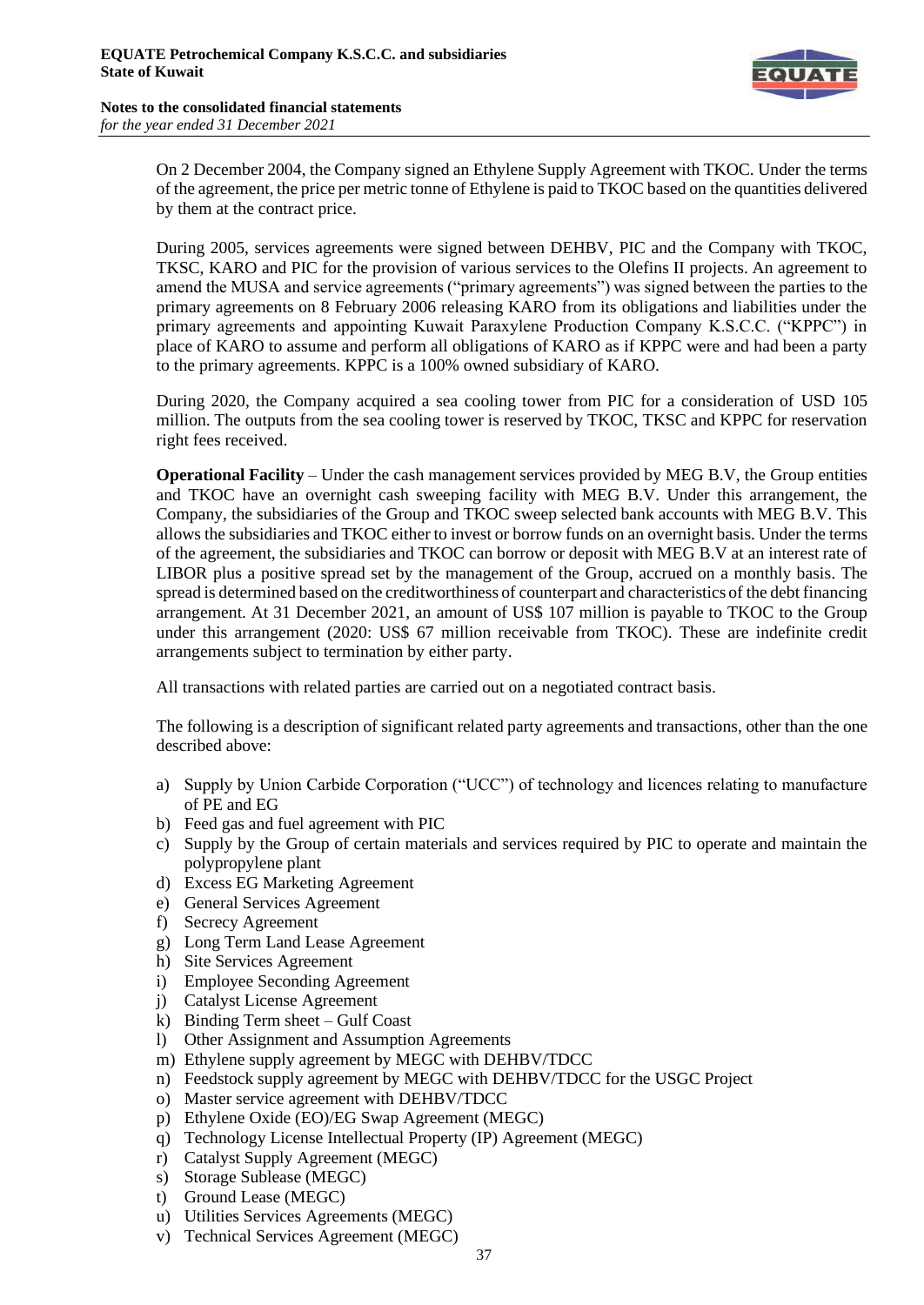

In addition to the above there are number of arrangements with the related parties which are disclosed below.

|    |                                                                            | <b>US\$</b> million |                  |
|----|----------------------------------------------------------------------------|---------------------|------------------|
|    |                                                                            | 2021                | 2020             |
| a) | Sales and management fee                                                   |                     |                  |
|    | Polypropylene plant management fees from PIC                               | 1                   | $\mathbf{1}$     |
|    | Olefins plant management fees from TKOC                                    | $\overline{2}$      | $\mathbf{2}$     |
|    | Styrene plant management fees from TKSC                                    | $\overline{2}$      | $\mathbf{2}$     |
|    | Aromatics Plant management fees from KPPC                                  | 3                   | 3                |
|    | Operating cost reimbursed by PIC for running of Polypropylene plant        | 7                   | 20               |
|    | Operating and utility cost reimbursed by TKOC for running of Olefins plant | 125                 | 118              |
|    | Operating and utility cost reimbursed by TKSC for running of Styrene plant | 50                  | 40               |
|    | Operating and utility cost reimbursed by KPPC for running of Aromatics     | 74                  | 61               |
|    | Interest income notes receivables from TKOC                                | -1                  | $\mathbf{1}$     |
|    |                                                                            |                     |                  |
|    | b) Purchases and expenses<br>Feed gas and fuel gas purchased from KPC      | 233                 | 232              |
|    | Purchase of Ethylene Glycol from TKOC                                      | 598                 | 349              |
|    | Catalyst purchased from DEHBV                                              |                     | 10               |
|    | Ethylene Purchase from Dow Chemical Canada ULC                             | 235                 | 193              |
|    | Ethylene Purchase from TDCC                                                |                     |                  |
|    | Service cost reimbursed to Dow Chemical Canada ULC                         | 240                 | 149              |
|    |                                                                            | 102                 | 62               |
|    | Service cost reimbursed to TDCC                                            | 43                  | 12               |
|    | Service cost reimbursed to DEHBV                                           |                     | 36               |
|    | Glycol purchase from TDCC                                                  | 165                 | 107              |
|    | Purchase of sea cooling water from PIC                                     |                     | 21               |
|    | Catalyst purchased from UNIVATION                                          | 12                  | 9                |
|    | Operating costs reimbursed to EMC                                          | $\overline{2}$      | $\overline{2}$   |
|    | Staff secondment costs reimbursed to DEHBV                                 |                     | 3                |
|    | Ethylene and other purchases from TKOC                                     | 73                  | 72               |
|    | Interest expenses on notes payables from TKOC                              | $\overline{2}$      | $\overline{2}$   |
| c) | Key management compensation                                                |                     |                  |
|    | Salaries and short-term benefits                                           | 5                   | 3                |
|    | <b>Terminal benefits</b>                                                   | $\overline{0}$      | $\boldsymbol{0}$ |
|    | d) Due from related parties                                                |                     |                  |
|    | Due from PIC                                                               | 1                   | 6                |
|    | Due from UCC                                                               | 3                   | $\overline{0}$   |
|    | Due from TKOC                                                              | 16                  | 93               |
|    | Due from TKSC                                                              | 6                   | 23               |
|    | Due from KPPC                                                              | 13                  | 5                |
|    | Due from KPC                                                               | $\theta$            | 1                |
|    | Due from Kuwait National Petroleum Company K.S.C. ("KNPC")                 | $\theta$            | $\overline{2}$   |
|    | Due from TDCC                                                              | 3                   | 1                |
|    | Due from Dow Chemical Canada ULC                                           | 8                   | 9                |
|    | Due to Dow Europe GMBH                                                     | $\overline{2}$      | $\overline{2}$   |
|    | Due from others                                                            | $\theta$            | O                |
|    |                                                                            | 52                  | 142              |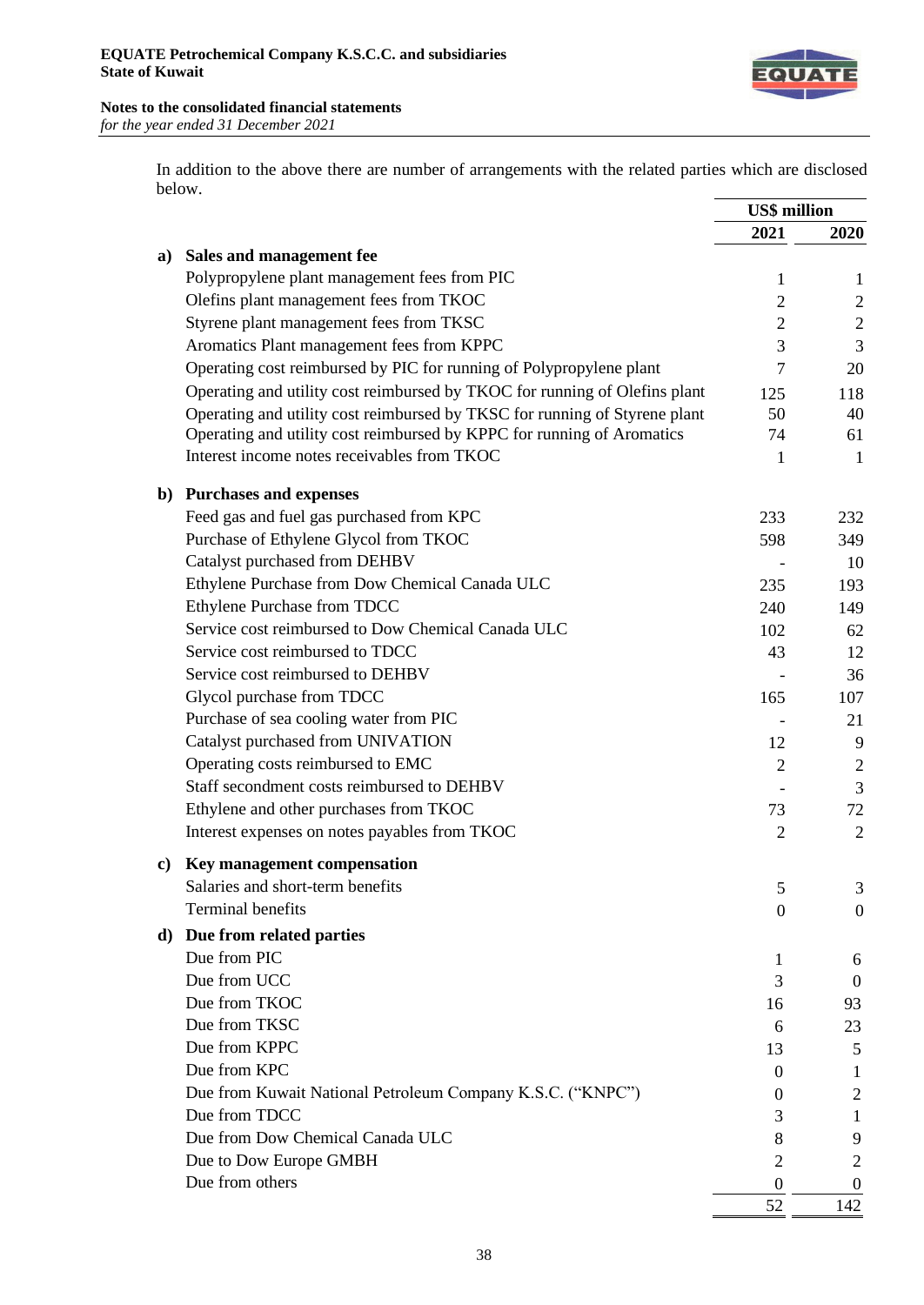

| e)           | Due to related parties                   |     |                |
|--------------|------------------------------------------|-----|----------------|
|              | Due to KPC                               | 37  | 59             |
|              | Due to KOC                               | 2   | 7              |
|              | Due to PIC                               | 3   | 95             |
|              | Due to KPPC                              | 1   | 1              |
|              | Due to TKSC                              |     | 1              |
|              | Due to TKOC                              | 106 | 100            |
|              | Due to TDCC                              | 1   | $\overline{2}$ |
|              | Due to Dow Olefinverbund GMBH            |     | 1              |
|              | Due to Dow Chemical Canada ULC           |     | 1              |
|              | Due to Dow Canada Limited                | 1   | 1              |
|              | Due to DEHBV                             | 3   | 8              |
|              | Due to Dow Chemical China Investment Co. |     | 4              |
|              | Others                                   |     | $\mathfrak{2}$ |
|              |                                          | 162 | 282            |
| f            | Notes payables                           |     |                |
|              | Working capital facility with TKOC       | 107 |                |
|              |                                          | 107 |                |
|              |                                          |     |                |
| $\mathbf{g}$ | Trade and other payables                 |     | 34             |
|              | Payable to KPC                           |     | 34             |
| h)           | <b>Notes Receivable</b>                  |     |                |
|              | Working capital facility with TKOC       |     | 67             |
|              |                                          |     | 67             |

## **11. Inventories**

|                                                    | <b>US\$</b> million |      |
|----------------------------------------------------|---------------------|------|
|                                                    | 2021                | 2020 |
| Raw materials and consumables                      | 41                  | 43   |
| Finished goods                                     | 110                 | 84   |
| Spare parts                                        | 71                  | 65   |
|                                                    | 222                 | 192  |
| Provision for obsolete and slow-moving inventories | (0)                 | (0)  |
|                                                    | 222                 | 192  |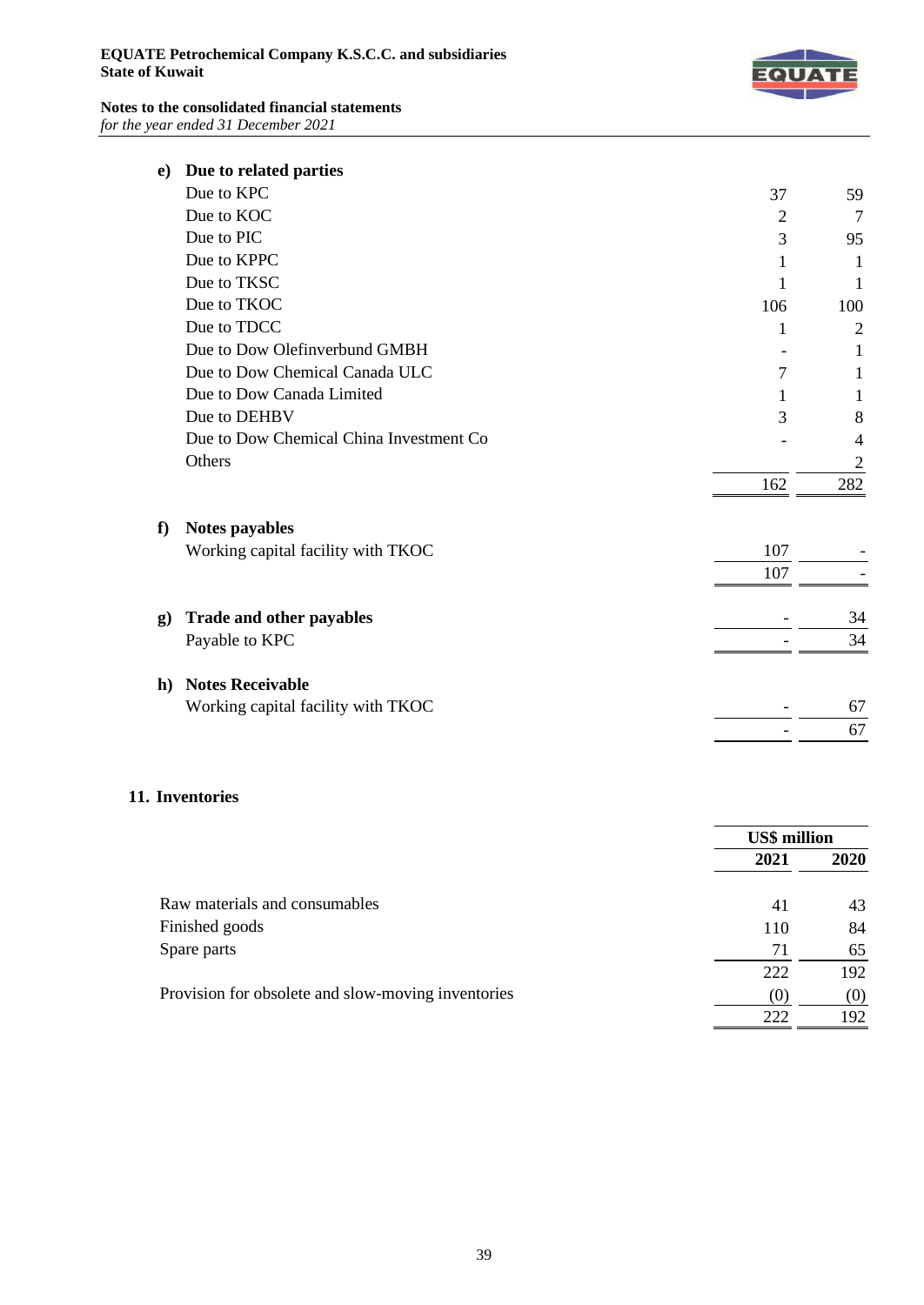

## **12. Trade and other receivables**

|                         |      | <b>US\$</b> million |  |
|-------------------------|------|---------------------|--|
|                         | 2021 | 2020                |  |
| Trade receivables       | 827  | 373                 |  |
| Less: Provision for ECL | (9)  | (9)                 |  |
| Prepayments and other   | 170  | 159                 |  |
|                         | 988  | 523                 |  |

## **13. Cash and bank balances**

|                                                                 | <b>US\$</b> million |             |
|-----------------------------------------------------------------|---------------------|-------------|
|                                                                 | 2021                | <b>2020</b> |
| Cash balances                                                   | 0                   | $\theta$    |
| <b>Bank</b> balances                                            | 129                 | 253         |
| Term deposits                                                   | 1,147               | 480         |
| Total cash and bank balances                                    | 1,276               | 733         |
| Less: Amount reserved relating to staff saving scheme (Note 18) | (57)                | (55)        |
| Cash and cash equivalent for the purpose of cash flows          | 1,219               | 678         |

The effective interest rate on time deposits as at 31 December 2021 was 0.33% (2020: 1.16%) per annum.

## **14. Share capital**

The share capital of the Company comprises 2,160 million authorised, issued and fully paid up shares of Fils 100 each in cash (2020: 2,160 million authorised, issued and fully paid up shares of Fils 100 each in cash) (1,000 Fils equals 1 Kuwaiti Dinar).

## *Treasury shares*

The Company's treasury shares comprise the cost of the Company's own shares held. At 31 December 2021 and 2020, the Company held 113,612,868 shares which are 5.26% of the issued shares at a cost of US\$ 450 million. This amount is debited in the consolidated statement of changes in equity.

#### *Statutory reserve*

As required by the Companies Law No. 1 of 2016, as amended and the Company's Articles of Association, 10% of the profit for the year is to be transferred to the statutory reserve until the reserve reaches a minimum of 50% of the paid up share capital. This reserve is not available for distribution except for payment of a dividend of 5% of paid up share capital in years when retained earnings are not sufficient for the payment of such dividends.

During the Annual General Meeting of 2008, the shareholders resolved to discontinue the transfer to the statutory reserve as the reserve reached 50% of the Company's paid up share capital.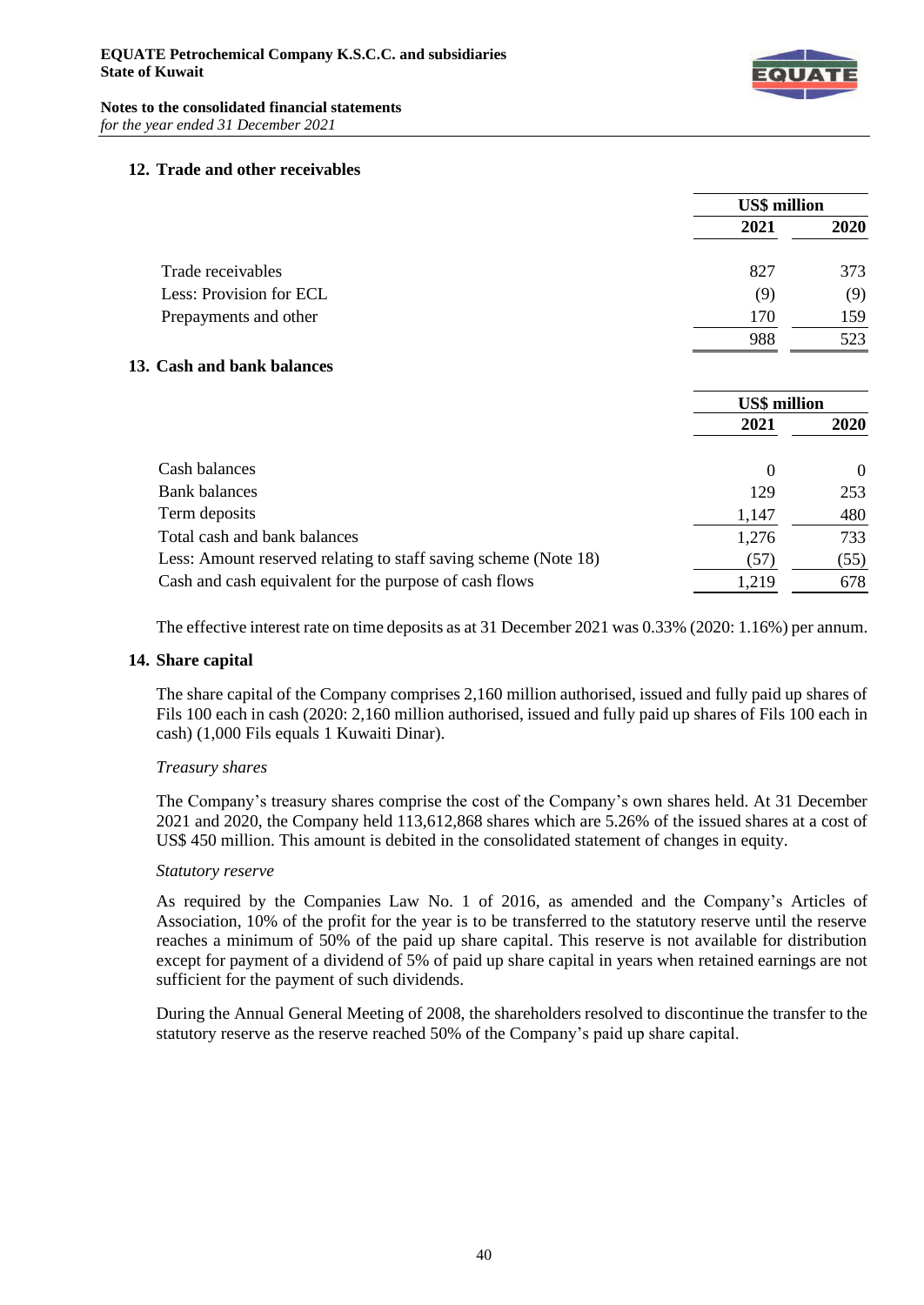

## *Proposed dividend*

The Board of Directors proposed a cash dividend of US\$ 743 million for the year ended 31 December 2021 (2020: US\$ 185 million) which is subject to the approval of shareholders of the Company at the Annual General Assembly. This dividend has not been recorded in the accompanying consolidated financial statements and will be recorded when approved by the shareholders. On 2 March 2021, the shareholders approved the dividend for the year ended 31 December 2020 and accordingly US\$ 185 million (2019: US\$ 368 million), representing 9.02 cents per share (2019: 17.99 cents per share) was paid by the Group.

## **15. Loans and borrowings**

The movement in loans and borrowings is as follows:

|                                                   | <b>US\$</b> million |             |
|---------------------------------------------------|---------------------|-------------|
|                                                   | 2021                | <b>2020</b> |
| Balance at 1 January                              | 4,621               | 4,607       |
| Loan origination fee                              | (5)                 | (10)        |
| Amortisation for the year                         | 10                  | 24          |
| Repayment of long-term loan                       | (75)                | (1,900)     |
| Issue of conventional bonds                       | 699                 | 1,600       |
| Buy back of bonds                                 | (572)               |             |
| Loan facilities (Murabaha and Term loan facility) | 75                  | 300         |
| Balance at 31 December                            | 4,753               | 4,621       |

At the reporting date, the following loans and borrowings were outstanding: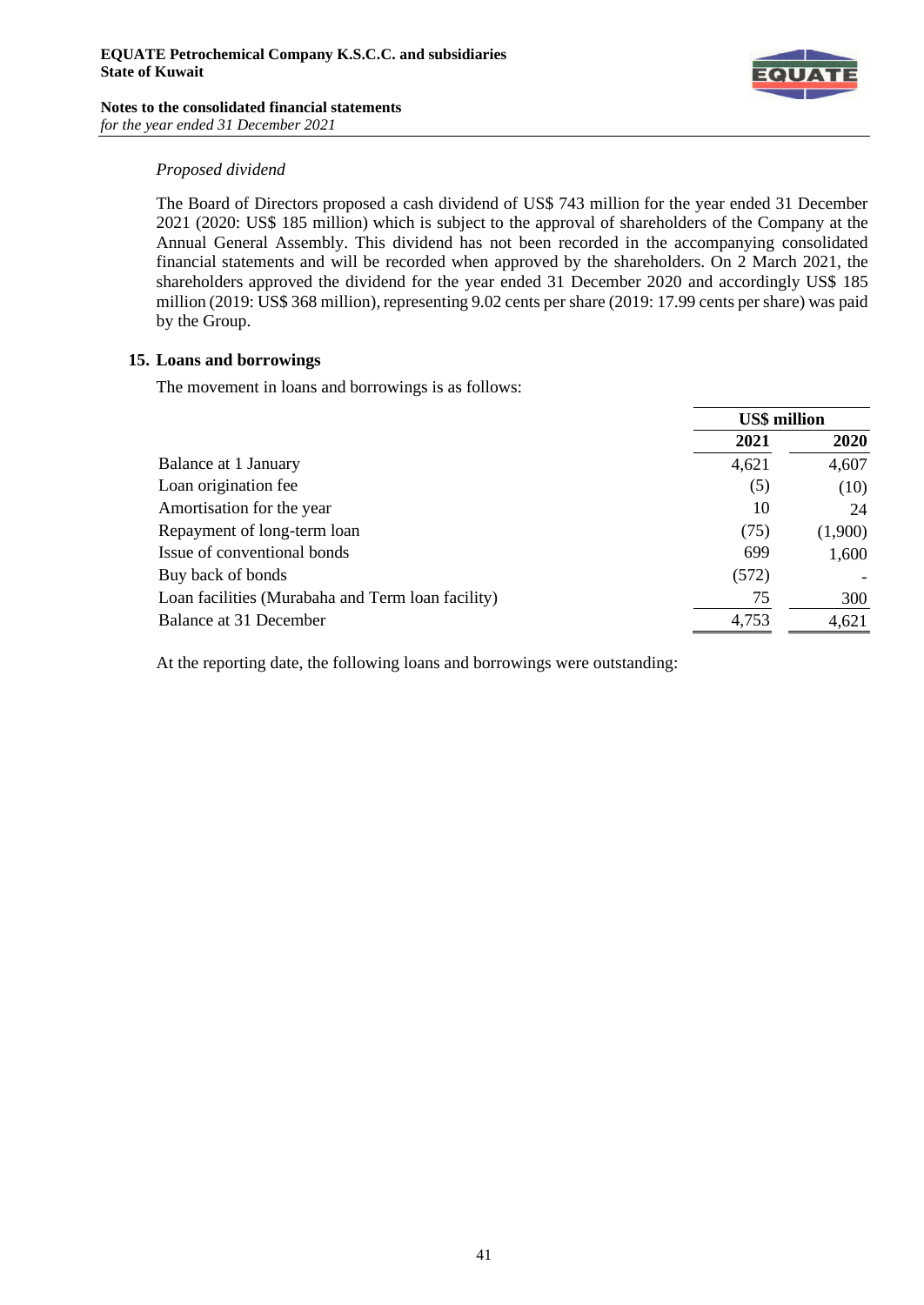## EQUATE

## **Notes to the consolidated financial statements**

*for the year ended 31 December 2021*

|                                                                                                                                                                                                                                                                                                            | <b>US\$</b> million |       |
|------------------------------------------------------------------------------------------------------------------------------------------------------------------------------------------------------------------------------------------------------------------------------------------------------------|---------------------|-------|
|                                                                                                                                                                                                                                                                                                            | 2021                | 2020  |
| Fixed interest rate Notes (GMTN 1) amounting to US\$ 428<br>$\mathbf{i}$<br>million (net of discount of US\$ 1 million), having a term of<br>5.4 years, maturing in March 2022, with an effective interest<br>rate of 3.338% and carrying a coupon rate of 3% per annum<br>payable on a semi-annual basis. |                     |       |
| During the year, the Group bought back Notes (GMTN 1)<br>amounting to US\$ 572 million, which was to mature in 2022<br>at a price of 102.375 per cent. The loss on buy back net of<br>write off of unamortised loan origination fees, amounting<br>US\$ 14 million is included in finance cost.            | 427                 | 983   |
| Fixed interest rate Notes (GMTN 1) amounting to US\$<br>$\overline{11}$<br>1,250 million (net of discount of US\$ 15 million) having a<br>term of 10 years, maturing in November 2026, with an<br>effective interest rate of 4.402% and carrying a coupon rate<br>of 4.25%.                                | 1,235               | 1,235 |
| iii) Fixed interest rate Notes (GMTN 2) amounting to US\$<br>1,000 million having a term of 5 years, maturing in May<br>2025, with an effective interest rate and coupon rate of<br>5.000% per annum payable on a semi-annual basis.                                                                       | 1,000               | 1,000 |
| iv) Fixed interest rate Notes (GMTN 2) amounting to US\$ 600<br>million having a term of 10 years, maturing in May 2030,<br>with an effective interest rate and coupon rate of 5.875% per<br>annum payable on a semi-annual basis.                                                                         | 600                 | 600   |
| Fixed interest rate Notes (GMTN 3) amounting to US\$ 700<br>V)<br>million (net of discount of US\$ 1 million) having a term of<br>7 years, maturing in April 2028, with an effective interest<br>rate of 2.641% and carrying a coupon rate of 2.625% per<br>annum payable on a semiannual basis.           | 699                 |       |
| vi) Fixed profit rate Sukuk amounting to US\$ 500 million<br>having a term of 7 years, maturing in February 2024, with a<br>profit rate of 3.944% per annum payable on a semi-annual<br>basis.                                                                                                             | 500                 | 500   |
| vii) Term loan facility amounting to US\$ 225 million having a<br>term of 3 years, maturing in June 2023, with an effective<br>interest rate of LIBOR $+ 1.60\%$ per annum payable on a<br>quarterly basis.                                                                                                | 225                 | 225   |
| viii) Murabaha facility amounting to US\$ 150 million having a<br>term of 3 years, maturing in June 2023, with an effective<br>profit rate of LIBOR $+ 2.65\%$ per annum payable on a<br>quarterly basis.<br>Out of which, the Group has withdrawn US\$ 75 million<br>during the year.                     |                     | 75    |
| ix) Murabaha facility amounting to US\$ 150 million having a<br>term of 3 years, maturing in December 2024, with an<br>effective profit rate of LIBOR $+ 1.50\%$ per annum payable<br>on a quarterly basis.                                                                                                |                     |       |
| Out of which, the Group has withdrawn US\$ 75 million<br>during the year.                                                                                                                                                                                                                                  | 75                  |       |
|                                                                                                                                                                                                                                                                                                            | 4,761               | 4,618 |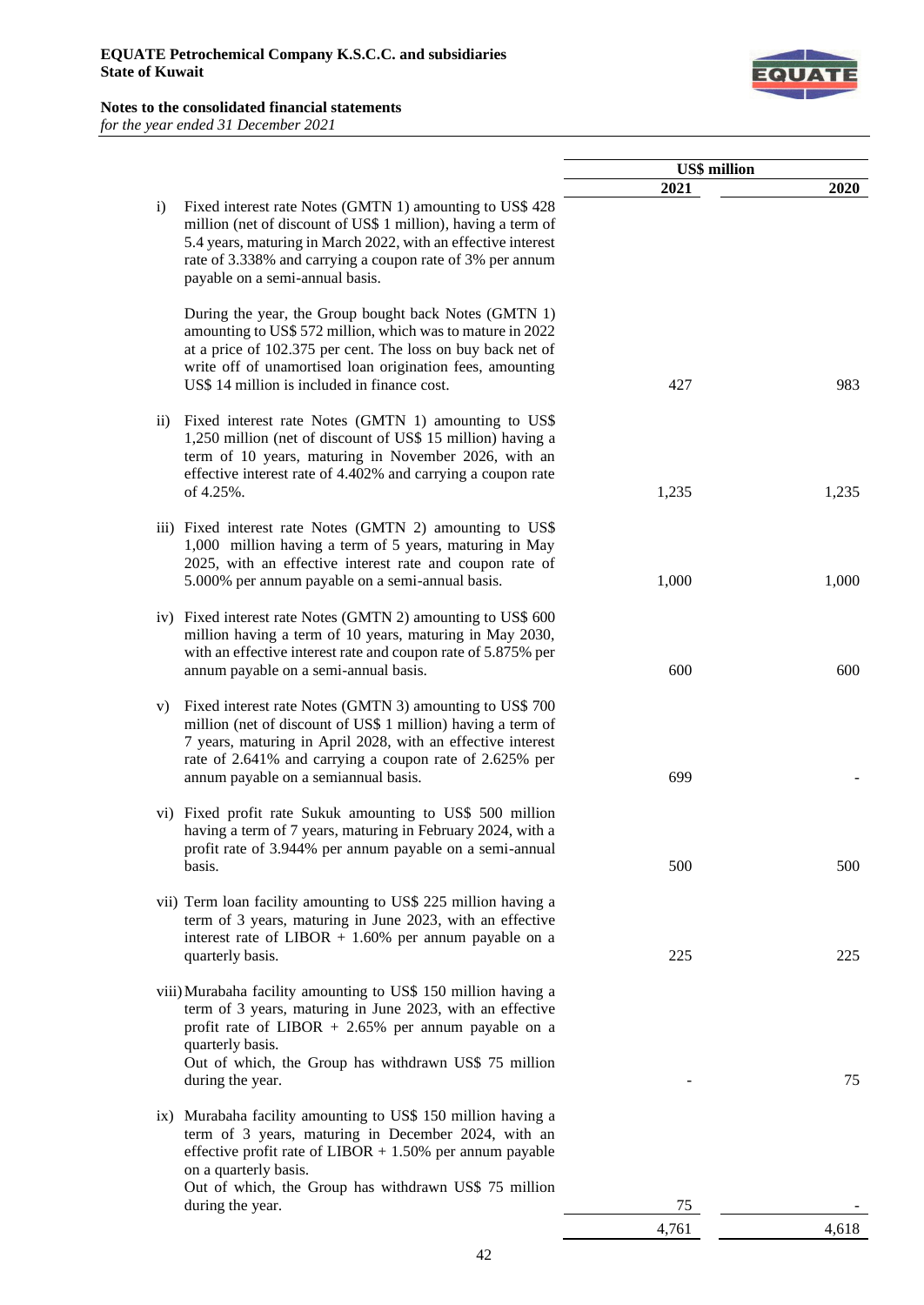

> During the year, the Group updated the GMTN 1 and on 28 April 2021 EQUATE B.V issued notes amounting to US\$ 700 million with 7 years tenor maturing in 2028. The note is described in v) above.

> The effective interest rate as at 31 December 2021 on the term and murabaha loans is 2.45% (31 December 2020: 2.70%).

> As at 31 December 2021, medium term notes described in i), ii), iii) and iv) above are quoted at 100.387, 109.10, 109.34 and 121.50 respectively (31 December 2020: 102.18, 111.93, 113.00 and 124.87 respectively). The medium term notes described in v) are quoted at 100.4. These quotes are based on level 1 inputs of fair value. All the notes are listed on EURONEXT.

> As at 31 December 2021, Sukuk described in vi) are quoted at 105.66 (31 December 2020: 106.91), based on level 1 inputs of fair value and listed in EURONEXT.

> During 2020, the Group fully settled Tranche A Term Loan amounting to US\$ 1,900 million using the proceeds from issuance of new notes amounting to US\$ 1,600 million and a new 3- year Term and Murabaha loans amounting to US\$ 300 million. Additionally, the existing revolver facility commitment was reduced to US\$ 500 million maturing in June 2022. In 2021, the Group has extended the US\$ 500 million revolving facility until 2024.

> The payments due in respect of medium term notes described in i), ii), iii), iv) and v), sukuk described in vi), term loan described in vii) as well as Murabaha facility described in ix) above are unconditionally and irrevocably guaranteed, jointly and severally, and not severally, by the Company and TKOC.

> In 2021, the Group early settled the Murabaha term loan facility amounting to USD 75 million and secured a new 3 years Murabaha facility amounting to US\$ 150 million, of which US 75 million was withdrawn, with Murabaha working capital facility amounting to US\$100 million valid until 2024. Additionally, the Group secured a new bilateral revolving facility amounting \$200 million valid until 2024 with two years extension option.

## **16. Deferred income**

Deferred income comprises of the following:

|                                               | US\$ million |      |
|-----------------------------------------------|--------------|------|
|                                               | 2021         | 2020 |
| Reservation right fees for Olefins II project | 225          | 260  |
| Reservation right fees for Sea Cooling Tower  | 100          | 105  |
| Government grants                             | 16           | 6    |
| Others                                        |              |      |
|                                               | 342          | 372  |

*Reservation right fees for Olefins II Project* - represents payments received from Olefins II project entities for usage of utility plant relating to Olefins II project, to the extent of construction cost of utility plant incurred by the Company. The deferred income is amortised over the useful life of plant, which is 20 years.

*Reservation right fees for Sea Cooling Tower* – represents amounts receivable from TKOC, TKSC and KPPC for securing offtake from Sea Cooling Tower owned and operated by the Company, to the extent of acquisition cost of Sea Cooling Tower incurred by the Company. The deferred income is amortised over the useful life of Sea Cooling Tower, which is 20 years.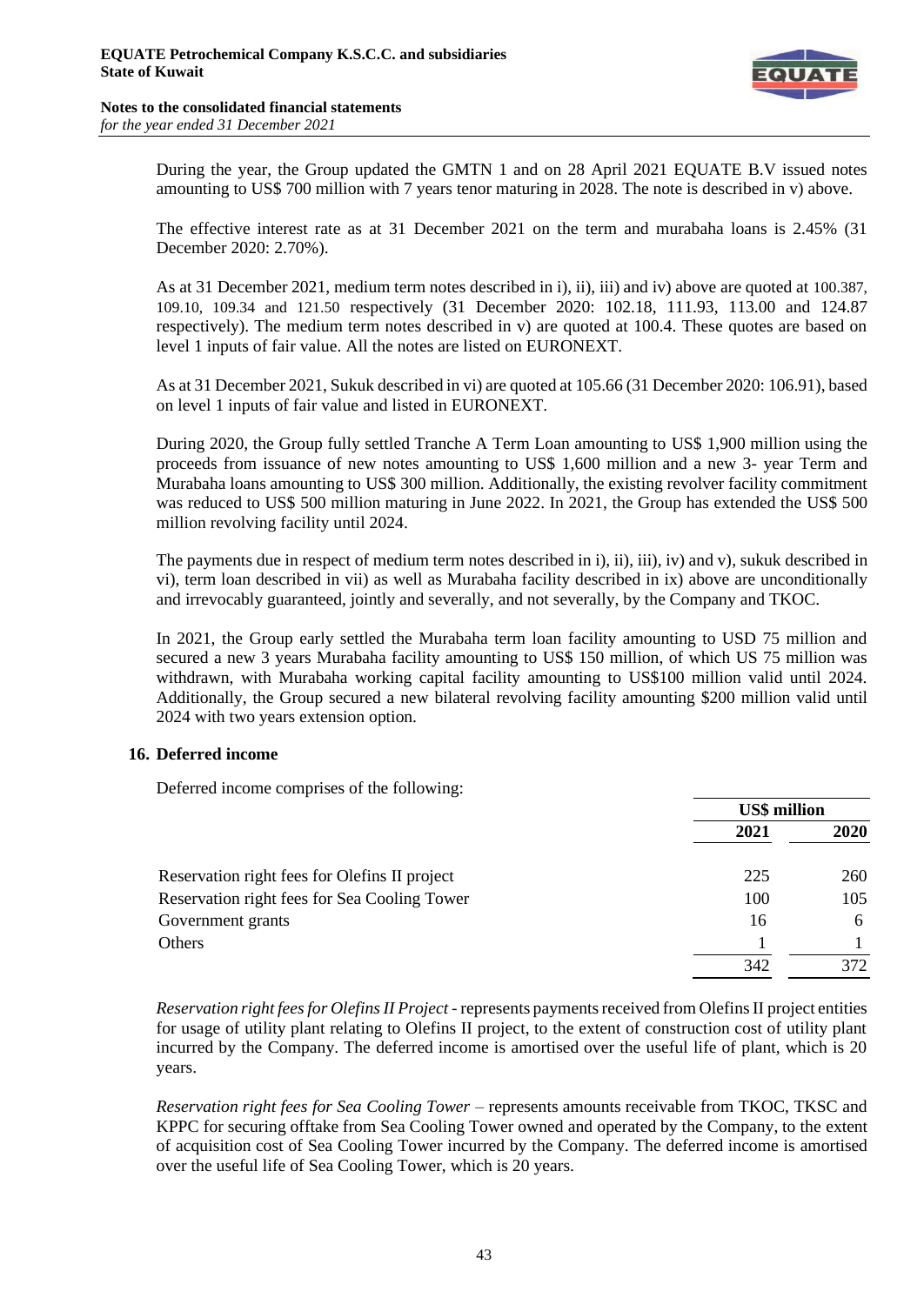

*Government grants* - The Group received a total of US\$ 34 million in 2005 and 2006 in government grants for the construction of the PET manufacturing facility at its Schkopau site. The government grants are presented as deferred income and recognized to income on a systematic and rational basis over a period of 20 years.

During the year, the Group recognized a Grant of US\$ 12 million as receivable from Alberta Petrochemicals Incentive Program (APIP) against the LHC-1 expansion project Investment with Dow Chemical Canada ULC. The government grants are presented as deferred income and recognized to income on a systematic and rational basis over a period of 13 years.

|                                        | <b>US\$</b> million |      |
|----------------------------------------|---------------------|------|
|                                        | 2021                | 2020 |
| Non-current portion of deferred income | 304                 | 335  |
| Current portion of deferred income     | 38                  | 37   |
|                                        | 342                 | 372  |

## **17. Retirement benefit obligation**

The most recent actuarial valuation of the present value of various defined benefit obligations were carried out at 31 December 2021. The present value of the defined benefit obligations and the related current service cost and past service cost were measured using the Projected Unit Credit Method.

The principal assumptions used for the purposes of the actuarial valuations were as follows:

|                                                                           | 2021                     | 2020                                |
|---------------------------------------------------------------------------|--------------------------|-------------------------------------|
| <b>Economic assumptions</b>                                               |                          |                                     |
| Discount rate                                                             |                          | $2.60\% - 3.50\% - 2.58\% - 3.25\%$ |
| Expected rate of increase in                                              |                          |                                     |
| - Basic salary & variable allowances including overtime and<br>incentives | $3.5\% - 6\%$            | $3.5\% - 6\%$                       |
| - Average annual $\&$ quarterly incentives                                | 19% p.a                  | 23% p.a                             |
| Long-term inflation                                                       |                          | 2% - 3.0% p.a 2% - 2.5% p.a         |
| Management variable incentive pay                                         | Target                   | Target                              |
| (as a percentage of basic salary)                                         | percentage<br>level      | percentage<br>level                 |
| <b>Demographic assumptions</b>                                            |                          |                                     |
| Retirement age                                                            |                          |                                     |
| - Kuwaiti employees                                                       | Age $55$                 | Age 55                              |
| - Non-Kuwaiti employees                                                   | Age 55                   | Age 55                              |
| Decrement                                                                 |                          |                                     |
| - Mortality                                                               | None                     | None                                |
| - Turnover                                                                | Service related<br>rates | Service related<br>rates            |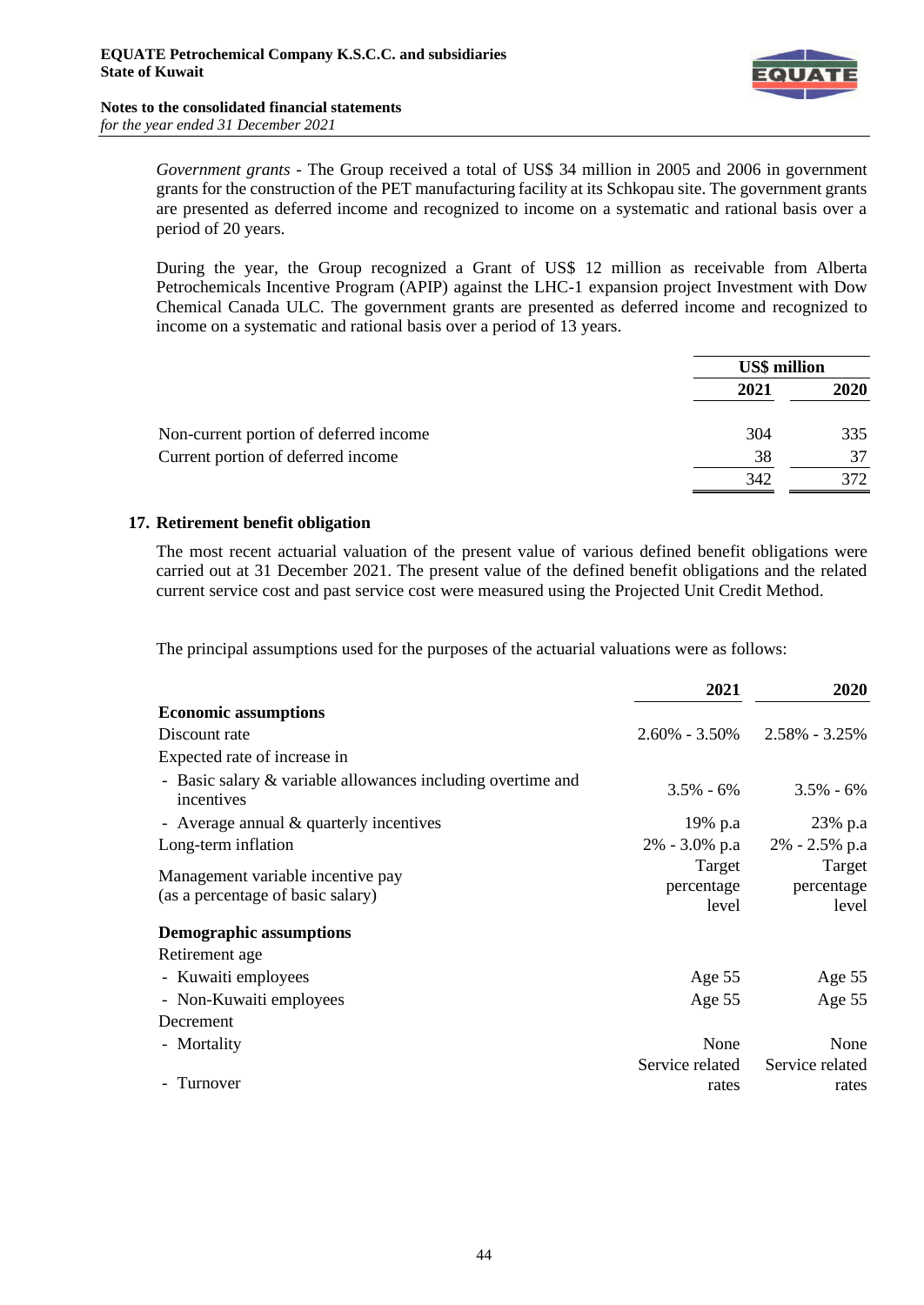## EQUA

#### **Notes to the consolidated financial statements** *for the year ended 31 December 2021*

The total expense recognised in the consolidated statement of profit or loss is as follows:

|                        | <b>US\$</b> million |      |
|------------------------|---------------------|------|
|                        | 2021                | 2020 |
| Current service costs  | 28                  | 24   |
| Interest on obligation | 14                  | 18   |
|                        | 42                  | 42   |

The total charge for the year, which has been included in the consolidated statement of profit or loss, is as follows:

|                                              | <b>US\$</b> million |      |
|----------------------------------------------|---------------------|------|
|                                              | 2021                | 2020 |
| Cost of sales                                | 36                  | 36   |
| General, administrative and selling expenses | h                   | 6    |
|                                              | 42                  | 42   |

Movement in the retirement benefit obligation is as follows:

|                                                                  | <b>US\$</b> million |      |
|------------------------------------------------------------------|---------------------|------|
|                                                                  | 2021                | 2020 |
| Retirement benefit obligation as at 1 January                    | 436                 | 421  |
| Included in the consolidated statement of profit or loss         |                     |      |
| Current service costs                                            | 28                  | 24   |
| Interest on obligation                                           | 14                  | 18   |
|                                                                  | 42                  | 42   |
| Included in other comprehensive income                           |                     |      |
| Re measurement (gain) / loss                                     |                     |      |
| - Experience adjustment                                          | (18)                | 1    |
| - Actuarial changes arising from changes in economic assumptions | (21)                | 8    |
|                                                                  | (39)                | 9    |
| Benefits paid                                                    | (27)                | (34) |
| Foreign currency translation adjustment                          |                     | (2)  |
| Retirement benefit obligation as at 31 December                  | 413                 | 436  |

The Company's defined benefit obligation is unfunded. However, the subsidiaries have invested in Plan Assets.

Reconciliation of fair value of Plan Assets of the subsidiaries:

|                                                | <b>US\$</b> million |      |
|------------------------------------------------|---------------------|------|
|                                                | 2021                | 2020 |
| Defined benefit obligation of the subsidiaries | 113                 | 125  |
| Fair value of plan assets of the subsidiaries  | (90                 | (83) |
| Net retirement benefit                         | 23                  | 42   |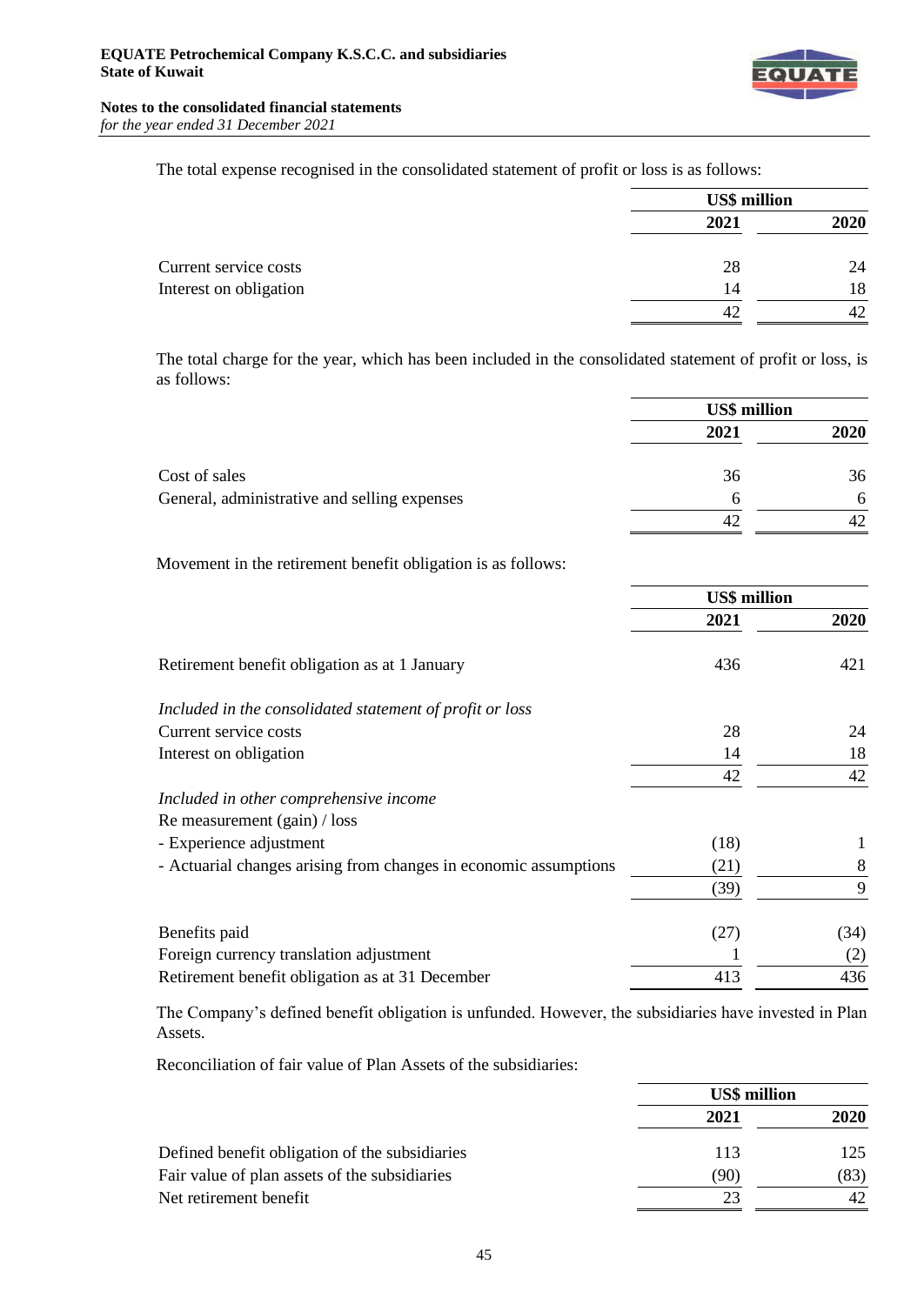# EQUA

#### **Notes to the consolidated financial statements** *for the year ended 31 December 2021*

A sensitivity analysis of possible changes at the reporting date to one of the relevant actuarial assumptions, holding other assumptions constant, would have affected the retirement benefit obligation by the amounts shown below:

|                                                                       | <b>US\$</b> million |      |
|-----------------------------------------------------------------------|---------------------|------|
|                                                                       | $0.25\%$ increase   |      |
|                                                                       | 2021                | 2020 |
| Discount rate                                                         | (9)                 | (10) |
| Basic salary & variable allowances including overtimes and incentives | 8                   | 9    |

## **18. Trade and other payables**

|                                         | <b>US\$</b> million |      |
|-----------------------------------------|---------------------|------|
|                                         | 2021                | 2020 |
|                                         |                     |      |
| Trade payables                          | 206                 | 201  |
| <b>Staff incentives</b>                 | 38                  |      |
| Staff saving schemes (Note 13)          | 47                  | 45   |
| Staff leave and other employee benefits | 45                  | 17   |
| Accrual for KFAS and Zakat              | 17                  | 10   |
| Income tax                              | 69                  | 30   |
| Accrued turnaround and capital expense  |                     | 14   |
| Interest payable                        | 35                  | 57   |
| Others                                  | 114                 | 91   |
|                                         | 572                 | 466  |

## **19. Cost of sales**

|                               | <b>US\$</b> million |       |
|-------------------------------|---------------------|-------|
|                               | 2021                | 2020  |
| Materials                     | 2,291               | 1,705 |
| Distribution expenses         | 279                 | 280   |
| Staff cost                    | 212                 | 150   |
| Depreciation and amortisation | 309                 | 320   |
| Other                         | 114                 | 118   |
|                               | 3,205               | 2,573 |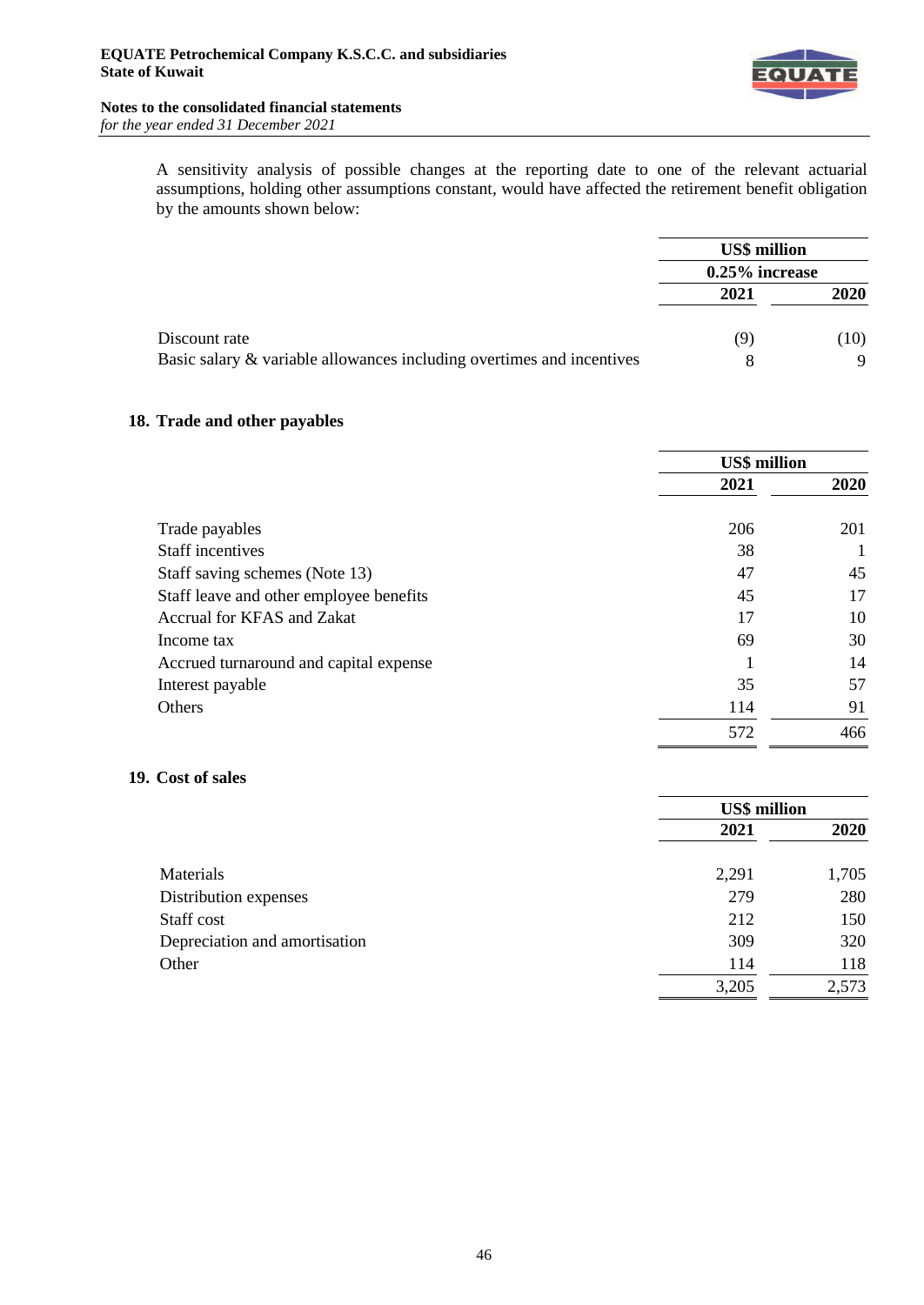

## **20. General, administrative and selling expenses**

|                  |      | <b>US\$</b> million |  |
|------------------|------|---------------------|--|
|                  | 2021 | 2020                |  |
| Staff costs      | 33   | 22                  |  |
| Depreciation     | 8    | 9                   |  |
| Selling expenses | 29   | 23                  |  |
| Others           | 4    | 2                   |  |
|                  | 74   | 56                  |  |

## **21. Contribution to Kuwait Foundation for the Advancement of Sciences (KFAS)**

KFAS is calculated at 1% of the net profit for the year of the Company after deducting the transfer to statutory reserve.

## **22. Contribution to Zakat**

Zakat is calculated at 1% on the net profit for the year attributable to Kuwaiti shareholders of the Company after allowable deductions.

## **23. Board of Director's remuneration**

The total remuneration payable to the Board of directors during the year amounted to US\$ 74,597 (2020: US\$ 74,563). The same is disclosed as nil on the face of the consolidated statement of profit or loss due to rounding off to millions. This is subject to approval of shareholders in the Annual General Meeting.

## **24. Additional Business and Geographical Information**

## *Basis for segmentation*

The Group has one significant business segment i.e.; Performance Materials & Chemicals ("PMC"), which is the reportable segment. Under PMC segment the Group manufactures and markets different types of basic petrochemical products. (refer note 1 for more details).

Equate Management Team ("EMT"), a committee comprises of certain board members and key members of management, reviews the internal management reports of segments to monitor the performance and allocate capital. Earnings before Interest, Tax, Depreciation and Amortization ("EBITDA") is the key measure used to monitor the performance of business because management believes that this information is the most relevant in evaluating the results of the business relative to other entities that operate in the similar industries. In addition to PMC business, the Group is engaged in managing operations of petrochemical plants of certain related parties, which did not meet the quantitative threshold for reportable segment.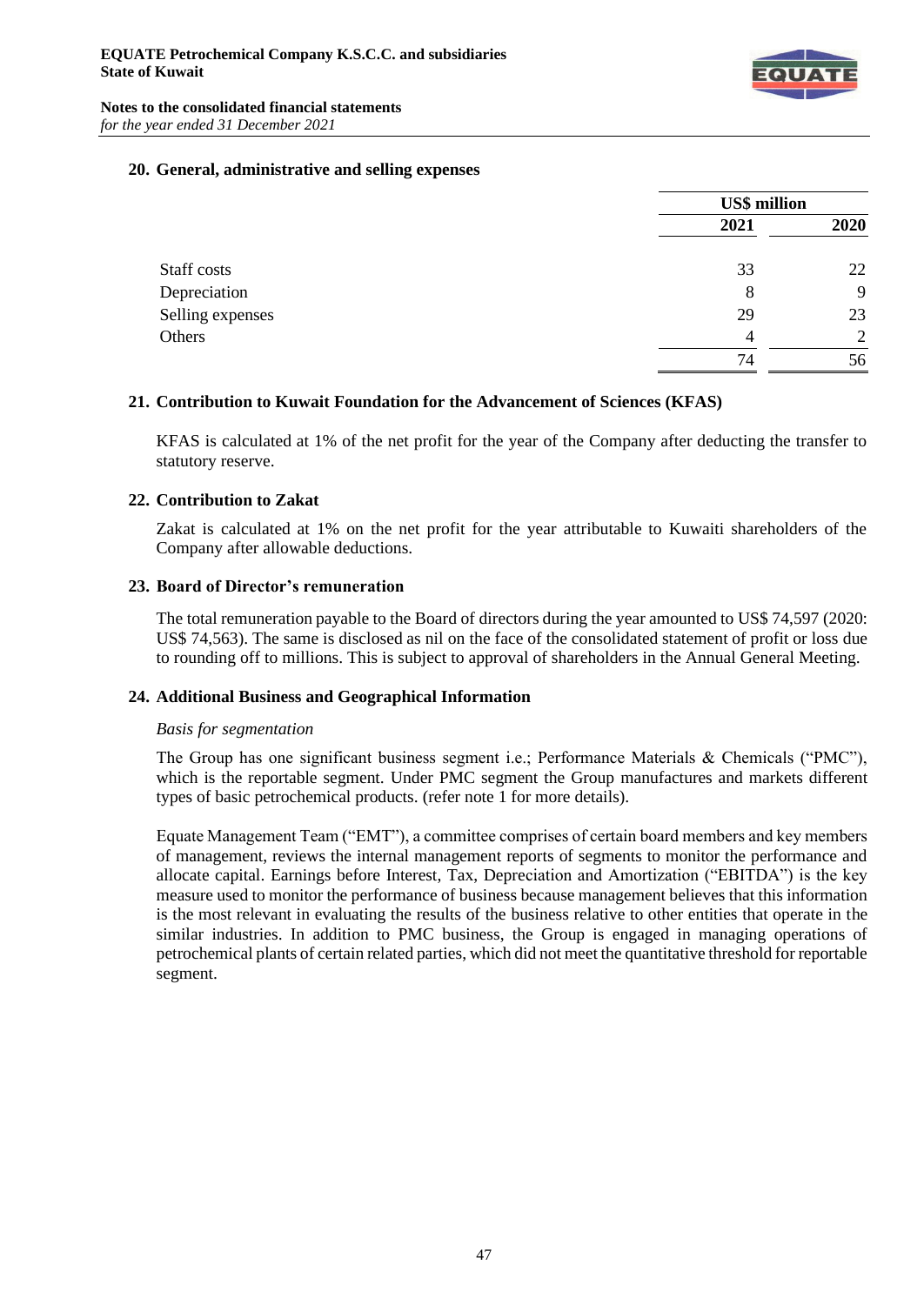## **Notes to the consolidated financial statements**

*for the year ended 31 December 2021*

*Information about reportable segments*

|                            | 2021<br><b>US\$</b> million |                          |              | 2020<br><b>US\$ million</b> |                          |              |
|----------------------------|-----------------------------|--------------------------|--------------|-----------------------------|--------------------------|--------------|
|                            | <b>PMC</b>                  | <b>Others</b>            | <b>Total</b> | <b>PMC</b>                  | <b>Others</b>            | <b>Total</b> |
| External segment revenue   | 3,974                       | 261                      | 4,235        | 2,736                       | 250                      | 2,986        |
| <b>EBITDA</b>              | 1,264                       | 22                       | 1,286        | 636                         | 54                       | 690          |
| Net profit                 | 733                         | 10                       | 743          | 168                         | 17                       | 185          |
| Interest income            | (5)                         | $\overline{\phantom{a}}$ | (5)          | (6)                         | $\overline{\phantom{0}}$ | (6)          |
| Interest expenses          | 236                         | 4                        | 240          | 215                         | 12                       | 227          |
| Depreciation, amortization |                             |                          |              |                             |                          |              |
| and reservation right fees | 272                         | 8                        | 280          | 272                         | 25                       | 297          |
| Income tax / KFAS /Zakat   | 28                          | $\overline{\phantom{a}}$ | 28           | (13)                        |                          | (13)         |

## **Revenue by product / services and geography**

PMC business is managed on a worldwide basis, but operate manufacturing facilities and sales offices primarily in Kuwait, Canada, Germany, Dubai, Hong Kong and Singapore. The geographical information analyses the Group's revenue by the Company's country of domicile and other countries. In presenting the geographical information, the segment revenue has been determined based on geographic location of customers.

|                       | EG<br>(US\$ | PE<br>(US\$ | <b>PET</b><br>(US\$ | <b>Others</b><br>(US\$ | <b>Total</b><br>(US\$ |
|-----------------------|-------------|-------------|---------------------|------------------------|-----------------------|
|                       | million)    | million)    | million)            | million)               | million)              |
| 31 December 2021      |             |             |                     |                        |                       |
| Americas              | 575         |             |                     |                        | 575                   |
| North Asia            | 1,197       | 286         |                     |                        | 1,483                 |
| India sub-continental | 550         | 74          |                     |                        | 624                   |
| Europe                | 318         | 139         | 356                 |                        | 813                   |
| Rest of the World*    | 122         | 357         |                     | 261                    | 740                   |
| External revenue      | 2,762       | 856         | 356                 | 261                    | 4,235                 |
|                       |             |             |                     |                        |                       |

|                       | EG<br>(US\$<br>million) | PE<br>(US\$<br>million)  | <b>PET</b><br>(US\$<br>million) | <b>Others</b><br>(US\$<br>million) | <b>Total</b><br>(US\$<br>million) |
|-----------------------|-------------------------|--------------------------|---------------------------------|------------------------------------|-----------------------------------|
| 31 December 2020      |                         |                          |                                 |                                    |                                   |
| Americas              | 340                     | $\overline{\phantom{0}}$ |                                 |                                    | 340                               |
| North Asia            | 897                     | 297                      |                                 |                                    | 1,194                             |
| India sub-continental | 260                     | 41                       |                                 |                                    | 301                               |
| Europe                | 213                     | 61                       | 270                             |                                    | 544                               |
| Rest of the World*    | 99                      | 258                      |                                 | 250                                | 607                               |
| External revenue      | 1,809                   | 657                      | 270                             | 250                                | 2,986                             |

\* Rest of the World includes revenue from sale of products in Kuwait of US\$ 63 million (2020: US\$ 45 million).

There are no customers that contributed more than 5% of the revenue.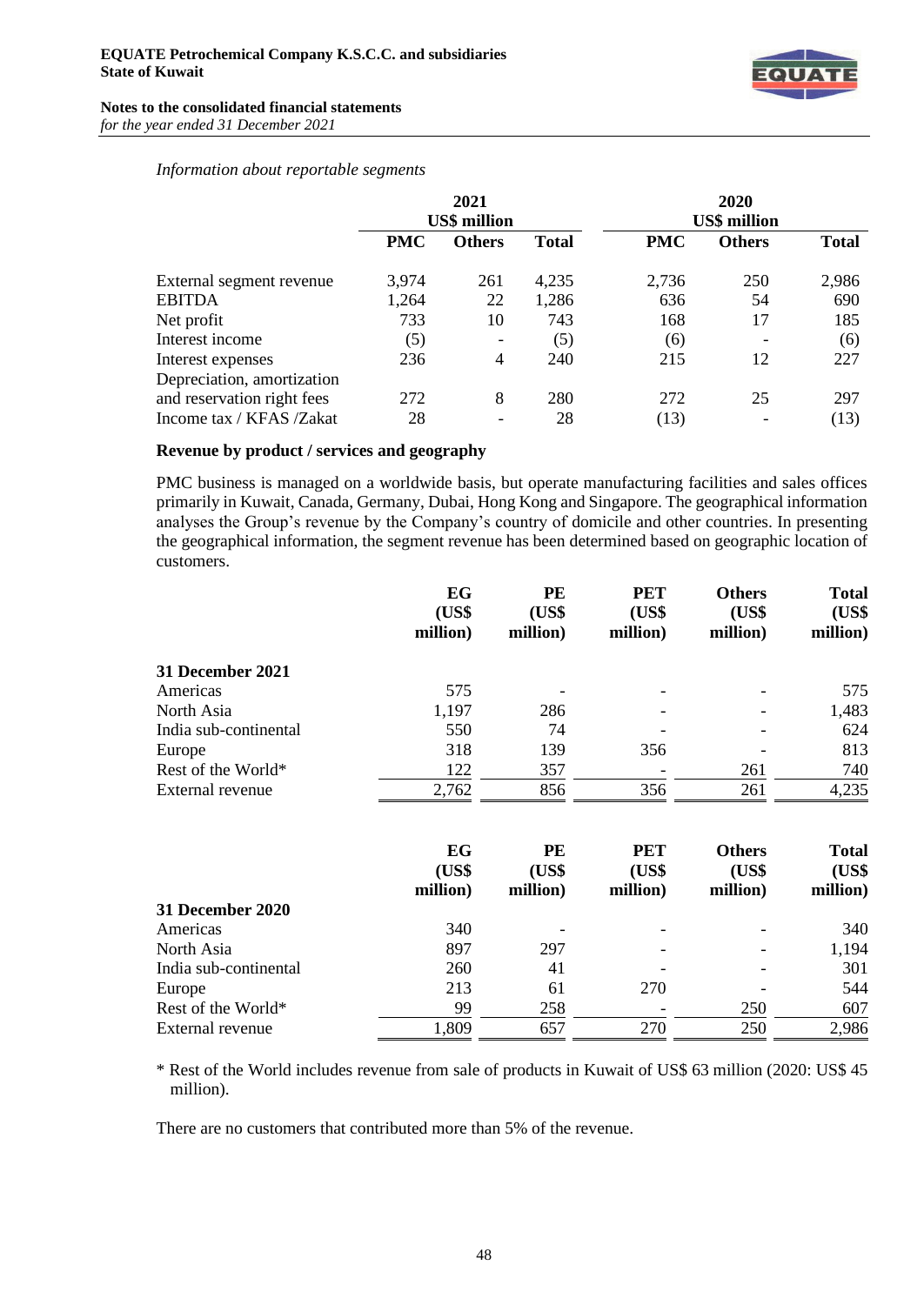

## **Timing of revenue recognition**

|                                              |                         |                         | <b>US\$</b> million             |                                    |                                   |
|----------------------------------------------|-------------------------|-------------------------|---------------------------------|------------------------------------|-----------------------------------|
|                                              |                         |                         |                                 | 2021                               | 2020                              |
| Products transferred at a point in time      |                         |                         |                                 | 3,740                              | 2,525                             |
| Products and services transferred over time  |                         |                         |                                 | 234                                | 211                               |
| <b>Revenue from contracts with customers</b> |                         |                         |                                 | 3,974                              | 2,736                             |
| Other revenue                                |                         |                         |                                 | 261                                | 250                               |
|                                              |                         |                         |                                 | 4,235                              | 2,986                             |
| <b>EBIDTA</b> by product line                | EG<br>(US\$<br>million) | PE<br>(US\$<br>million) | <b>PET</b><br>(US\$<br>million) | <b>Others</b><br>(US\$<br>million) | <b>Total</b><br>(US\$<br>million) |
| 31 December 2021                             | 745                     | 491                     | 28                              | 22                                 | 1,286                             |

31 December 2020 336 296 4 54 690

## **25. Financial risk management**

#### **Overview**

The Group is exposed to the following risks from its use of financial instruments:

- credit risk
- liquidity risk
- market risk

#### **Financial management framework**

This note presents information about the Group's exposure to each of the above risks, its objectives, policies and processes for measuring and managing risk, and the Group's management of capital. Further quantitative disclosures are included throughout these consolidated financial statements.

The Board of Directors has overall responsibility for the establishment and oversight of the Group's risk management framework. The Board has established the Finance Committee, which is responsible for developing and monitoring the Group's risk management policies. The Committee reports regularly to the Board of Directors on its activities.

The Audit Committee oversees how management monitors compliance with the Group's risk management policies and procedures and reviews the adequacy of the risk management framework in relation to the risks faced by the Group. The Audit Committee is assisted in its oversight role by Internal Audit. Internal Audit undertakes both regular and ad hoc reviews of risk management controls and procedures, the results of which are reported to the Audit Committee.

The Group's Corporate Treasury function provides treasury services to the business, co-ordinates access to domestic and international financial markets, monitors and manages the financial risks relating to the operations of the Group through internal risk reports which analyse exposures by degree and magnitude of risks.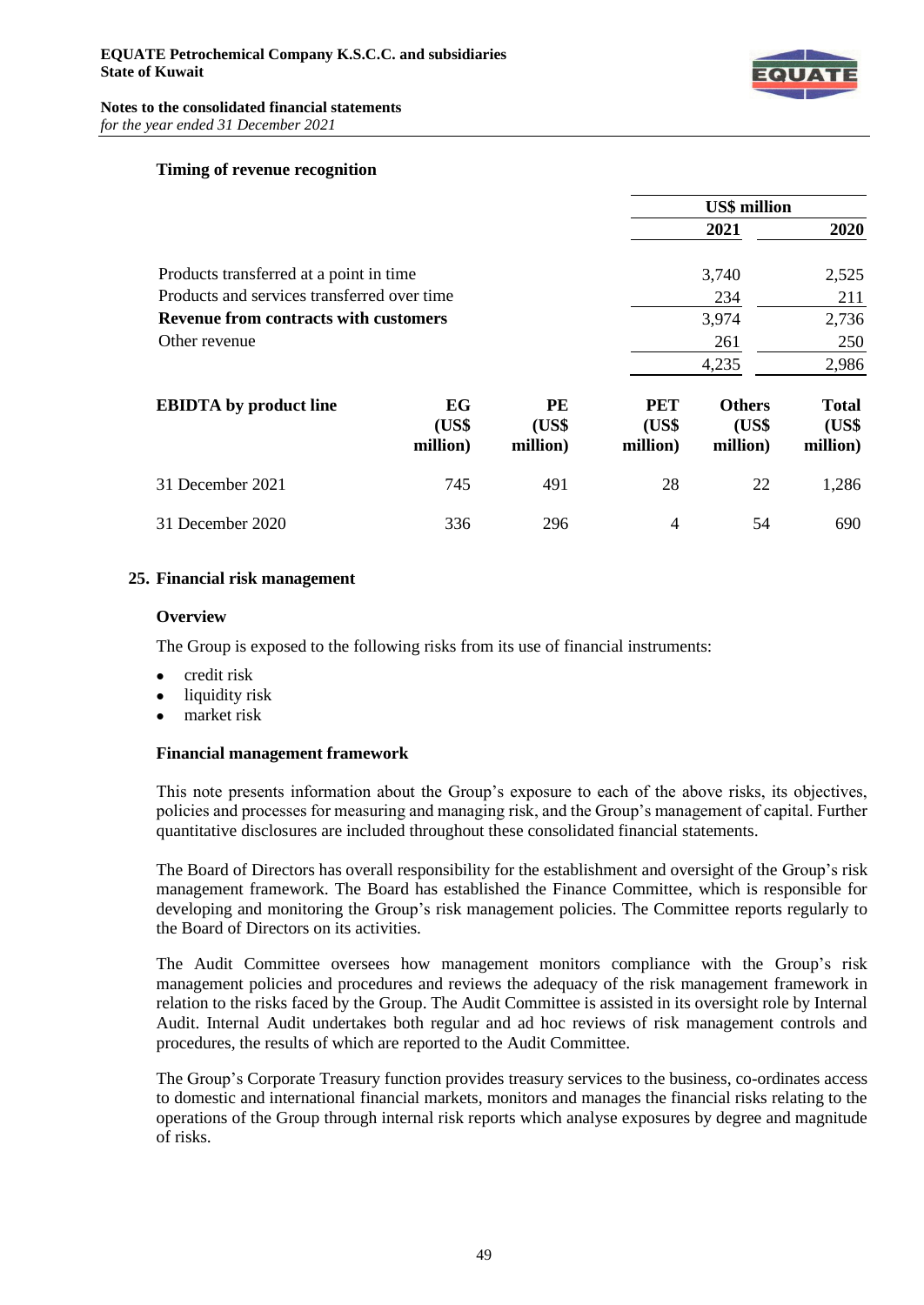

## **Credit risk**

Credit risk is the risk of financial loss to the Group if a customer or counterparty to a financial instrument fails to meet its contractual obligations and arises principally from the Group's trade and other receivables, due from related parties, loans to related parties and bank balances.

## *Exposure to credit risk*

The carrying amount of following financial assets represents the maximum credit exposure of the Group:

|                          | <b>US\$</b> million |       |
|--------------------------|---------------------|-------|
|                          | 2021                | 2020  |
| Trade receivables        | 818                 | 364   |
| Due from related parties | 52                  | 142   |
| Notes receivables        |                     | 67    |
| Other receivables        | 170                 | 159   |
| <b>Bank balances</b>     | 1,276               | 733   |
|                          | 2,316               | 1,465 |

## *Trade receivables*

The Company's exposure to credit risk is influenced mainly by the individual characteristics of each customer. However, management also considers the factors that may influence the credit risk of its customer base, including the default risk associated with the country in which customers operate. The Group have a credit evaluation and customer acceptance system in place. The Group has adopted a policy of only dealing with creditworthy counterparties and obtaining sufficient collateral, where appropriate, as a means of mitigating the risk of financial loss from defaults.

The Group only transacts with entities that are rated the equivalent of investment grade and above. This information is supplied by independent rating agencies where available and, if not available, the Group uses other publicly available financial information and its own trading records to rate its major customers. Further, qualitative factors are also considered as a part of credit evaluation process. The Group's exposure to and the credit ratings of its counterparties are continuously monitored and the aggregate value of transactions concluded is spread amongst approved counterparties. If no credit ratings of customers are available, the Group ensures that any sales with them are fully insured and are covered with collaterals. The Credit exposure is controlled by counterparty limits that are reviewed and approved by the management annually.

Trade receivables consist of a large number of customers, spread across diverse industries and geographical areas. Ongoing credit evaluation is performed on the financial condition of trade receivables. The average credit period on sales is 45 days (2020: 44 days) except for some customers where a longer credit period has been approved. The average age of these receivables is 47 days (2020: 48 days). The Group has provided fully for all receivables over 90 days because historical experience is that, such receivables past due beyond 90 days are generally not recoverable. Trade receivables between 60 days and 90 days are provided for based on estimated irrecoverable amounts from the sale of goods, determined by reference to past default experience and historical data of payment statistics.

Included in the Group's trade receivables balance are debtors with a carrying amount of US\$ 9 million (2020: US\$ 9 million) which are past due and fully impaired.

In determining the recoverability of a trade receivable, the Group considers any change in the credit quality of the trade receivable from the date credit was initially granted up to the reporting date. The concentration of credit risk is limited due to the customer base being large and unrelated.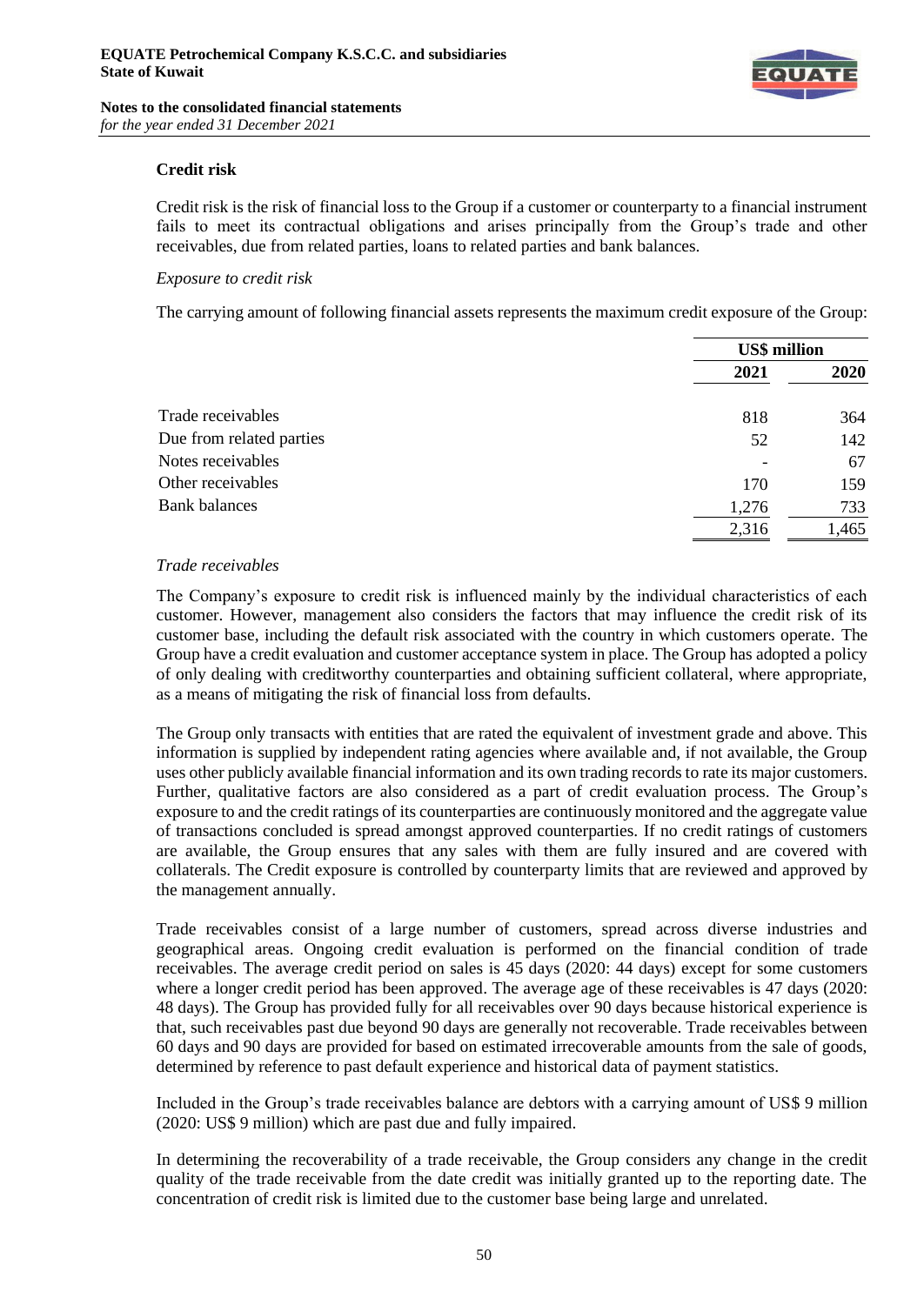

The maximum exposure to credit risk for trade receivables at the reporting date by geographic region was:

|                                                     | <b>US\$</b> million |      |
|-----------------------------------------------------|---------------------|------|
|                                                     | 2021                | 2020 |
| Domestic & Gulf Cooperation Council countries (GCC) | 15                  | 23   |
| North America                                       | 89                  | 28   |
| Asia                                                | 537                 | 174  |
| Europe                                              | 86                  | 66   |
| Other regions                                       | 91                  | 73   |
|                                                     | 818                 | 364  |

A summary of the Group's exposure for trade receivables are as follows:

|                            | <b>US\$</b> million    |                    |                        |                    |
|----------------------------|------------------------|--------------------|------------------------|--------------------|
|                            | 2021                   |                    | 2020                   |                    |
|                            | Non-credit<br>impaired | Credit<br>impaired | Non-credit<br>impaired | Credit<br>impaired |
| Not due                    | 815                    |                    | 333                    |                    |
| Past due                   |                        |                    |                        |                    |
| - Secured with collaterals | 3                      | 8                  | 27                     | 8                  |
| Not secured<br>$-$         |                        |                    | 4                      |                    |
| Gross carrying amount      | 818                    | 9                  | 364                    | 9                  |
| Loss allowance             |                        | (9)                |                        | (9)                |
|                            | 818                    |                    | 364                    |                    |

## *Due from related parties*

Transactions with related parties are carried out on a negotiated contract basis. The related parties are with high credit rating and repute in the market. Impairment on the due from a related party have been measured on the basis of lifetime expected credit losses. The Company considers that these have low credit risk based on historical experiences, available press information and experienced credit judgment. As on 31 December 2021, these are neither impaired nor due.

## *Bank balances and time deposits*

Bank balances and time deposits are held with bank and financial institution counterparties, which are highly rated. Impairment on bank balances has been measured on a 12-month expected loss basis and reflects the short maturities of the exposures. The Company considers that its bank balances have low credit risk based on the external credit ratings of the counterparties, therefore, the 12-month ECL computed on the bank balances and term deposits is considered negligible.

## **Liquidity risk**

Liquidity risk is the risk that the Group will encounter difficulty in meeting the obligations associated with its financial liabilities that are settled by delivering cash or another financial asset. The Group's approach to managing liquidity is to ensure, as far as possible, that it will always have sufficient liquidity to meet its liabilities when due, under both normal and stressed conditions, without incurring unacceptable losses or risking damage to the Group's reputation.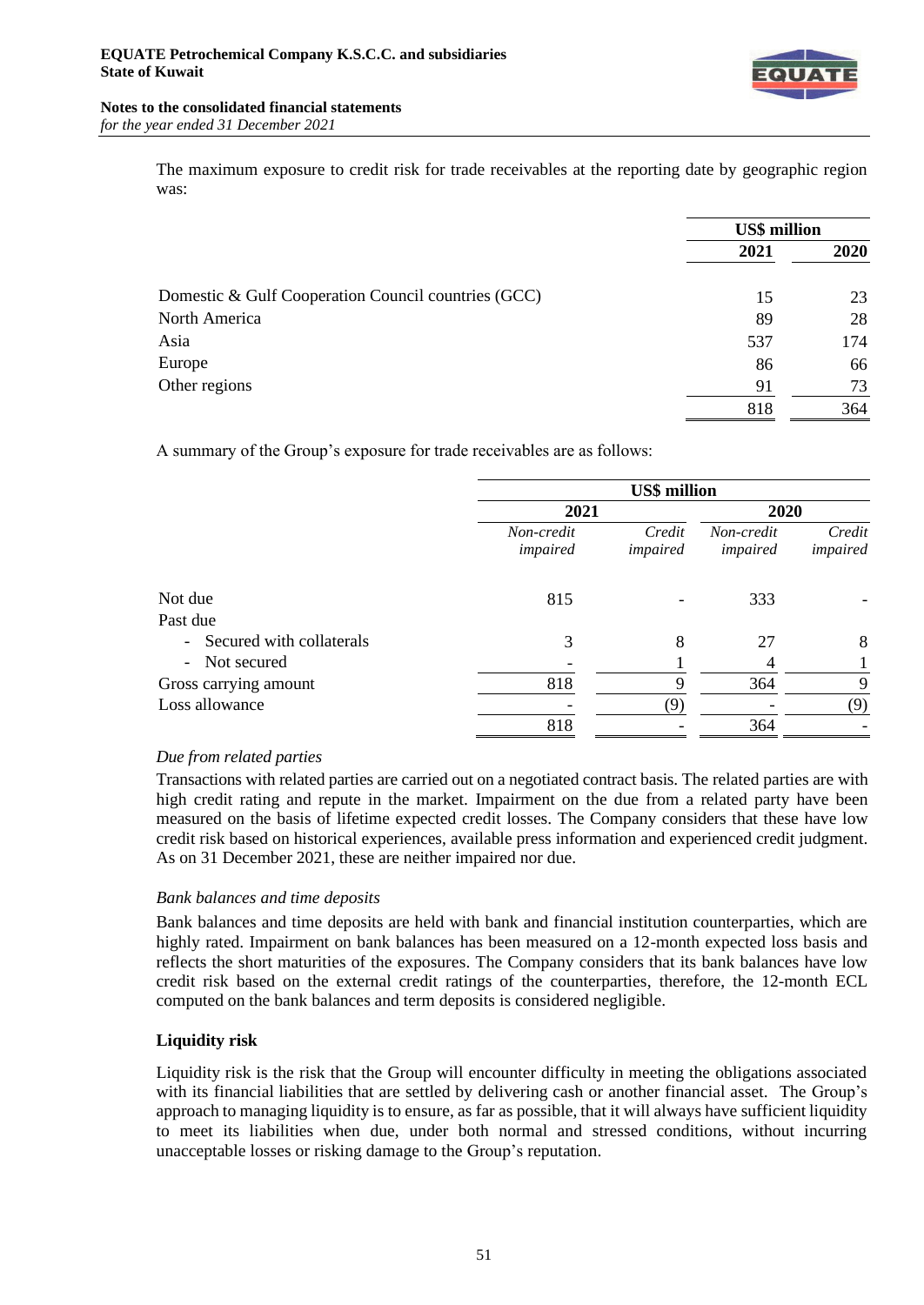

Ultimate responsibility for liquidity risk management rests with the Board of Directors, which has built an appropriate liquidity risk management framework for the management of the Group's short, medium and long-term funding and liquidity management requirements. The Group manages liquidity risk by maintaining adequate reserves, banking facilities and reserve borrowing facilities, by continuously monitoring forecast and actual cash flows and matching the maturity profiles of financial assets and liabilities.

The table below analyses the Group's non-derivative financial liabilities based on the remaining period at the consolidated statement of financial position to the contractual maturity date. The amounts disclosed in the table are the contractual undiscounted cash flows.

|                          | <b>US\$ million</b>           |                                    |                                    |                 |              |                    |
|--------------------------|-------------------------------|------------------------------------|------------------------------------|-----------------|--------------|--------------------|
|                          | <b>Less</b><br>than<br>1 year | <b>Between 1</b><br>and 2<br>vears | <b>Between</b><br>2 and 5<br>years | Over<br>5 years | <b>Total</b> | Carrying<br>amount |
| As at 31 December 2021   |                               |                                    |                                    |                 |              |                    |
| Trade and other payables | 572                           |                                    |                                    |                 | 572          | 572                |
| Due to related parties   | 162                           |                                    |                                    |                 | 162          | 162                |
| Notes Payable            | 107                           |                                    |                                    |                 | 107          | 107                |
| Loans and borrowings     | 621                           | 410                                | 3,220                              | 1,445           | 5,696        | 4753               |
| Lease liabilities        | 42                            | 45                                 | 138                                | 264             | 489          | 347                |
| <b>Total</b>             | 1,504                         | 455                                | 3,358                              | 1,709           | 7,026        | 5,941              |
| As at 31 December 2020   |                               |                                    |                                    |                 |              |                    |
| Trade and other payables | 466                           |                                    |                                    |                 | 466          | 466                |
| Due to related parties   | 282                           |                                    |                                    |                 | 282          | 282                |
| Loans and borrowings     | 177                           | 1,174                              | 764                                | 3,459           | 5,574        | 4,621              |
| Lease liabilities        | 42                            | 45                                 | 139                                | 264             | 490          | 368                |
| <b>Total</b>             | 967                           | 1,219                              | 903                                | 3,723           | 6,812        | 5,737              |

## **Market risk**

Market risk is the risk that changes in market prices, such as foreign exchange rates, interest rates and equity prices will affect the Group's income or the value of its holdings of financial instruments. The objective of market risk management is to manage and control market risk exposures within acceptable parameters, while optimising the return.

The Group's activities expose it primarily to the financial risks of changes in foreign currency exchange rates and interest rates.

## **Foreign currency risk**

The Group undertakes certain transactions denominated in foreign currencies. Hence, exposures to exchange rate fluctuations arise.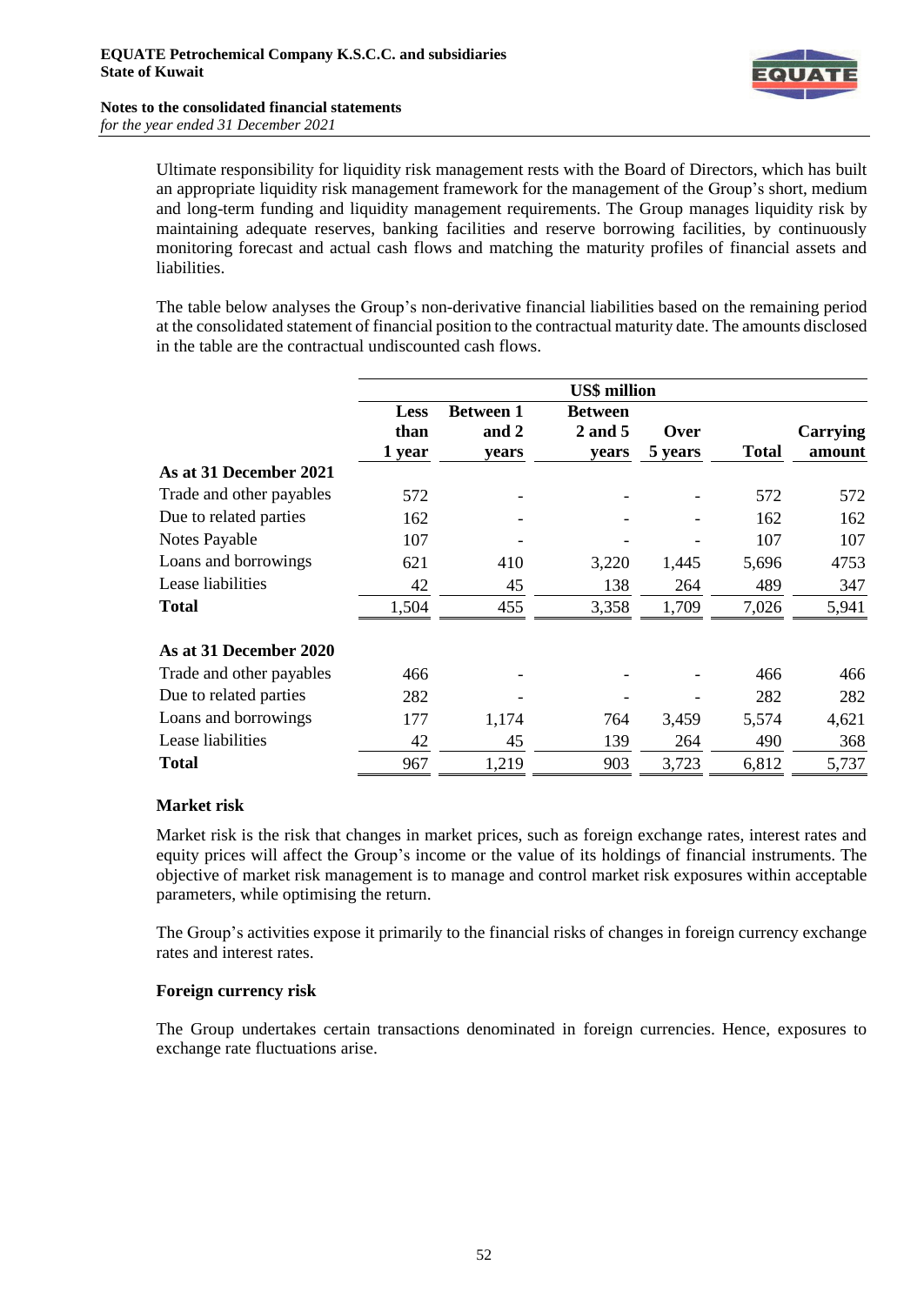

The Groups' on balance sheet exposure to foreign currency denominated monetary assets and monetary liabilities at the reporting date are as follows:

|                  |             |                           | <b>US\$ million</b>           |       |              |
|------------------|-------------|---------------------------|-------------------------------|-------|--------------|
|                  | <b>Euro</b> | Canadian<br><b>Dollar</b> | <b>Kuwait</b><br><b>Dinar</b> | Other | <b>Total</b> |
| 31 December 2021 |             |                           |                               |       |              |
| Assets           | 67          | 157                       | 87                            | 5     | 316          |
| Liabilities      | (37)        | (165)                     | (598)                         | (4)   | (804)        |
| Net exposure     | 30          | (8)                       | (511)                         |       | (488)        |
| 31 December 2020 |             |                           |                               |       |              |
| Assets           | 95          | 15                        | 70                            | 64    | 244          |
| Liabilities      | (268)       | (31)                      | (573)                         | (17)  | (889)        |
| Net exposure     | (173)       | (16)                      | (503)                         | 47    | (645)        |

The following exchange rates were applied to translate the monetary assets and liabilities at 31 December 2021:

|                 | <b>Reporting date</b><br>Mid-spot rate |       |
|-----------------|----------------------------------------|-------|
|                 | 2021                                   | 2020  |
| Euro            | 0.883                                  | 0.814 |
| Canadian Dollar | 0.787                                  | 0.785 |
| Kuwaiti Dinar   | 0.302                                  | 0.303 |

## *Foreign currency sensitivity analysis*

As at 31 December 2021, if the US\$ had weakened / strengthened by 5% against the Euro, Canadian dollar and Kuwaiti Dinar with all other variables held constant, profit for the year would have been lower / higher by US\$ 24 million (2020: US\$ 32 million).

Foreign currency exposure risks are managed by dealing in forward contracts within approved limits. As at 31 December 2021, the Group had following net notional forward exchange contracts (off balance sheet exposure):

|                       | <b>US\$</b> million |      |
|-----------------------|---------------------|------|
|                       | 2021                | 2020 |
| Long position         |                     |      |
| <b>KD</b>             | 1,037               | 827  |
| CAD                   | 121                 | 107  |
| Euro                  | 41                  | 199  |
| Others                | 10                  | 25   |
| <b>Short position</b> |                     |      |
| KD                    | 461                 | 419  |
| CAD                   | 62                  | 94   |
| Euro                  | 78                  | 327  |
| Others                | 28                  | 49   |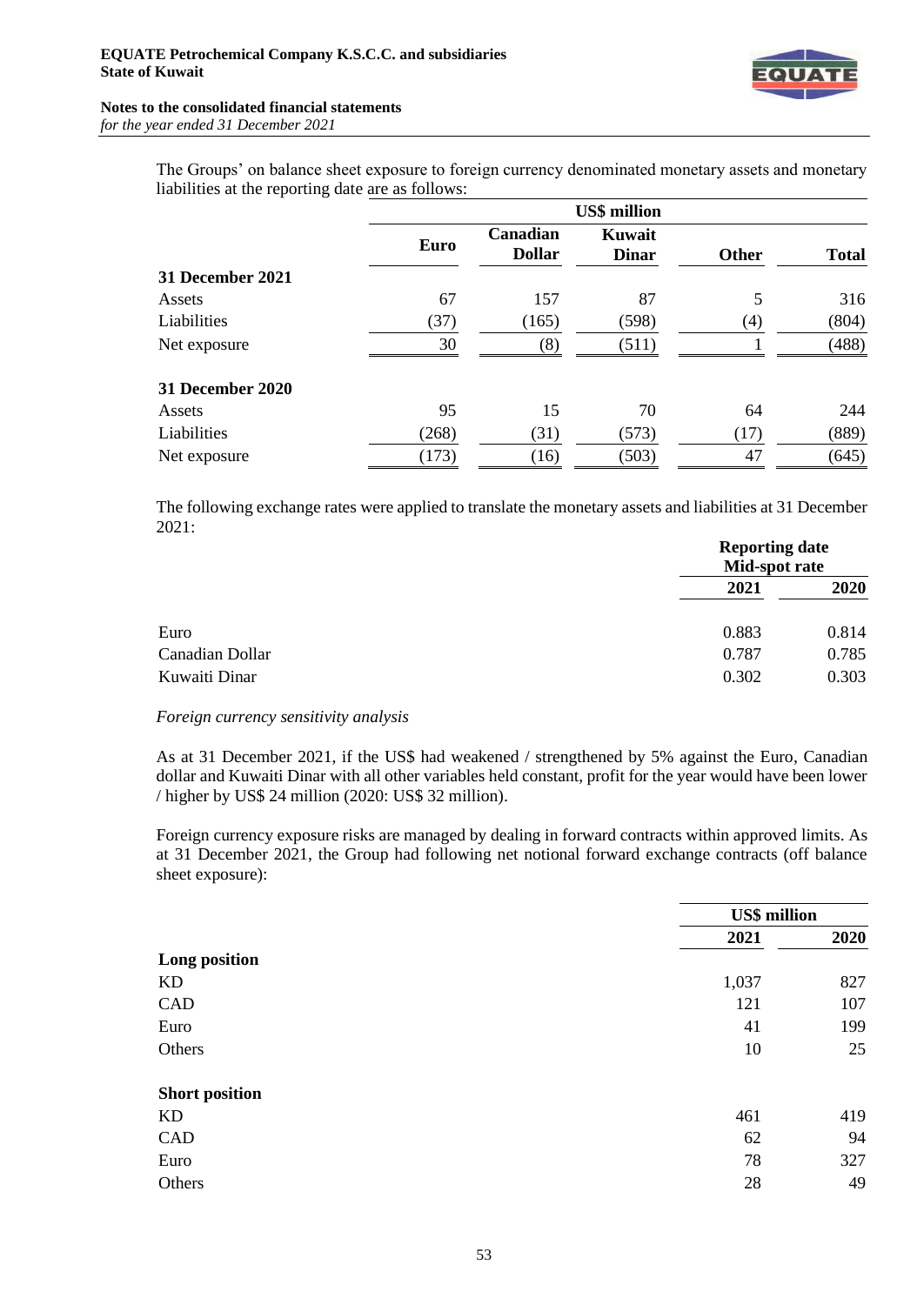

The fair value of forward foreign exchange contracts is estimated by discounting the difference between the contractual forward price and the current forward price for the residual maturity of the contract using a risk-free interest rate. These are classified as Level II. The fair value of the forward foreign exchange contract as at 31 December 2021 amounting to US\$ 4 million (2020: US\$ 9 million).

## *Cash flow hedge*

The Group sells Mono Ethylene Glycol (MEG) in normal course of its business. The increased volatility in sale price of MEG over the past 12 months has led to the decision to enter into commodity forward contracts. The contracts are expected to reduce the volatility attributable to sale price fluctuations of MEG. Hedging the price volatility of forecast highly probable future sales of MEG is in accordance with the risk management strategy outlined by the Board of Directors

The Group applied hedge accounting in relation to these highly probable future sales where there was an economic relationship between the hedged item and hedging instrument. The existence of an economic relationship was determined at inception and prospectively by comparing the critical terms of the hedging instrument and those of the hedged item. The Group entered into hedging derivatives that matched the notional amounts of the hedged items on a 1:1 hedge ratio basis. The hedge ratio was determined by comparing the notional amount of the derivative with the notional amount designated on the forecast transaction.

The hedge ineffectiveness can arise from:

- Differences in the timing of the cash flows of the hedged items and the hedging instruments
- Different indexes (and accordingly different curves) linked to the hedged risk of the hedged items and hedging instruments
- The counterparties' credit risk differently impacting the fair value movements of the hedging instruments and hedged items
- Changes to the forecasted amount of cash flows of hedged items and hedging instruments

The table below shows the fair values of derivative financial instruments, together with the notional amounts. Notional amounts represent amounts to which a price is applied to determine the amounts of cash flows to be exchanged and do not represent the potential gain or loss associated with the market or credit risk of such instruments.

|                                            |      | <b>US\$</b> million |  |  |
|--------------------------------------------|------|---------------------|--|--|
|                                            | 2021 | 2020                |  |  |
| <b>Cash flow hedge</b><br>Notional amount: |      |                     |  |  |
| Fair value                                 |      |                     |  |  |

## *Fair value hedge*

At 31 December 2021, the Group had an interest rate swap agreement in place with a notional amount of US\$ 100 million (2020: Nil) whereby the Group receives a fixed rate of interest of 1.6985 % and pays interest at a variable rate equal to LIBOR+ 0.0152 % on the notional amount. The swap is being used to hedge the exposure to changes in the fair value of its fixed rate GMTN notes.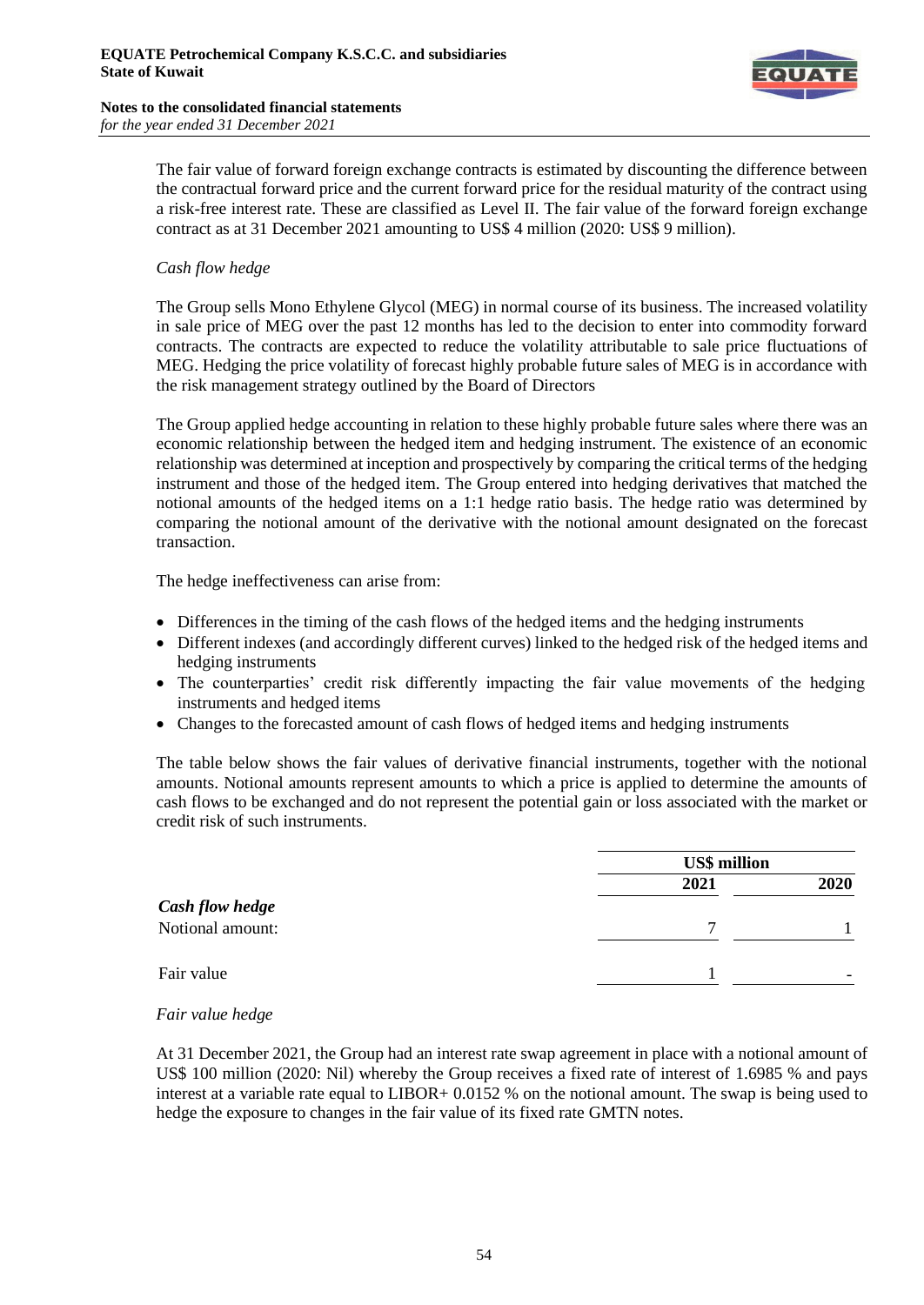

> There is an economic relationship between the hedged item and the hedging instrument as the terms of the interest rate swap match the terms of the fixed rate GMTN notes (i.e., notional amount, maturity, payment and reset dates). The Group has established a hedge ratio of 1:1 for the hedging relationships as the underlying risk of the interest rate swap is identical to the hedged risk component. To test the hedge effectiveness, the Group uses the hypothetical derivative method and compares the changes in the fair value of the hedging instrument against the changes in fair value of the hedged item attributable to the hedged risk.

The hedge ineffectiveness can arise from:

- Different interest rate curve applied to discount the hedged item and hedging instrument
- Differences in timing of cash flows of the hedged item and hedging instrument
- The counterparties' credit risk differently impacting the fair value movements of the hedging instrument and hedged items.

|                                      |          | <b>US\$</b> million |  |  |
|--------------------------------------|----------|---------------------|--|--|
|                                      | 2021     | 2020                |  |  |
| Fair value hedge<br>Notional amount: | 100      |                     |  |  |
| Fair value                           | $\Omega$ |                     |  |  |

The Group uses the level 2 hierarchy inputs to measure the fair value of derivative financial instruments. The carrying amounts of financial assets and financial liabilities that are liquid or have a short-term maturity are approximately equal to their fair value

The fair values of all financial instruments carried by the Group as at 31 December 2021, that are not carried at fair value, are not materially different from their carrying values.

## **Interest rate risk**

The Group is exposed to interest rate risk as it borrows and places funds.

#### *Interest rate sensitivity analysis*

During the year, if interest rates on US\$ denominated borrowings had been 10 basis points higher/lower with all other variables held constant, profit for the previous year would have been US\$ 0.3 million (2020: US\$ 1.1 million) lower / higher, mainly as a result of higher / lower interest expense on floating rate borrowings.

The Group's exposure to interest rates on financial assets and financial liabilities are disclosed in Notes 10, 13 and 15 to the consolidated financial statements.

#### **Determination of fair values**

Fair value is the price that would be received to sell an asset or paid to transfer a liability in an orderly transaction between market participants at the measurement date. Underlying the definition of fair value is the presumption that the Group is a going concern without any intention, or need, to liquidate, curtail materially the scale of its operations or undertake a transaction on adverse terms.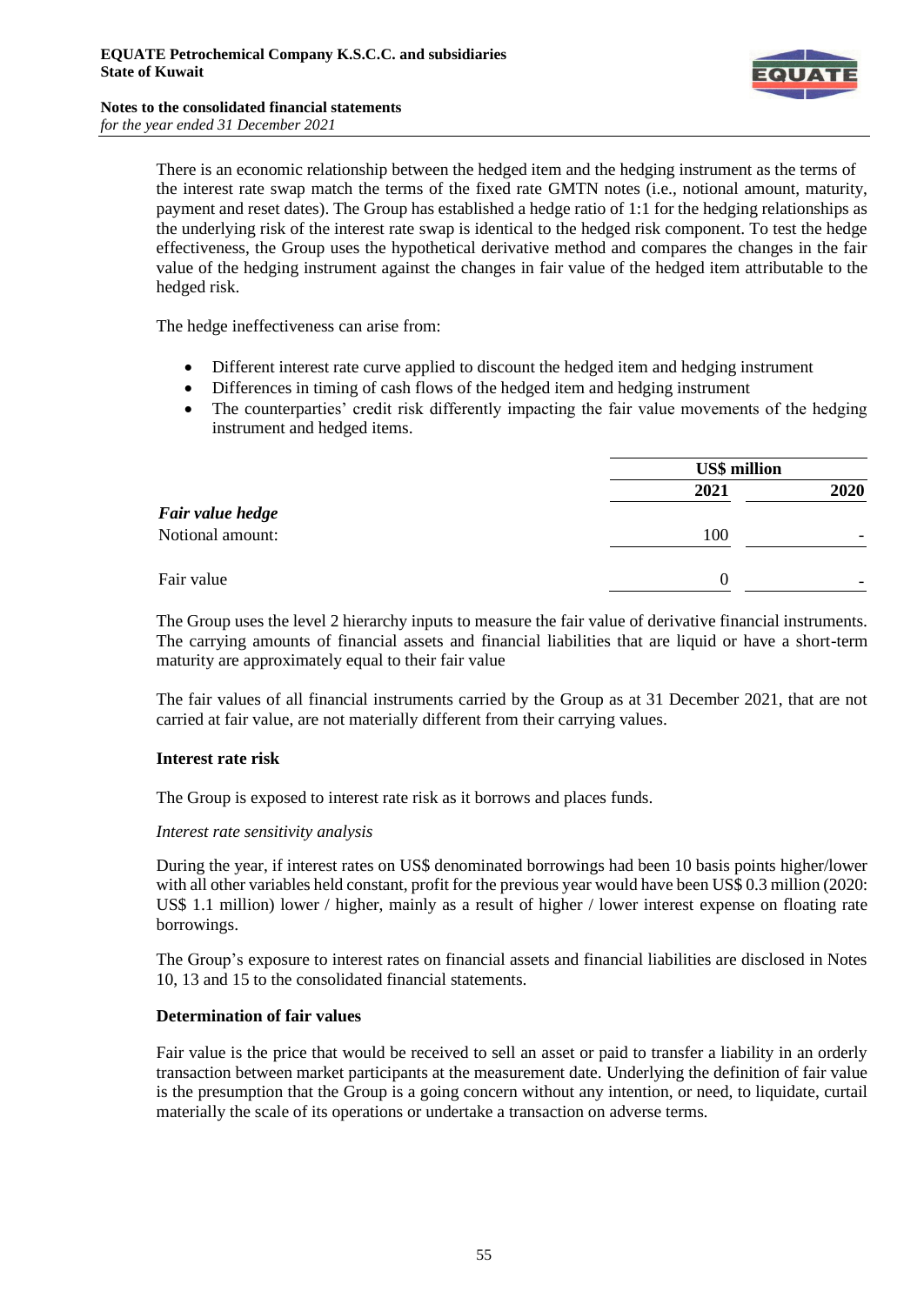

The fair value of financial assets and financial liabilities (excluding derivative instruments, medium term notes and Sukuk) is determined in accordance with generally accepted pricing models based on discounted cash flow analysis using prices from observable current market transactions. The fair value of forward exchange contracts is estimated by discounting the difference between the contractual forward price and the current forward price for the residual maturity of the contract using a risk-free interest rate (level II inputs). The fair value of medium term notes and Sukuk are determined using quoted prices (level I inputs). The Company uses the level 2 hierarchy inputs to measure the fair value of derivative financial instruments. All other financial instruments are classified as Level III. .

## **26. Commitments and contingent liabilities**

#### *Commitments*

The Group has a fixed gas purchase commitment with a related party of approximately US\$ 1 million (2020: US\$ 1 million) per day until the agreement is cancelled in writing by both parties.

The Group under the "Excess EG Marketing agreement" has made a commitment to purchase EG from Dow an annual volume up to 2024.

The Group under the Ethylene Supply Agreement has a commitment to purchase and obligates DCC ULC to supply a contract quantity of ethylene each year through 2024 with an additional two five year extensions through to 2034 in respect of the manufacturing plants in Alberta.

The Group under the Ethylene Supply Agreement has a commitment to purchase and obligates The Dow Chemical Company to supply 26.7% of output of one of Dow's ethylene crackers (TX-9), for USGC project, through the earlier of A) Dow Cracker facility permanently cease to operate or B) MEGlobal USGC plants cease to operate, subject to certain other conditions. The useful life of this asset 25 years, starting from 2019.

MEGlobal International FZE ("the subsidiary") has entered into short term arrangements to obtain the right to use 8,486,043 troy ounces (2020: 9,784,704 troy ounces) of silver with a variety of banks. The title and ownership of the silver rests with banks. These arrangements mature over various dates and are guaranteed by MEGlobal BV. The subsidiary pays lease fees for these arrangements which are expensed over the terms of such arrangements. The subsidiary also bears the risk of loss of silver resulting from usage. The subsidiary has assigned the right to use silver to MEGlobal Americas Inc., MEGlobal Canada ULC and its wholly owned subsidiary Alberta & Orient Glycol Company ULC for utilization in its manufacturing operations on similar terms.

The following summarizes the quantity and value of silver outstanding at 31 December 2021 under such arrangements:

|                           | 31 December 2021 |                          | <b>31 December 2020</b> |               |           |               |
|---------------------------|------------------|--------------------------|-------------------------|---------------|-----------|---------------|
|                           | <b>Credit</b>    | <b>Qty</b>               | <b>Silver</b>           | <b>Credit</b> | Qty       | <b>Silver</b> |
| <b>Bank</b>               | Limit            | (TOZ)                    | <b>Value</b>            | Limit         | (TOZ)     | <b>Value</b>  |
|                           | US\$             |                          | US\$                    | US\$          |           | US\$          |
|                           | million          |                          | million                 | million       |           | million       |
| <b>HSBC</b>               | 175              | 6,414,889                | 155                     | 175           | 7,713,550 | 167           |
| Sumitomo                  | 100              | 2,071,154                | 57                      | 100           | 2,071,154 | 50            |
| <b>Standard Chartered</b> | 85               |                          |                         | 85            |           |               |
| Citibank                  | 40               | $\overline{\phantom{a}}$ |                         | 40            |           |               |
| Total                     | 400              | 8,486,043                | 212                     | 400           | 9,784,704 | 217           |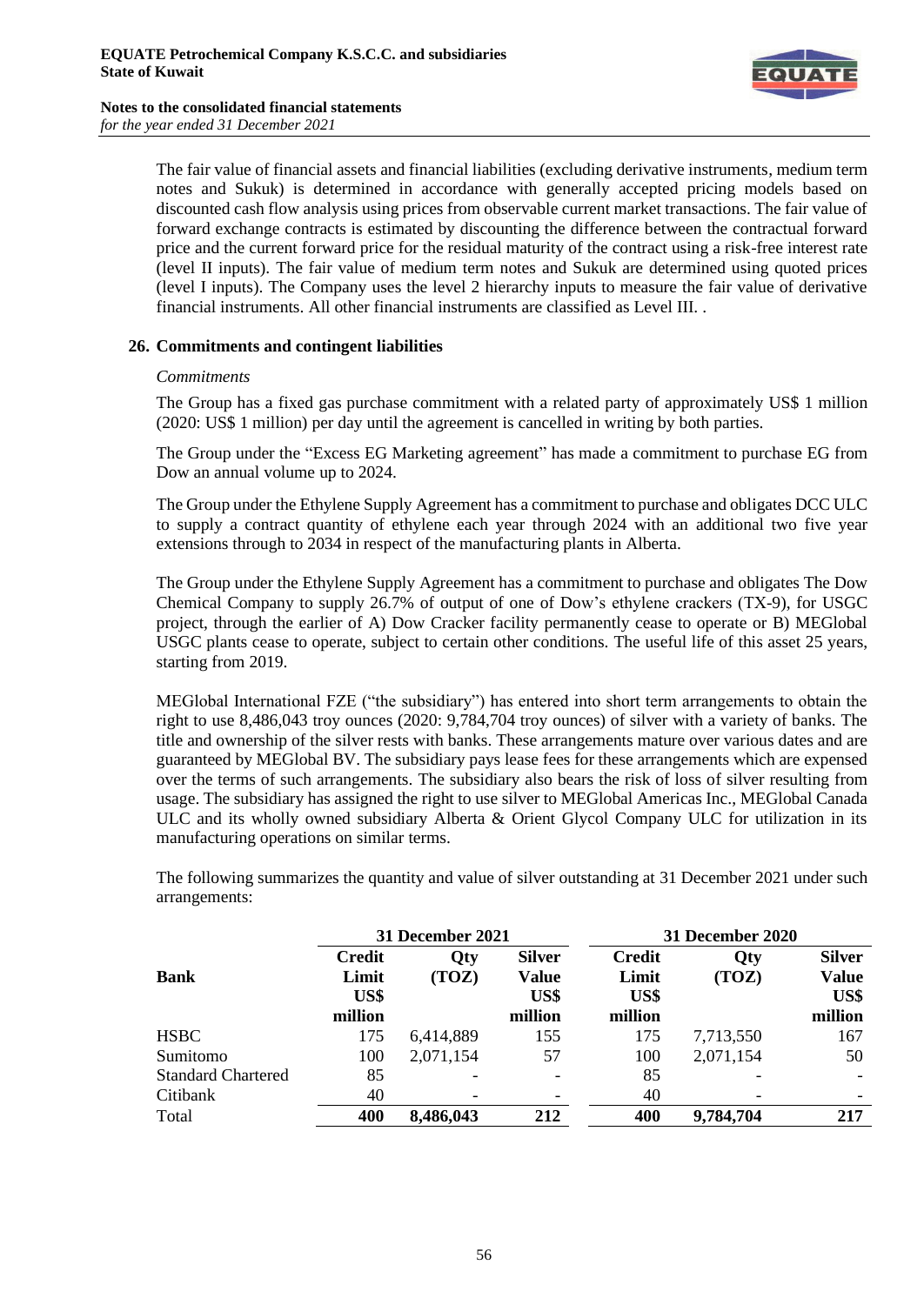

In addition to the above, the Group has the following commitments and contingent liabilities outstanding as at 31 December 2021:

|                                            | <b>US\$</b> million |      |
|--------------------------------------------|---------------------|------|
|                                            | 2021                | 2020 |
| Letters of credit and letters of guarantee | 16                  |      |
| Capital commitments                        | 14                  | 26   |

*Contingent liabilities*

## **Corporation Income Tax Assessment from the Canadian Revenue Agency**

Following the completion of audit report for the tax years 2013, 2014, 2015, 2016 and 2017, ME Global Canada ULC received a Corporation Income Tax re-assessment from the Canada Revenue Agency (CRA) for a transfer pricing adjustment amounting to CAD 61.6 million (US\$ 48.5 million) for 2013, CAD 75 million (US\$ 59 million) for 2014, CAD 75.8 million (US\$ 60 million) for 2015, CAD 82.3 (US \$64.8) million for 2016 and CAD 140.49 (US\$ 110.13) million for 2017. This has resulted in additional assessed federal, provincial, Part XIII tax impact and penalties of CAD 37.8 million (US\$ 29.7 million) for 2013, tax impact of CAD 45.8 million (US\$ 36 million) for 2014, tax impact of CAD 45.7 million (US\$ 36 million) for 2015 and federal tax impact of CAD 15.8 million (US\$12.4 million) for 2016. The re-assessment notice for 2017 is not issued till date.

The Management has filed notice of objections for each of the re-assessments and is confident that it can defend their filed positions using its transfer pricing methodology and get the assessments reversed through the appeal process, similar to prior years. The management is also of the view that no additional tax liabilities is required for these commitment. The Management is awaiting to get a date for the hearing from the appeals officer.

## **27. Capital management**

The Group manages its capital to ensure that it will be able to continue as a going concern while maximising the return to stakeholders through the optimisation of the debt and equity balance. There were no changes in the Group's approach to Capital Management during the year.

The capital structure of the Group consists of debt, which includes the loans and borrowings net of loans to and from related parties, cash and bank balances and equity, comprising issued capital, treasury shares, statutory reserves and retained earnings.

The Company is not subject to externally imposed capital requirements, except the minimum capital requirement of the Companies Law No. 1 of 2016, as amended and its Executive Regulations.

## **28. COVID-19**

The outbreak of Novel Coronavirus (COVID-19) continues to progress and evolve. While COVID-19 is a health crisis, it has caused socioeconomic disruption on a global scale. More countries have imposed travel bans on millions of people, and more people in more locations are placed with quarantine measures. The restrictions were partially lifted in some jurisdictions at the end of the year 2020. However, due to several waves of COVID-19 pandemic and cases diagnosed with new variants of the virus, some jurisdictions reimposed lockdowns and movement restrictions during 2021.

The Group is carefully monitoring the evolving situation around the spreading of the COVID-19 and its impact on the business.